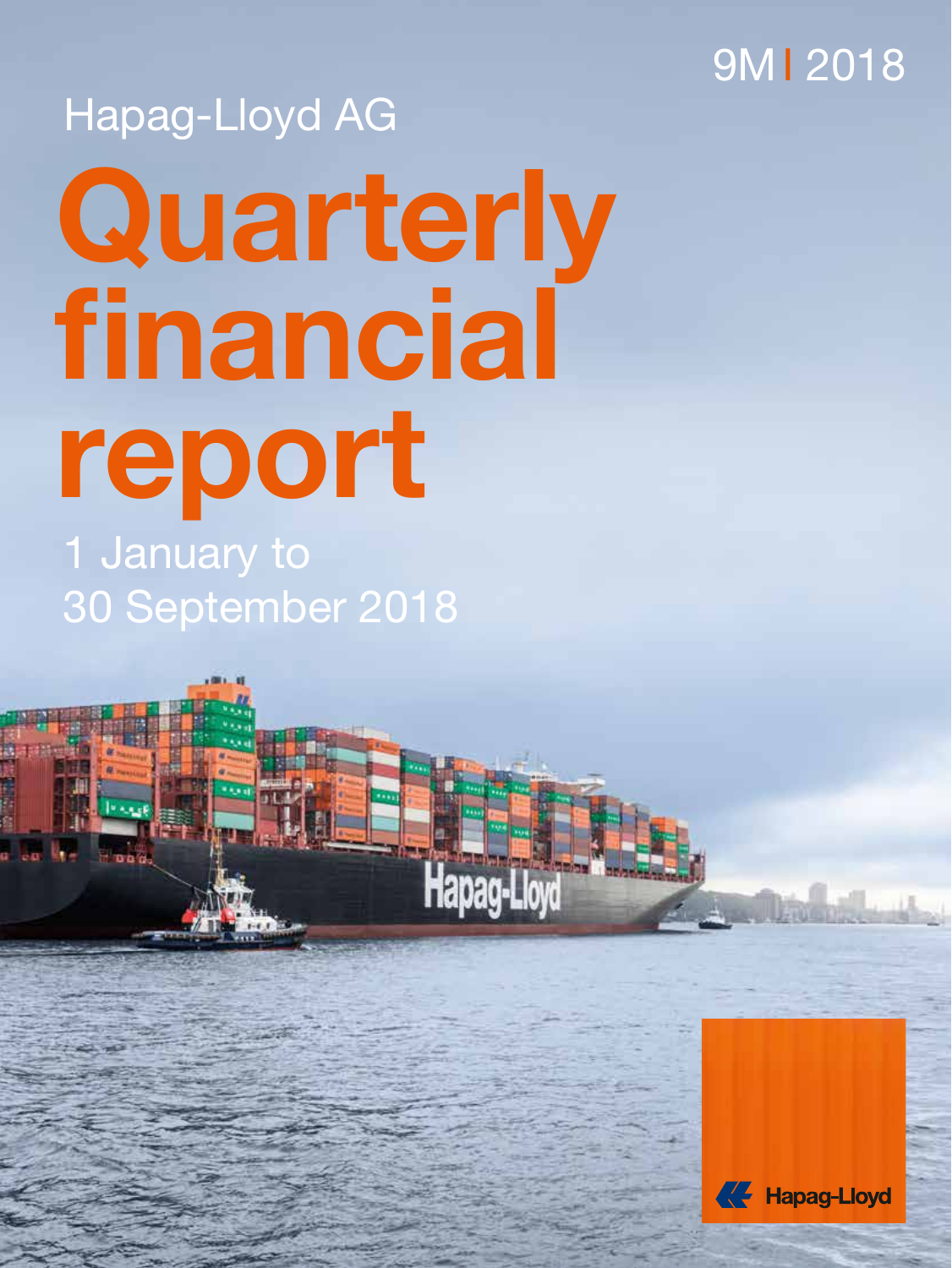## **SUMMARY OF HAPAG-LLOYD KEY FIGURES QUARTERLY FINANCIAL REPORT 9M 2018**

|                                                                                                                             |             | $1.7 -$<br>30.9.<br>2018 | $1.7 -$<br>30.9.<br>2017 | $1.1 -$<br>30.9.<br>2018 | $1.1 -$<br>30.9.<br>2017 | Change<br>absolute |
|-----------------------------------------------------------------------------------------------------------------------------|-------------|--------------------------|--------------------------|--------------------------|--------------------------|--------------------|
| Key operating figures <sup>1</sup>                                                                                          |             |                          |                          |                          |                          |                    |
| Total vessels                                                                                                               |             | 222                      | 215                      | 222                      | 215                      | $\overline{7}$     |
| Aggregate capacity of vessels                                                                                               | TTEU        | 1,596                    | 1,559                    | 1,596                    | 1,559                    | 37                 |
| Aggregate container capacity                                                                                                | <b>TTEU</b> | 2,553                    | 2,336                    | 2,553                    | 2,336                    | 217                |
| Freight rate (average for the period) <sup>2</sup>                                                                          | USD/TEU     | 1,055                    | 1,073                    | 1,032                    | 1,068                    | -36                |
| Transport volume                                                                                                            | <b>TTEU</b> | 3,052                    | 2,808                    | 8,900                    | 7,029                    | 1,871              |
| Revenue                                                                                                                     | million EUR | 3,036                    | 2,796                    | 8,428                    | 7,314                    | 1,114              |
| EBITDA <sup>3</sup>                                                                                                         | million EUR | 388.5                    | 359.0                    | 813.7                    | 722.8                    | 90.9               |
| EBIT <sup>3</sup>                                                                                                           | million EUR | 212.1                    | 178.1                    | 300.8                    | 268.8                    | 32.0               |
| Group profit/loss <sup>3</sup>                                                                                              | million EUR | 113.4                    | 51.8                     | 12.5                     | 9.1                      | 3.4                |
| Earnings per share <sup>3</sup>                                                                                             | <b>EUR</b>  | 0.64                     | 0.31                     | 0.03                     | 0.05                     | $-0.02$            |
| Cash flow from operating activities                                                                                         | million EUR | 318.4                    | 366.5                    | 729.5                    | 673.0                    | 56.5               |
| Key return figures <sup>1</sup>                                                                                             |             |                          |                          |                          |                          |                    |
| EBITDA margin (EBITDA/revenue) <sup>2</sup>                                                                                 | $\%$        | 12.8                     | 12.8                     | 9.7                      | 9.9                      | $-0.2$ ppt         |
| EBIT margin (EBIT/revenue) <sup>2</sup>                                                                                     | $\%$        | 7.0                      | 6.4                      | 3.6                      | 3.7                      | $-0.1$ ppt         |
| ROIC (Return on Invested Capital) <sup>4</sup>                                                                              | %           | 6.9                      | 5.4                      | 3.2                      | 2.6                      | $0.6$ ppt          |
| Key balance sheet figures<br>as at 30 September <sup>1</sup>                                                                |             |                          |                          |                          |                          |                    |
| Balance sheet total                                                                                                         | million EUR | 15,099                   | 14,828                   | 15,099                   | 14,828                   | 271                |
| Equity <sup>3</sup>                                                                                                         | million EUR | 6,192                    | 6,058                    | 6,192                    | 6,058                    | 134                |
| Equity ratio (equity/balance sheet total) <sup>3</sup>                                                                      | %           | 41.0                     | 40.9                     | 41.0                     | 40.9                     | $0.1$ ppt          |
| Borrowed capital                                                                                                            | million EUR | 8,907                    | 8,770                    | 8,907                    | 8,770                    | 137                |
| Financial debt                                                                                                              | million EUR | 6,279                    | 6,336                    | 6,279                    | 6,336                    | -57                |
| Cash and cash equivalents                                                                                                   | million EUR | 600                      | 605                      | 600                      | 605                      | $-5$               |
| United Arch Chinning Company Ltd. (until 16, January 2017 C.A.C.) and its outpoidiaries (outpoonuantly referred to as UACC. |             |                          |                          |                          |                          |                    |

United Arab Shipping Company Ltd. (until 16 January 2017 S.A.G.) and its subsidiaries (subsequently referred to as UASC or the UASC Group) are included in the Hapag-Lloyd AG group of consolidated companies from the acquisition date of 24 May 2017. In addition to Hapag-Lloyd AG, the group of consolidated companies comprised 157 companies in total as at 30 September 2018 (31 December 2017: 164 companies). The inclusion of the UASC Group means that the figures for the 2018 financial year are only comparable with those of previous years to a limited extent. The earnings development in the 2017 and 2018 financial years is affected by one-off effects resulting from the presentation of the transaction and integration of UASC in the financial statements.

- 1 The key operating figures and key return figures refer to the respective reporting period or reporting date. The comparison of key balance sheet figures refers to the balance sheet date 31 December 2017.
- 2 For the 2018 financial year, revenue for ancillary services in Latin America and Turkey was included in the calculation of freight rates. The previous year's values have been adjusted accordingly.
- <sup>3</sup> Due to the retrospective application of the provisions for designating options, the previous year's values have been adjusted. The Group profit for the first 9 months of 2017 improved by EUR 0.9 million as a result. Retained earnings as at 31 December 2017 increased by EUR 1.0 million and cumulative other equity dropped by EUR 1.0 million. Equity remained unchanged overall.
- 4 The return on invested capital (ROIC) is calculated as the ratio of net operating profit after taxes (NOPAT) to invested capital (assets excluding cash and cash equivalents less liabilities excluding financial debt). This key operating figure is calculated on an annualised basis and in US dollars.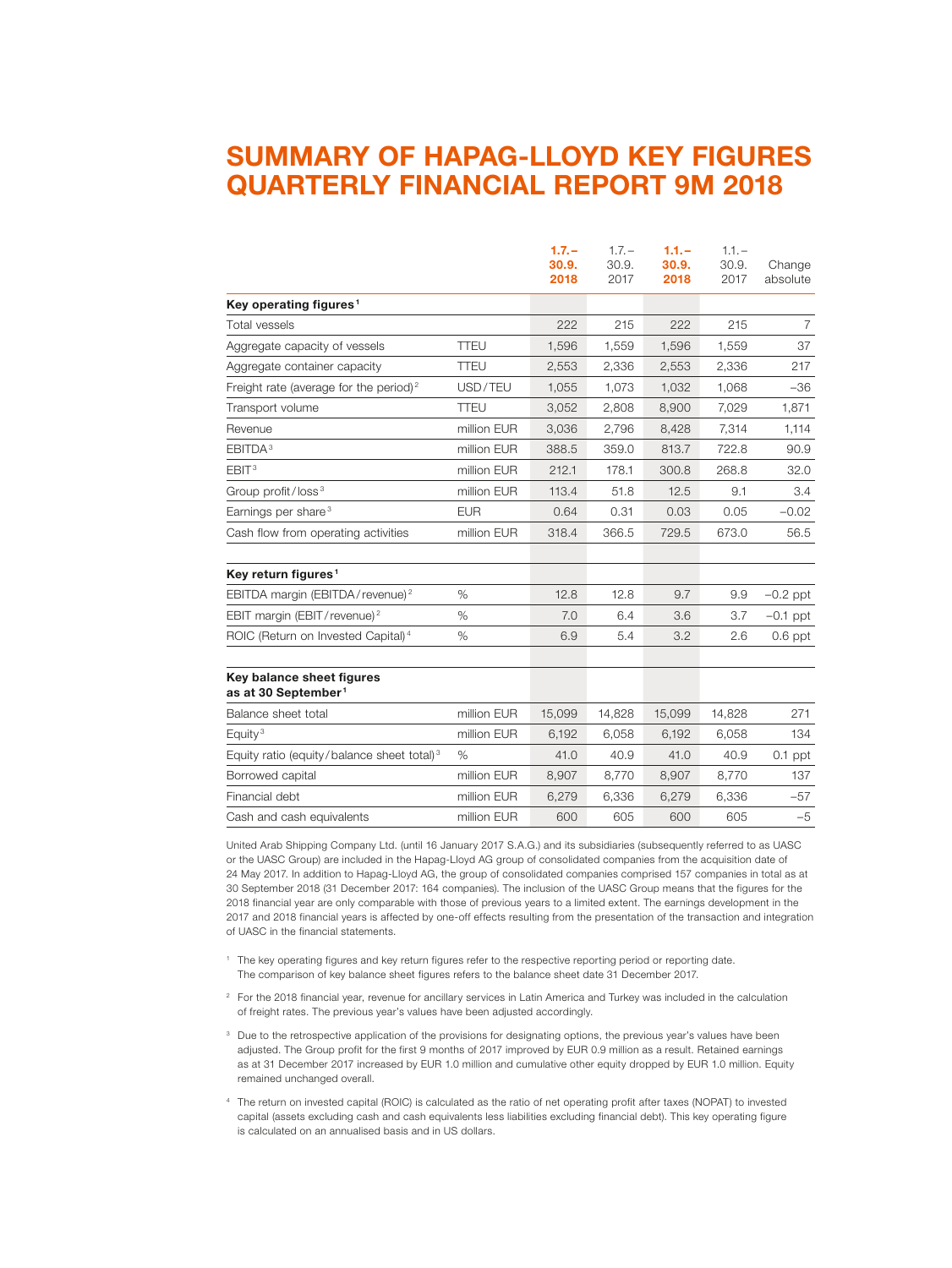## **MAIN DEVELOPMENTS IN 9M 2018**

- Continued good volume growth: Transport volume rose by 26.6% year-on-year in the first 9 months, mainly explained by the inclusion of UASC. On a pro forma basis<sup>1</sup>, the transport volume would have increased by 5.5% compared to the previous year
- The freight rate was USD 1,032/TEU and therefore lower than in the previous year (9M 2017: USD 1,068/TEU<sup>2</sup>). This was due to the ongoing intense competition and the integration of UASC. On a pro forma basis<sup>1</sup>, the average freight rate would have increased by 1.4% compared to the previous year
- The significant rise of USD 95 per tonne in average bunker prices<sup>3</sup> contributed substantially to a year-on-year increase of 40.8% in expenses for raw materials and supplies
- As such, the development of both freight rates and bunker prices was poorer than anticipated at the beginning of the year but in line with the adjusted outlook from 29 June 2018
- At +12.7%, transport expenses (excl. raw materials and supplies)<sup>4</sup> increased at a lower rate than the increase in transport volume
- The synergy ramp-up resulting from the integration with UASC is developing according to plan
- Positive EBITDA of EUR 813.7 million in the first 9 months of 2018 (9M 2017: EUR 722.8 million). EBITDA margin of 9.7% for the first 9 months of 2018 (9M 2017: 9.9%)
- EBIT of EUR 300.8 million slightly below the previous year's level (9M 2017: EUR 268.8 million)
- Good operating cash flow of EUR 729.5 million (9M 2017: EUR 673.0 million) and a solid liquidity reserve of EUR 1,005.3 million as at 30 September 2018
- 1 The pro forma basis assumes that the merger with UASC occurred on 1 January 2017 and facilitates comparability with regard to the Company's performance.
- 2 For the 2018 financial year, revenue for ancillary services in Latin America and Turkey was included in the calculation of freight rates. The previous year's values have been adjusted accordingly.
- <sup>3</sup> Weighted average MFO and MDO
- 4 Due to the retrospective application of the provisions for designating options, the previous year's values have been adjusted. This reduced transport expenses by EUR 0.9 million in the first 9 months of 2017.

This quarterly financial report contains statements concerning future developments at Hapag-Lloyd. Due to market fluctuations, the development of the competitive situation, world market prices for commodities, and changes in exchange rates and the economic environment, the actual results may differ considerably from these forecasts. Hapag-Lloyd neither intends nor under-takes to update forward-looking statements to adjust them for events or developments which occur after the date of this report. United Arab Shipping Company Ltd. (until 16 January 2017 S.A.G.) and its subsidiaries (subsequently referred to as UASC or the UASC Group) are included in the Hapag-Lloyd AG group of consolidated companies from the acquisition date of 24 May 2017. The presented figures include effects of the transaction and the integration of the UASC Group from the acquisition date and can therefore only be compared to the previous year's figures to a limited extent.

**This quarterly financial report was published on 8 November 2018.**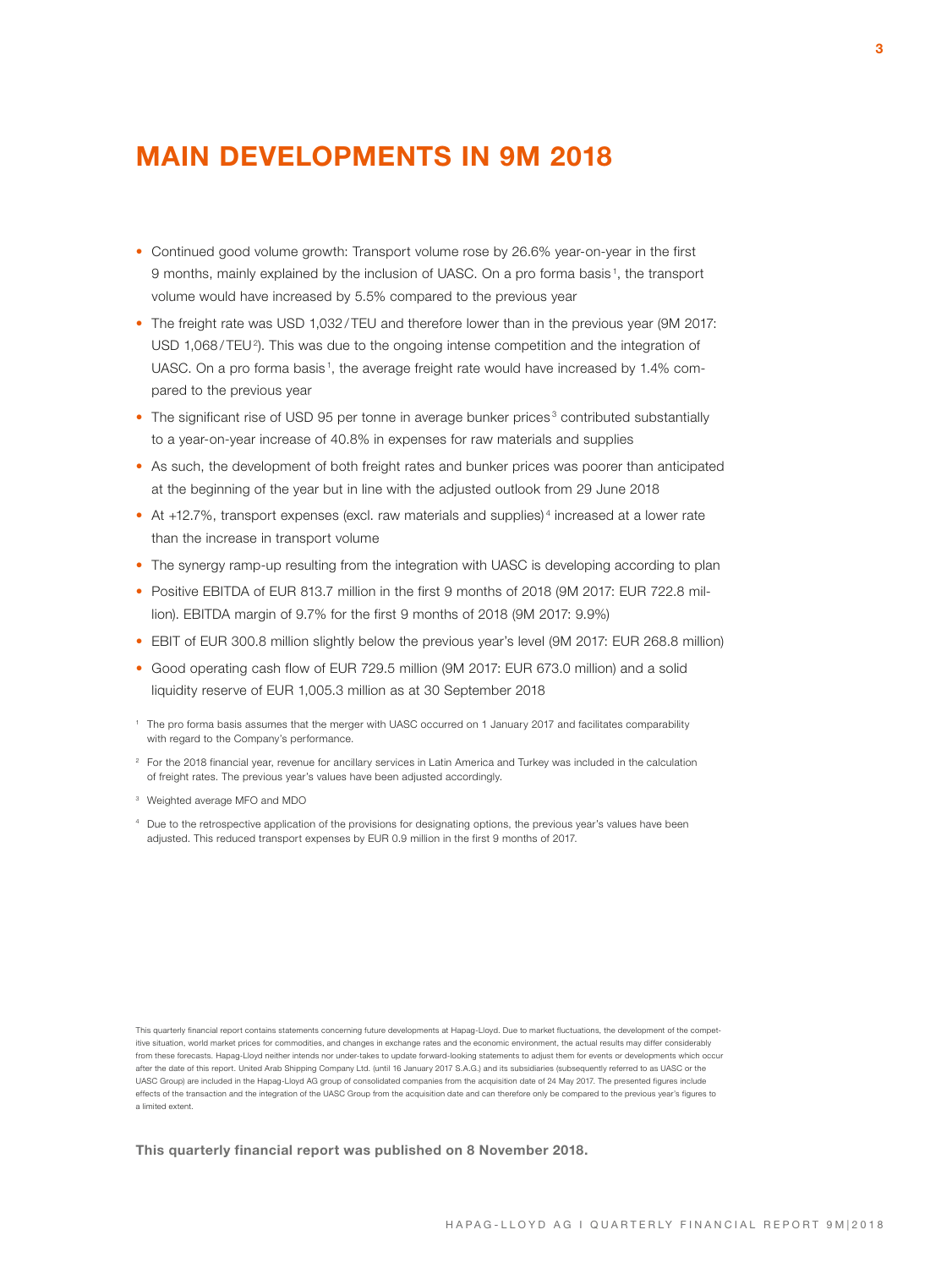## **CONTENTS**

#### **5 [INTERIM GROUP MANAGEMENT REPORT](#page-4-0)**

- **5 [Business activities](#page-4-0)**
- **6 [Group objectives and strategy](#page-5-0)**
- **10 [Important financial performance indicators](#page-9-0)**
- **11 [Important non-financial principles](#page-10-0)**
- **13 [Economic report](#page-12-0)**
- 13 [General economic conditions](#page-12-0)
- 14 [Sector-specific conditions](#page-13-0)
- **[17 Group earnings, financial and net](#page-16-0)  [asset position](#page-16-0)**
- 17 [Group earnings position](#page-16-0)
- 23 [Group financial position](#page-22-0)
- 25 [Group net asset position](#page-24-0)
- [27 Executive Board's statement on overall](#page-26-0)  [expected developments](#page-26-0)
- **27 [Risk and opportunity report](#page-26-0)**
- **28 [Note on significant transactions with](#page-26-0)  [related parties](#page-26-0)**
- **28 [Revised outlook](#page-27-0)**

#### **[32 INTERIM CONSOLIDATED FINANCIAL](#page-31-0)  [STATEMENTS](#page-31-0)**

- **[32 Consolidated income statement](#page-31-0)**
- **[33 Consolidated statement of comprehensive](#page-32-0)  [income](#page-32-0)**
- **[34 Consolidated statement of financial position](#page-33-0)**
- **[36 Consolidated statement of cash flows](#page-35-0)**
- **[39 Consolidated statement of changes in equity](#page-38-0)**
- **[40 Condensed Notes to the interim consolidated](#page-39-0)  [financial statements](#page-39-0)**
- 68 [Preliminary financial calendar 2019](#page-67-0)
- 69 [Imprint](#page-68-0)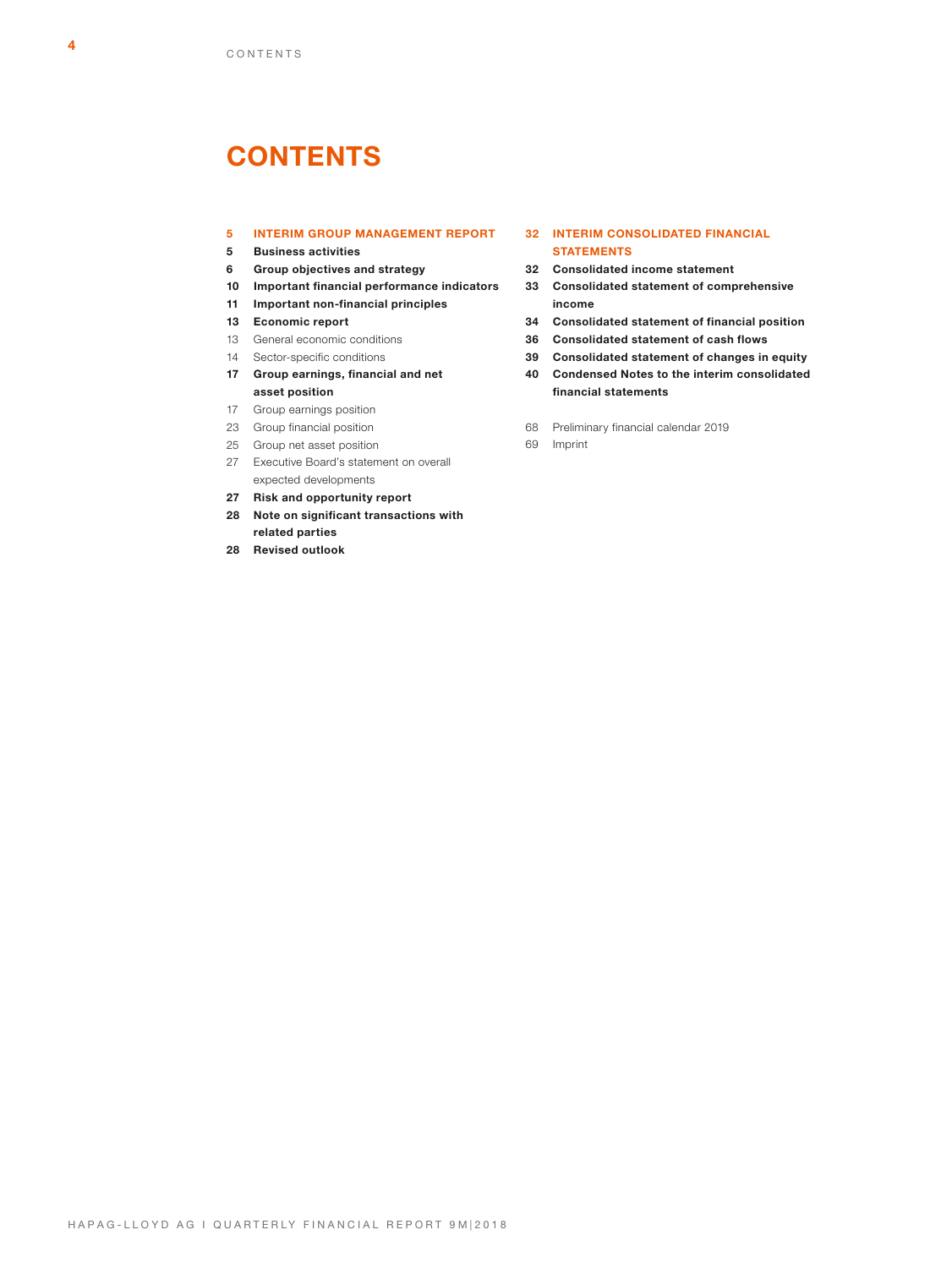## <span id="page-4-0"></span>**INTERIM GROUP MANAGEMENT REPORT**

#### **BUSINESS ACTIVITIES**

The legal merger between Hapag-Lloyd AG and United Arab Shipping Company Ltd. (UASC) was successfully completed on 24 May 2017. From this date, UASC Ltd. and its subsidiaries (the UASC Group) are included in the consolidated financial statements of Hapag-Lloyd AG. Due to the first-time consolidation of the UASC Group as at 24 May 2017, the previous year's figures are only comparable to a limited extent with the values as at 30 September 2018.

The Hapag-Lloyd Group is Germany's largest container liner shipping company and is one of the world's leading container liner shipping companies in terms of global market coverage. The Group's core business is the shipping of containers by sea, but also encompasses transport services from door to door.

As at 30 September 2018, Hapag-Lloyd's fleet (including UASC's container ships) comprised 222 container ships (31 December 2017: 219). The Group had 394 sales offices in 127 countries and offered its customers worldwide access to a network of 118 liner services. In the first 9 months of 2018, Hapag-Lloyd served approximately 27,100 customers around the world.



#### **Network of Hapag-Lloyd services**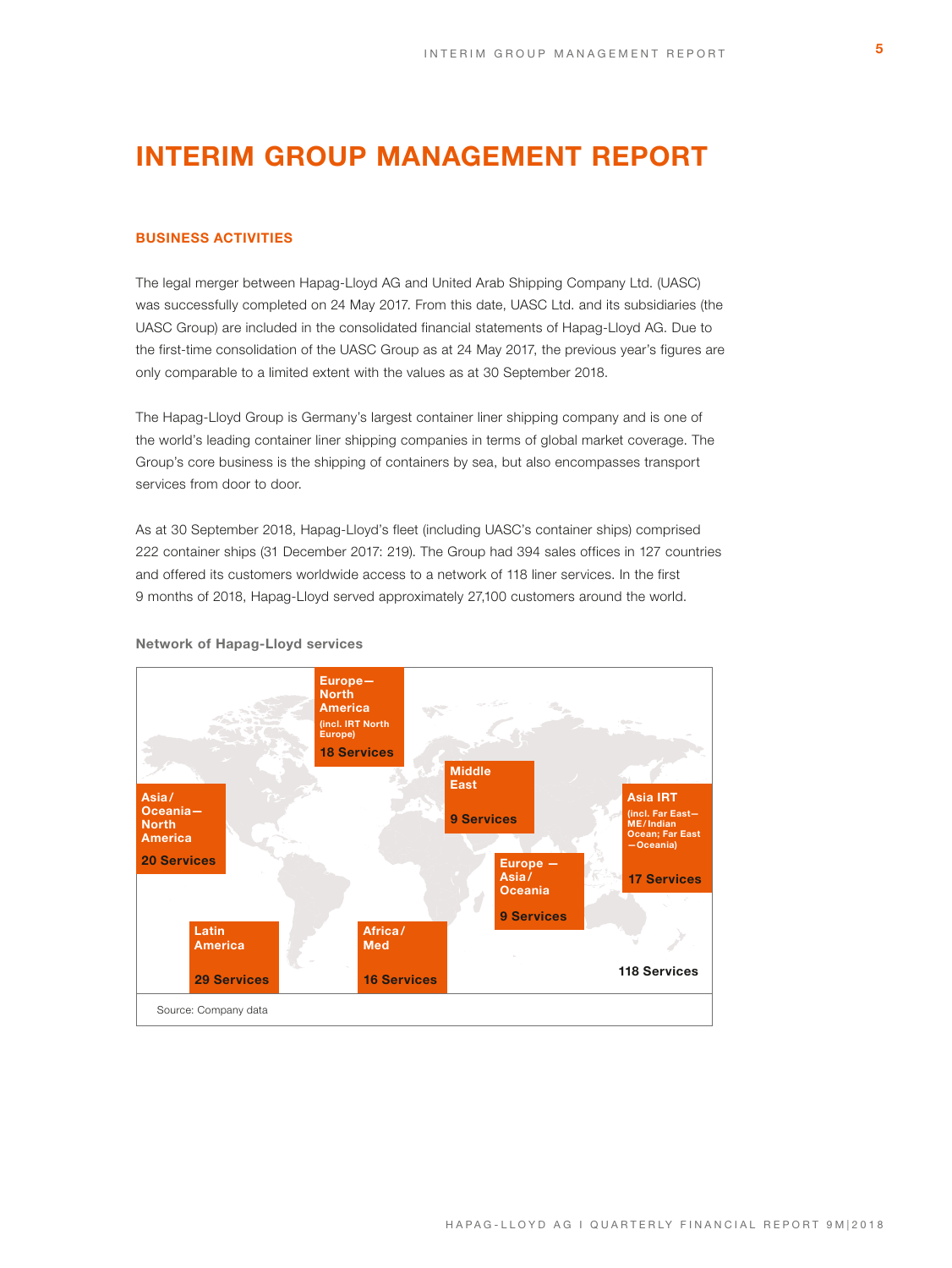<span id="page-5-0"></span>Since 1 April 2017, Hapag-Lloyd has been operating THE Alliance together with Kawasaki Kisen Kaisha Ltd. (Japan) ("K" Line), Mitsui O.S.K. Lines Ltd. (Japan) (MOL), Nippon Yusen Kabushiki Kaisha Ltd. (Japan) (NYK) and Yang Ming Marine Transport Corp. Ltd. (Taiwan) (Yang Ming). The Japanese alliance partners merged their container shipping activities on 1 April 2018 and have been operating as Ocean Network Express (ONE) since then.

As at 30 September 2018, THE Alliance covered all East – West trades with around 257 container ships.

Hapag-Lloyd conducts its container liner shipping business in an international business environment. Transactions are invoiced mainly in US dollars and payment procedures are handled primarily in US dollars. This relates not only to operating business transactions, but also to investment activities and the corresponding financing of investments. The functional currency of Hapag-Lloyd AG and its main subsidiaries is therefore the US dollar. The reporting currency of Hapag-Lloyd AG is, however, the euro. For reporting purposes, the assets and liabilities of the Hapag-Lloyd Group are translated into euros using the mean exchange rate on the balance sheet date (closing rate). The cash flows listed in the consolidated statement of cash flows and the expenses, income and result shown in the consolidated income statement are translated at the average exchange rate for the reporting period. The resulting differences are recognised in other comprehensive income.

#### **GROUP OBJECTIVES AND STRATEGY**

The prime strategic objective of the Hapag-Lloyd Group is to achieve long-term profitable growth measured on the basis of developments in the transport volume and the key performance indicators of EBITDA and EBIT.

The growing global demand for container transportation is the very foundation of the organic growth that Hapag-Lloyd hopes to achieve. IHS Global Insight (October 2018) has forecast a rise in global container shipments of 4.0% to around 146 million TEU in 2018 and a further 4.9% to approximately 153 million TEU in 2019. Hapag-Lloyd intends to increase the transport volume organically in line with market growth.

The key internal performance indicators for the Company's operating activities are earnings before interest, taxes, depreciation and amortisation (EBITDA) and earnings before interest and taxes (EBIT). The performance of these key financial indicators is outlined in the section "Group earnings, financial and net asset position". EBITDA is an important indicator of the achievement of sustainable company results and gross cash flows. It has a special significance for capitalintensive companies. Hapag-Lloyd uses EBITDA as an important parameter for investment decisions.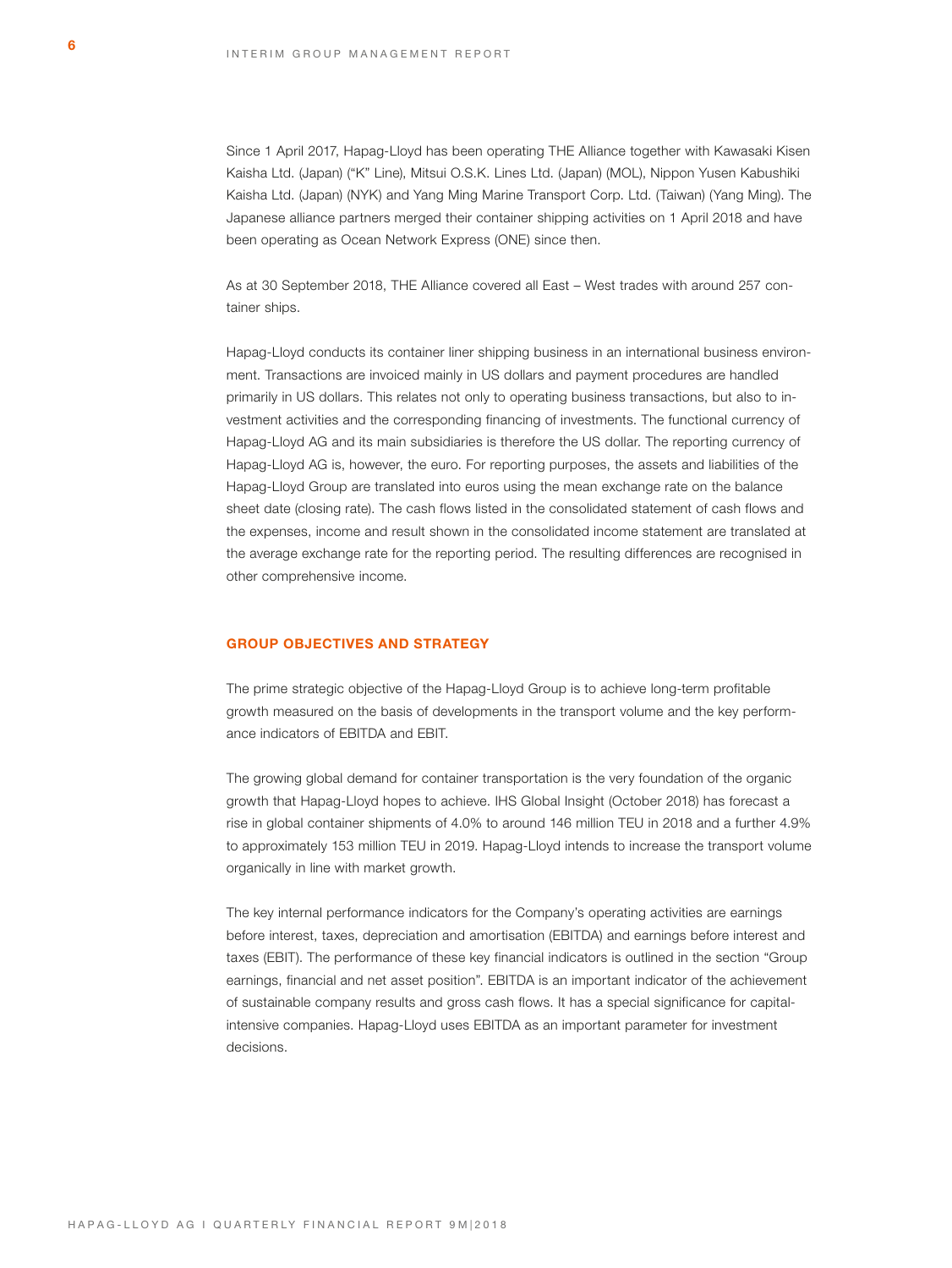The main factors influencing the development of the operating result indicators are transport volume, freight rate, the US dollar exchange rate against the euro and operating costs including bunker price.

The generation of sustainable cash flows, solid corporate financing, and therefore in particular a sufficient liquidity and equity base, are once again key cornerstones of the Hapag-Lloyd Group's corporate strategy in the 2018 financial year. As at 30 September 2018, the Hapag-Lloyd Group had a liquidity reserve (consisting of cash, cash equivalents and unused credit facilities) totalling EUR 1,005.3 million (31 December 2017: EUR 1,059.5 million).

#### **Strategic steps to strengthen the Group's market position and expand its shareholder base**

The merger with UASC is regarded as a key strategic step towards strengthening Hapag-Lloyd's market position and competitiveness. It is anticipated that the synergies from the merger with UASC will contribute approximately USD 435 million per annum from the 2019 financial year onwards. The Executive Board of Hapag-Lloyd AG expects that up to 90% of these synergies can be achieved in 2018. One-off expenses of approximately USD 5 million were incurred in the first 9 months of 2018 from the transaction and implementation of the merger. Further material expenses for the integration of UASC's container shipping activities are not anticipated.

From the Hapag-Lloyd AG Executive Board's perspective, the merger of the Hapag-Lloyd and UASC container shipping activities will bring with it the following advantages:

- Strengthened market position as one of the 5 largest container liner shipping companies (measured by the container transportation capacity of the fleet) in a container shipping industry characterised by further consolidation
- Enhanced market presence in the attractive Middle East trade and the Far East trade and solid position in all trades
- Efficient and young fleet with a low level of investment needed
- Annual synergies of approximately USD 435 million starting in 2019
- Strong partner in THE Alliance

Following the merger on 24 May 2017, the operational integration of the UASC Group was successfully completed by October 2017. A significant step in the operational integration was the incorporation of all UASC services into Hapag-Lloyd's existing IT system (voyage cut-over) and comprehensive training programmes for the new employees. Office location optimisation projects were also carried out and were largely complete as at the end of the first half of 2018.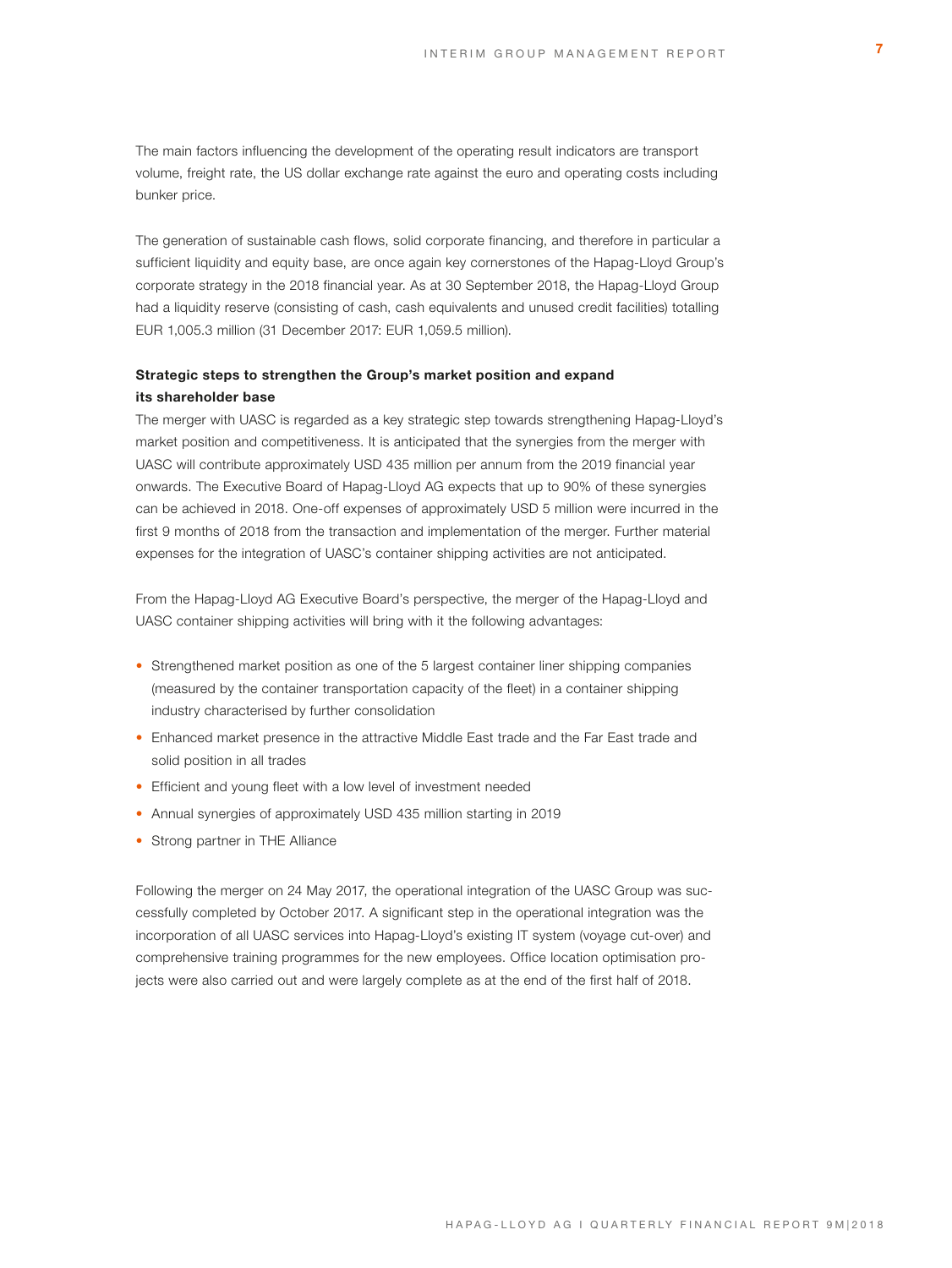Following the takeover of UASC in the form of a capital increase in exchange for contributions in kind, UASC's former primary shareholders, Qatar Holding LLC on behalf of the Qatar Investment Authority (QIA) and Public Investment Fund Saudi Arabia (PIF), became additional major shareholders in Hapag-Lloyd AG, with initial stakes in its share capital of 14.4% (QIA) and 10.1% (PIF). The shares held by the other previous UASC shareholders (Kuwait, Iraq, United Arab Emirates and Bahrain) totalling around 3.4% of Hapag-Lloyd shares are included in the free float. CSAV Germany Container Holding GmbH (CSAV), Hamburger Gesellschaft für Vermögens- und Beteiligungsmanagement mbH (HGV) and Kühne Maritime GmbH together with Kühne Holding AG (Kühne) continued to be anchor shareholders. In the first 9 months of 2018, Kühne increased its share in Hapag-Lloyd from 21.4% to a total of 25.0%.

The 5 major shareholders together held 89.4% of the share capital of Hapag-Lloyd AG as at 30 September 2018. CSAV, HGV and Kühne Maritime GmbH have also agreed under a shareholders' agreement to exercise their voting rights from the shares in Hapag-Lloyd AG by issuing a common voting proxy, thereby making important decisions together. The shareholder structure of Hapag-Lloyd AG as at 30 September 2018 was as follows:

**Voting rights as at 30 September 2018**

| CSAV Germany Container Holding GmbH                                         | 25.8  |
|-----------------------------------------------------------------------------|-------|
| Kühne Holding AG and Kühne Maritime GmbH                                    | 25.0  |
| Qatar Holding Germany GmbH                                                  | 14.5  |
| HGV Hamburger Gesellschaft für Vermögens- und<br>Beteiligungsmanagement mbH | 13.9  |
| The Public Investment Fund of the Kingdom of Saudi Arabia                   | 10.2  |
| Free float                                                                  | 10.6  |
| Total                                                                       | 100.0 |

#### in %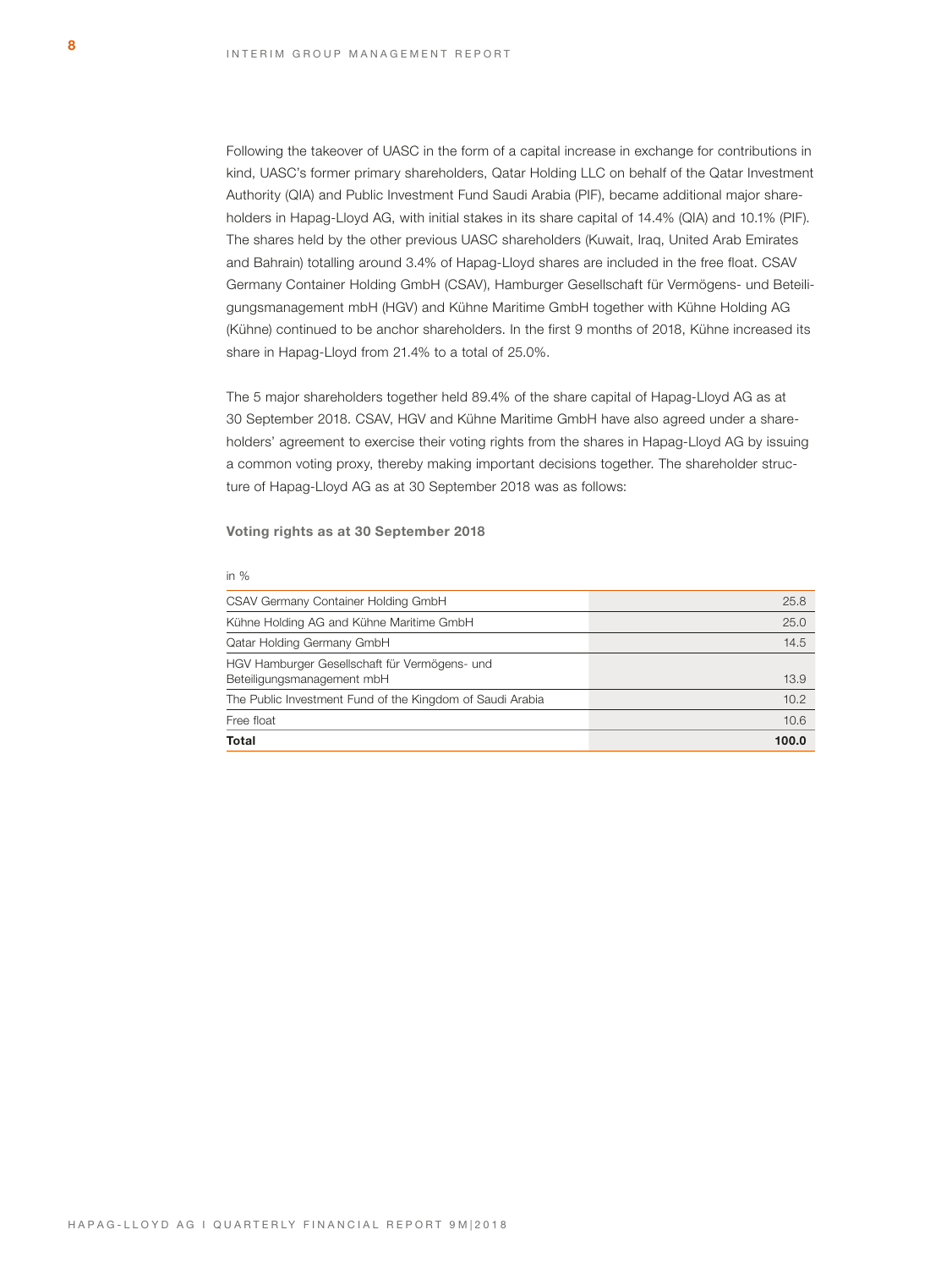#### **Short- and medium-term targets**

Due to the persistently challenging market environment – and particularly in light of rising fuel prices – Hapag-Lloyd is aiming to make continuous efficiency gains. To that end, the Group introduced measures starting in the second quarter of 2018 to counteract this increased cost base. These include further network optimisations and the reduction of administrative costs.

In addition to an optimised cost structure and improved revenue management, Hapag-Lloyd is working on other strategic medium-term and long-term issues and challenges. These include taking advantage of the opportunities provided by increasing digitalisation, actively shaping the Group's fuel strategy in light of ecological developments in the shipping industry and differentiating the Group to a greater extent from its competitors by increasing service quality along the entire supply chain.

In the third quarter of 2018, Hapag-Lloyd launched the "Quick Quotes" online quotation platform to digitalise its quotation process. The service platform enables customers to obtain binding online quotations and provides pricing transparency for container shipments. It is available via both the Hapag-Lloyd website and the mobile app.

In the context of the International Maritime Organization's (IMO) requirements from 2020 to reduce sulphur dioxide emissions, in October 2018, Hapag-Lloyd announced that it would be uniformly calculating all surcharges for fuel price fluctuations based on the same mechanism from 1 January 2019. The marine fuel recovery (MFR) mechanism uses market data to calculate the surcharges based on usage and thus aims to provide customers with greater transparency.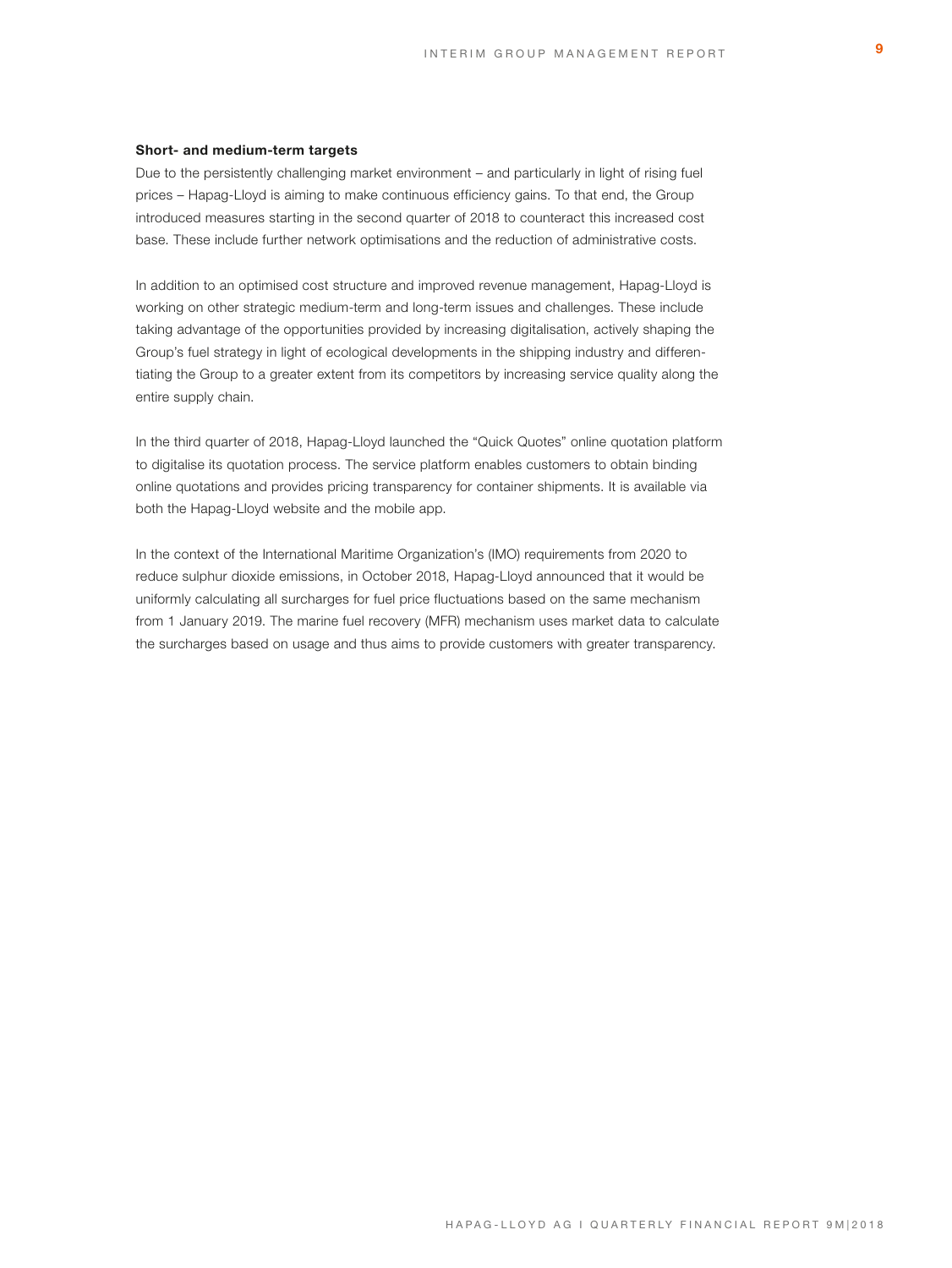#### <span id="page-9-0"></span>**IMPORTANT FINANCIAL PERFORMANCE INDICATORS**

Important financial performance indicators for the Hapag-Lloyd Group include EBITDA, the EBIT, the transport volume and the freight rate. Since the 2015 financial year, return on invested capital (ROIC) has also been used as a performance indicator. The development of the most important financial performance indicators in the first 9 months of 2018 is presented in the section "Group earnings position". ROIC compares net operating profit after tax (NOPAT), defined as EBIT less income taxes, with invested capital as at the reporting date. Invested capital is defined as assets excluding cash and cash equivalents less liabilities excluding financial debt. To facilitate comparison with other international shipping companies, the return on invested capital is calculated and presented exclusively on the basis of the functional currency, the US dollar.

Calculation of the return on invested capital is as follows:

|                                                  | million EUR |          | million USD |          |
|--------------------------------------------------|-------------|----------|-------------|----------|
|                                                  | 9M 2018     | 9M 2017  | 9M 2018     | 9M 2017  |
| Non-current assets                               | 12,757.3    | 12,977.1 | 14,775.6    | 15,331.2 |
| Inventory                                        | 269.5       | 175.6    | 312.1       | 207.4    |
| Accounts receivables                             | 721.9       | 1,058.6  | 836.1       | 1,250.6  |
| Other assets                                     | 750.5       | 384.8    | 869.2       | 454.6    |
| <b>Assets</b>                                    | 14,499.2    | 14,596.1 | 16,793.0    | 17,243.8 |
|                                                  |             |          |             |          |
| Provisions                                       | 573.3       | 663.0    | 664.1       | 783.2    |
| Accounts payable                                 | 1,718.2     | 1,686.8  | 1,990.0     | 1,992.8  |
| Other liabilities                                | 336.6       | 265.4    | 389.9       | 313.5    |
| Liabilities                                      | 2,628.1     | 2,615.2  | 3,044.0     | 3,089.5  |
| <b>Invested Capital</b>                          | 11,871.1    | 11,980.9 | 13,749.0    | 14,154.3 |
| <b>EBIT</b>                                      | 300.8       | 268.8    | 359.4       | 300.0    |
| Taxes                                            | 28.3        | 17.9     | 33.8        | 20.0     |
| <b>Net Operating Profit after Tax</b><br>(NOPAT) | 272.5       | 250.9    | 325.6       | 280.0    |
| Return on Invested Capital (ROIC) <sup>1</sup>   |             |          | 3.2%        | 2.6%     |

1 Figures are in USD, rounded, aggregated and calculated on an annualised basis. UASC Ltd. and its subsidiaries are included in Hapag-Lloyd AG's consolidated financial statements from the date control was transferred on 24 May 2017. The presented figures include the effects of the transaction from this date and can therefore only be compared to the prior-year's figures to a limited extent.

Due to the retrospective application of the provisions for designating options, the previous year's values have been adjusted. This increased the annual profit after taxes for the first 9 months of 2017 by EUR 0.9 million. Retained earnings as at 31 December 2017 increased by EUR 1.0 million and cumulative other equity dropped by EUR 1.0 million. Equity remained unchanged overall.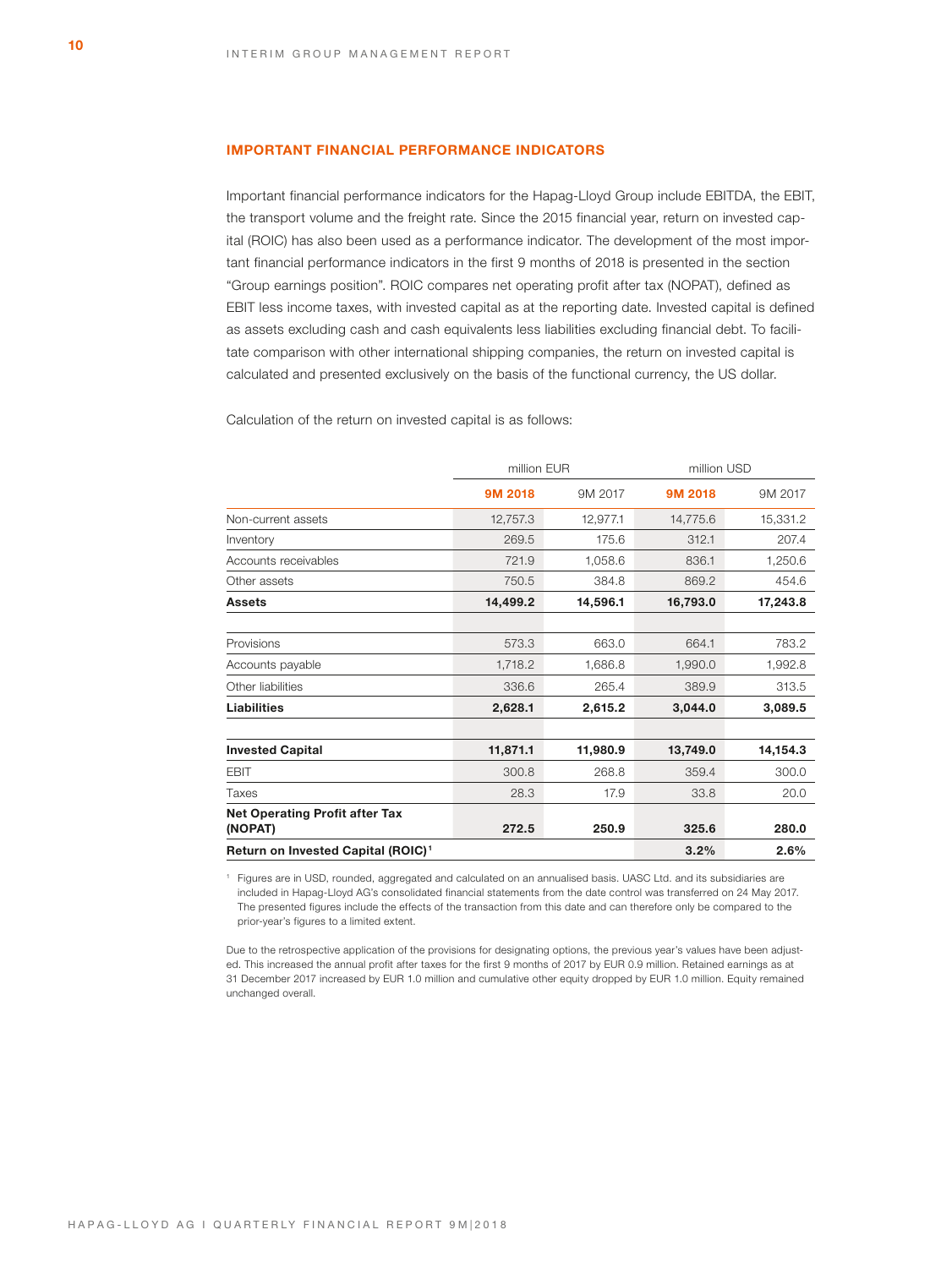#### <span id="page-10-0"></span>**IMPORTANT NON-FINANCIAL PRINCIPLES**

The optimal utilisation of the available ship and container capacities has a substantial influence on whether Hapag-Lloyd achieves long-term profitable growth. Sustainable and quality-conscious corporate governance and highly qualified and motivated employees are also important principles for Hapag-Lloyd's targeted profitable growth.

#### **Flexible fleet and capacity development**

As at 30 September 2018, Hapag-Lloyd's fleet comprised a total of 222 container ships (31 December 2017: 219 ships). All of the ships are certified in accordance with the ISM (International Safety Management) Code and have a valid ISSC (ISPS) certificate. The majority of the ships are certified as per ISO 9001 (quality management) and ISO 14001 (environmental management). The TEU capacity of the entire Hapag-Lloyd fleet as at 30 September 2018 was 1,596,208 TEU, which was a slight increase compared to 31 December 2017 (1,573,377 TEU). The share of ships owned outright by Hapag-Lloyd was approximately 66% as at 30 September 2018 based on TEU capacity (31 December 2017: approximately 68%).

As at 30 September 2018, the average age of Hapag-Lloyd's total fleet (capacity-weighted) was 7.5 years. The average ship size within the Hapag-Lloyd Group fleet is 7,190 TEU, which is approximately 22% above the comparable average figure for the 10 largest container liner shipping companies (30 September 2018: 5,905 TEU) and around 74% above the average ship size in the global fleet (30 September 2018: 4,143 TEU).

As at 30 September 2018, Hapag-Lloyd owned or rented 1,553,963 containers (31 December 2017: 1,435,345) with a capacity of 2,553,396 TEU for shipping cargo (31 December 2017: 2,348,602 TEU). The capacity-weighted share of containers owned by the Group stood at around 51% as at 30 September 2018 and was therefore slightly lower compared to 31 December 2017 (54%).

Hapag-Lloyd's service network comprises 118 services (31 December 2017: 120 services).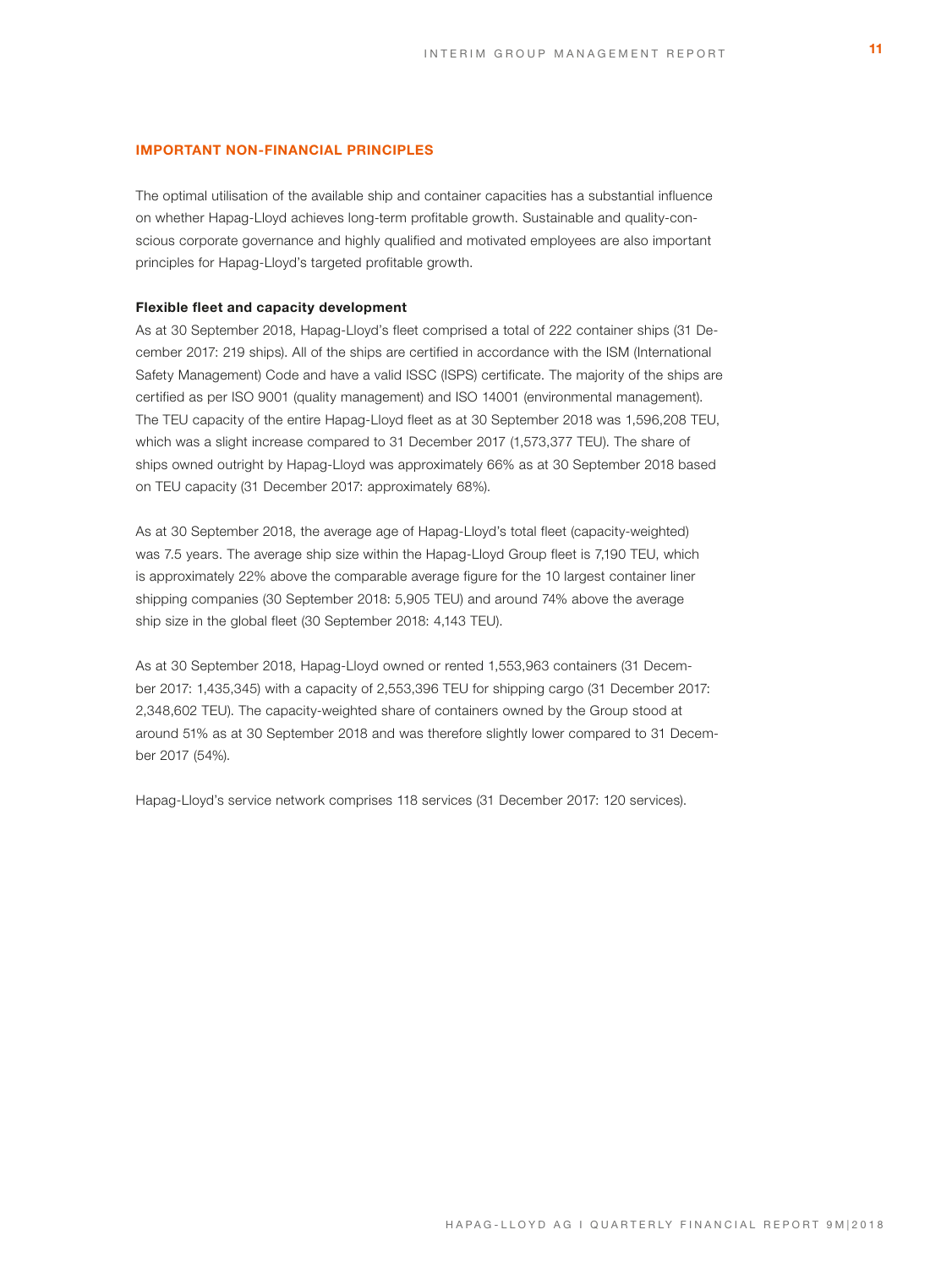#### **Structure of Hapag-Lloyd's container ship fleet**

|                                      | 30.9.2018 | 31.12.2017 | 30.9.2017 |
|--------------------------------------|-----------|------------|-----------|
| Number of vessels                    | 222       | 219        | 215       |
| thereof                              |           |            |           |
| Own vessels                          | 95        | 102        | 105       |
| Leased vessels                       | 17        | 14         | 14        |
| Chartered vessels                    | 110       | 103        | 96        |
| Aggregate capacity of vessels (TTEU) | 1,596     | 1,573      | 1,559     |
| Aggregate container capacity (TTEU)  | 2,553     | 2,349      | 2,336     |
| Number of services                   | 118       | 120        | 125       |

UASC Ltd. and its subsidiaries are included in Hapag-Lloyd AG's consolidated financial statements from the date control was transferred on 24 May 2017. The presented figures include the effects of the transaction from this date and can therefore only be compared to the prior-year's figures to a limited extent.

Bunker consumption totalled approximately 3.3 million tonnes in the first 9 months of 2018 (9M 2017: 2.8 million tonnes). Around 12% (9M 2017: approximately 13%) of this comprised bunker with a low proportion of sulphur (MFO low sulphur, MDO). The efficiency of the container ship fleet is also reflected in the bunker consumption data per slot (as measured by the average annual container storage space) of 2.8 tonnes (9M 2017: 3.0 tonnes). In terms of transported TEU, bunker consumption was 0.37 tonnes (9M 2017: 0.40 tonnes per TEU).

Following the completed takeover of UASC's container shipping activities, Hapag-Lloyd will not invest heavily in new ship systems up until the end of 2019. However, in the context of the International Maritime Organization's (IMO) requirements from 2020 to reduce sulphur dioxide emissions, Hapag-Lloyd is already preparing 2 pilot projects. These include testing exhaust gas cleaning systems (EGCS) on 2 larger container ships and converting a large vessel in the Hapag-Lloyd fleet to liquid gas (LNG).

#### **Customers**

Long-term, close business relations with customers are also important in driving value for corporate development. A global key account team manages relationships with major customers. This enables the Company to establish and maintain sustainable customer relationships. In the first 9 months of the 2018 financial year, Hapag-Lloyd completed transport contracts for approximately 27,100 customers (9M 2017: approximately 28,150).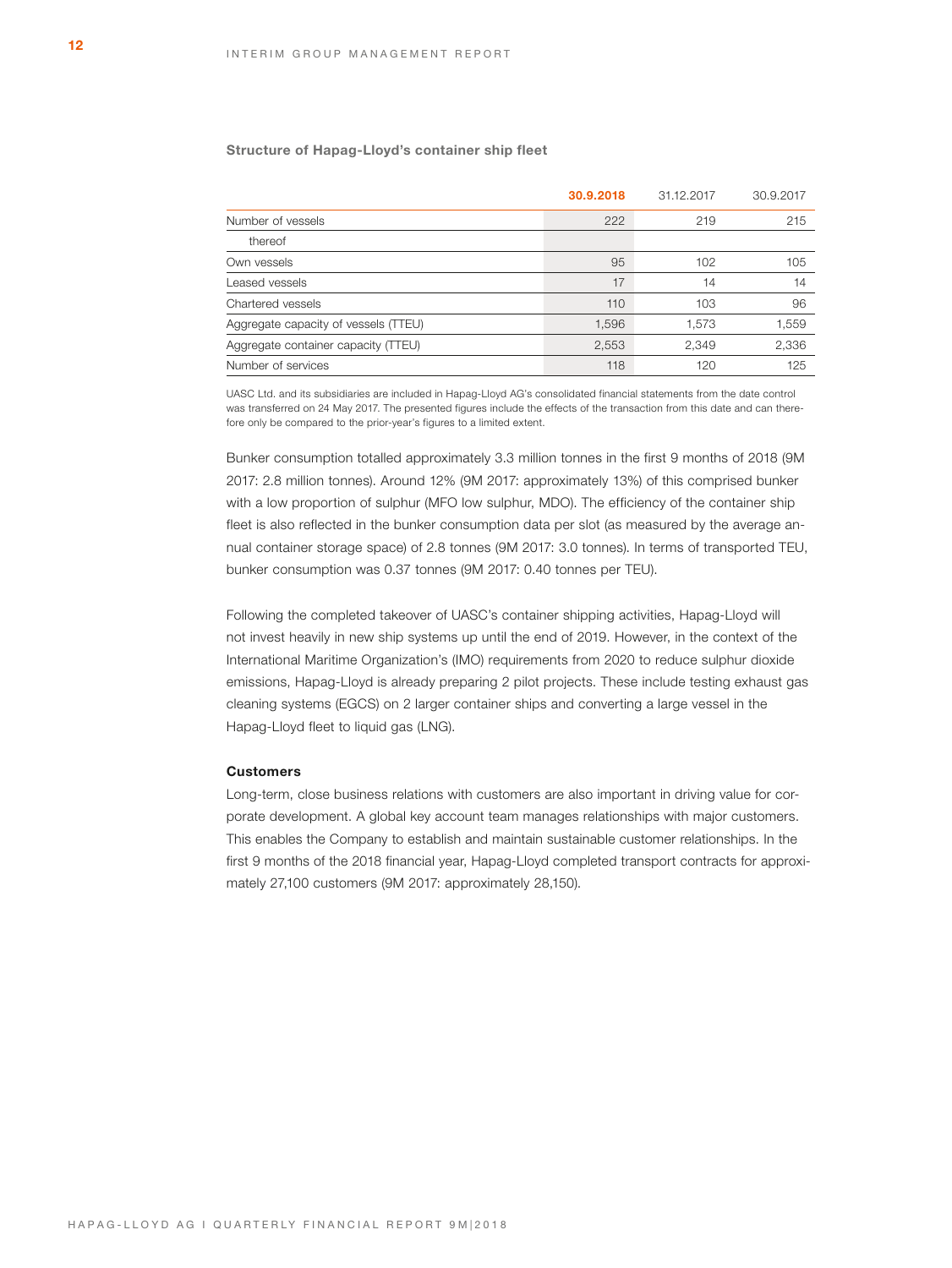#### <span id="page-12-0"></span>**Employees**

The Hapag-Lloyd Group employed 12,661 people as at 30 September 2018 (31 December 2017: 12,567). Of this total, 10,437 were shore-based employees (31 December 2017: 10,304), while 1,963 people were sea-based (31 December 2017: 2,007). Hapag-Lloyd employed 261 apprentices as at 30 September 2018 (31 December 2017: 256).

**Number of employees**

|                       | 30.9.2018 | 31.12.2017 | 30.9.2017 |
|-----------------------|-----------|------------|-----------|
| Marine personnel      | 1.963     | 2.007      | 1,515     |
| Shore-based personnel | 10.437    | 10.304     | 10,299    |
| Apprentices           | 261       | 256        | 264       |
| Total                 | 12,661    | 12.567     | 12,078    |

#### **ECONOMIC REPORT**

#### **General economic conditions**

The experts at the International Monetary Fund (IMF) anticipate global economic growth of 3.7% both in 2018 and in 2019 (IMF, World Economic Outlook, October 2018). This is the same level as in 2017. Expected economic growth is therefore 0.2 percentage points lower than the last forecast (April 2018). According to the IMF, the risk of a downturn in global growth has increased in the last 6 months. This downward correction reflects lower than expected economic growth in industrialised countries in the first half of 2018. The forecast also takes account of initial negative effects of the USA's trade dispute with its trading partners. In relation to this, the IMF is also factoring in trade tariffs that were passed or put in place between April and mid-September 2018. In addition, weaker prospects are predicted for some key developing and emerging markets in comparison to the previous forecast (April 2018), such as Brazil and Turkey, which are suffering not just as a result of domestic issues but also due to rising interest rates in the USA and the resulting outflow of capital.

The IMF's forecast from October 2018 predicts that the volume of global trade, which is key to the demand for container shipping services, will increase by 4.2% in 2018 compared with the previous year. The institute has therefore cut its forecast for a second time this year (July 2018: –0.3 percentage points; October 2018: –0.6 percentage points). Despite this clear drop in growth expectations, the predicted increases of 4.2% and 4.0% for 2018 and 2019 respectively are higher than the average level over the last 5 years.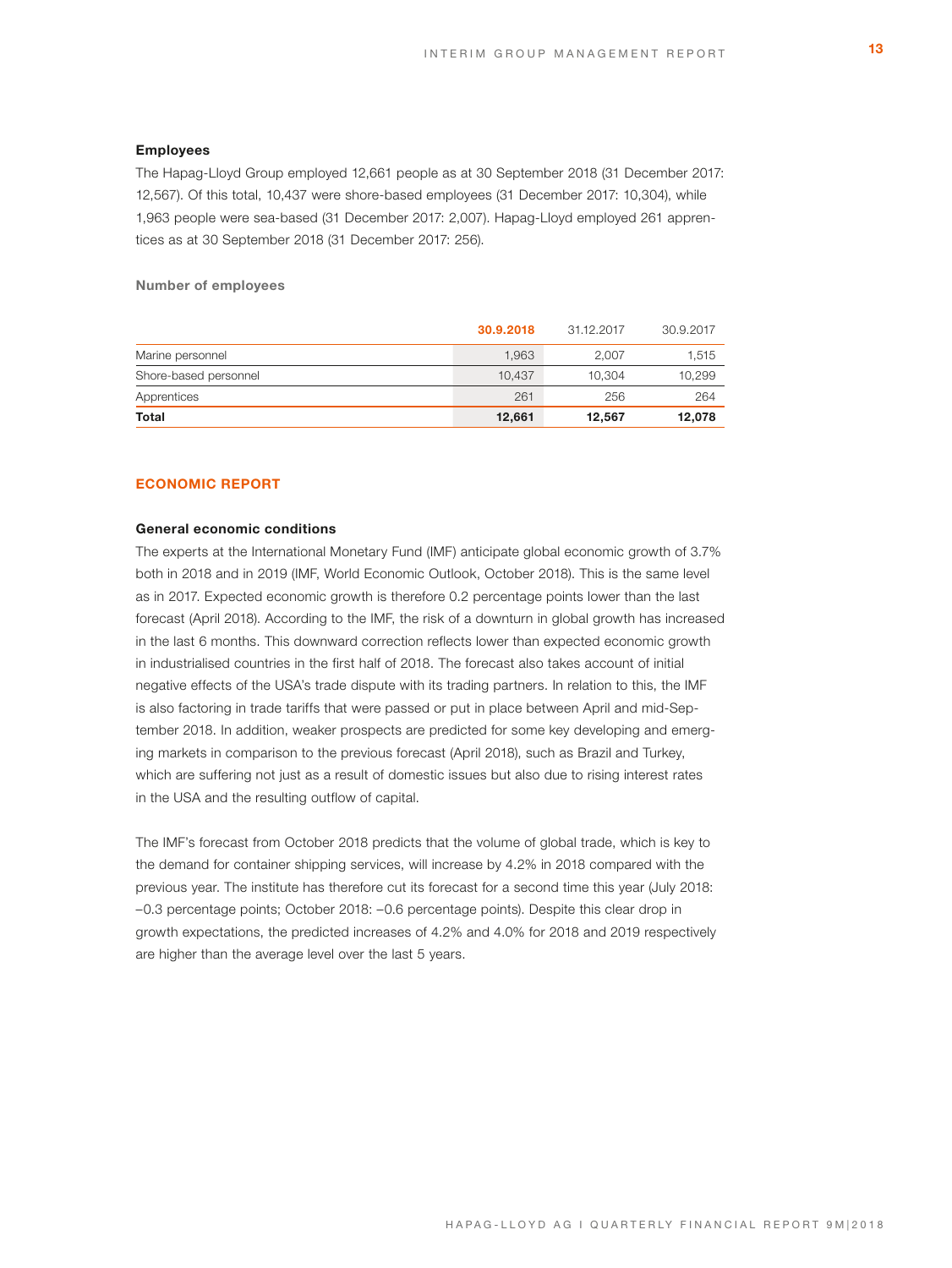| in $%$                                             | 2019e | 2018e | 2017 | 2016 | 2015 | 2014 |
|----------------------------------------------------|-------|-------|------|------|------|------|
| Global economic growth                             | 3.7   | 3.7   | 3.7  | 3.3  | 3.5  | 3.6  |
| Industrialised countries                           | 2.1   | 2.4   | 2.3  | 1.7  | 2.3  | 2.1  |
| Developing and newly industrial-<br>ised countries | 4.7   | 4.7   | 4.7  | 4.4  | 4.3  | 4.7  |
| World trading volume (goods and<br>services)       | 4.0   | 4.2   | 5.2  | 2.2  | 2.8  | 3.8  |
| Container transport volume (IHS)                   | 4.9   | 4.0   | 5.5  | 3.1  | 1.2  | 4.0  |

#### <span id="page-13-0"></span>**Developments in global economic growth (GDP) and world trading volume**

Source: IMF, October 2018; IHS Global Insight, October 2018

Based on current forecasts, the global cargo volume could rise by 4.0% to approximately 146 million TEU in 2018 (IHS Global Insight, October 2018). The forecast global cargo volume is therefore lower than the forecast published in June 2018 (4.9%) but remains on a healthy level. For the period 2019 to 2022, IHS Global Insight is predicting annual growth of between 4.7% and 5.1% in the global container shipping volume.

#### **Sector-specific conditions**

At the beginning of 2018, the aggregate capacity of the global container ship fleet was approximately 21 million TEU (Drewry Container Forecaster Q3 2018, October 2018). Based on the container ships on order and planned deliveries, the globally available transport capacity should see increases of around 1.2 million TEU in 2018 and around 0.8 million TEU in 2019 (Drewry Container Forecaster Q3 2018, October 2018). This includes the expected delays of deliveries in the current financial year and the expected scrapping. The tonnage of the commissioned container ships of approximately 2.4 million TEU (MDS Transmodal, October 2018) is equivalent to around 11% of the present global container fleet's capacity (approximately 22 million TEU). It therefore remains well below the highest level seen to date, which was around 61% in 2007, and the average over the last 5 years (around 17%).

In the period from January to September 2018, orders were placed for the construction of 150 container ships with a transport capacity totalling approximately 1.0 million TEU (FY 2017: capacity of 0.8 million TEU [Clarksons Research, October 2018]).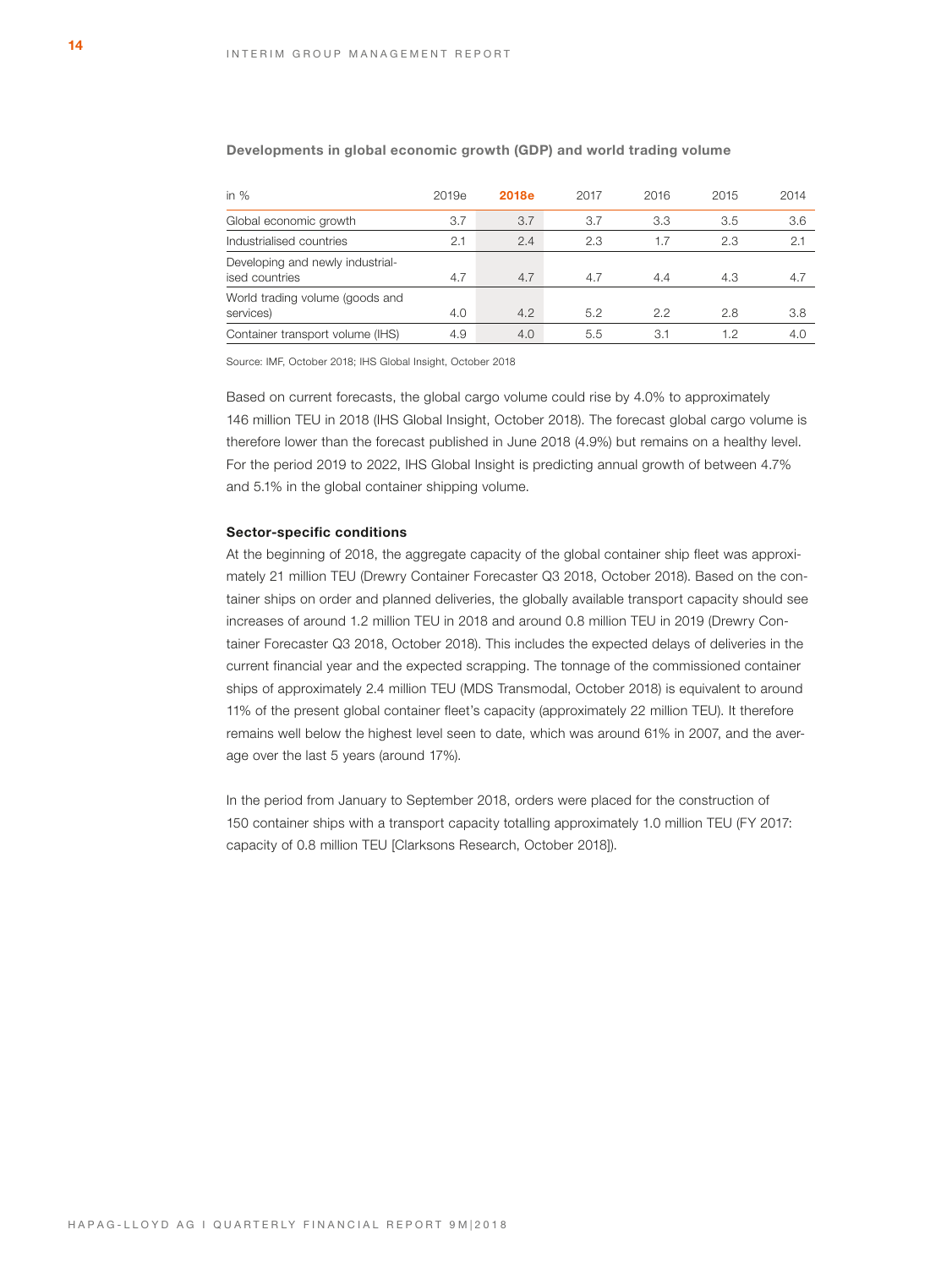#### **Development of global container fleet capacity**

| million TEU                            | 2019e | <b>2018e</b> | 2017 | 2016 |
|----------------------------------------|-------|--------------|------|------|
| Existing fleet (beginning of the year) | 22.0  | 20.8         | 20.1 | 19.8 |
| Planned deliveries                     | 1.2   | 1.5          | 1.5  | 1.3  |
| Expected scrappings                    | 0.3   | 0.1          | 0.4  | 0.7  |
| Postponed deliveries and other changes | 0.1   | 0.2          | 0.4  | 0.4  |
| Net capacity growth                    | 0.8   | 1.2          | 0.8  | 0.2  |

Source: Drewry Maritime Research, Container Forecaster Q3 2018, October 2018. Expected nominal capacity based on planned deliveries. Based on existing orders and current predictions for scrapping and postponed deliveries. Figures rounded. Rounding differences may be the result of changes in the databases.

The forecast net capacity growth of 1.2 million TEU (Drewry Container Forecaster Q3 2018) coincides with growth in global container shipping volume of approximately 5.6 million TEU in 2018 (IHS Global Insight, October 2018).

The actual growth in the global container ship fleet's transport capacity is regularly lower than the projected nominal increase, as old and inefficient ships are scrapped and deliveries of newbuilds are postponed. Based on figures from MDS Transmodal, a total of 132 container ships with a transport capacity of approximately 1.0 million TEU were placed into service in the first 9 months of 2018 (9M 2017: 112 ships with a transport capacity of approximately 0.9 million TEU). According to Clarksons, scrapping in the first 9 months of 2018 totalled around 42,600 TEU. According to Drewry (Container Forecaster Q3 2018), it is likely to be around 65,000 TEU for the year as a whole, which is significantly lower than in the previous years (2017: 400,000 TEU; 2016: 654,000 TEU).

Idle capacity rose to around 511,000 TEU at the end of September 2018 (Alphaliner Weekly, October 2018), thereby accounting for approximately 2.3% of the global fleet. The increase of around 260,000 TEU compared with the end of June 2018 is due in particular to a rise in the laying-up of ships of between 3,000 TEU and 7,500 TEU. The majority of idle ships have a capacity of up to 5,100 TEU.

The fuel cost level in the shipping industry is largely linked to the development of the crude oil price. This stood at USD 84.98 / barrel (Bloomberg) as at 30 September 2018 and was therefore around 28% higher than at the start of the year (31 December 2017: USD 66.57 / barrel). As such, the increase was significantly greater than forecast at the start of the year.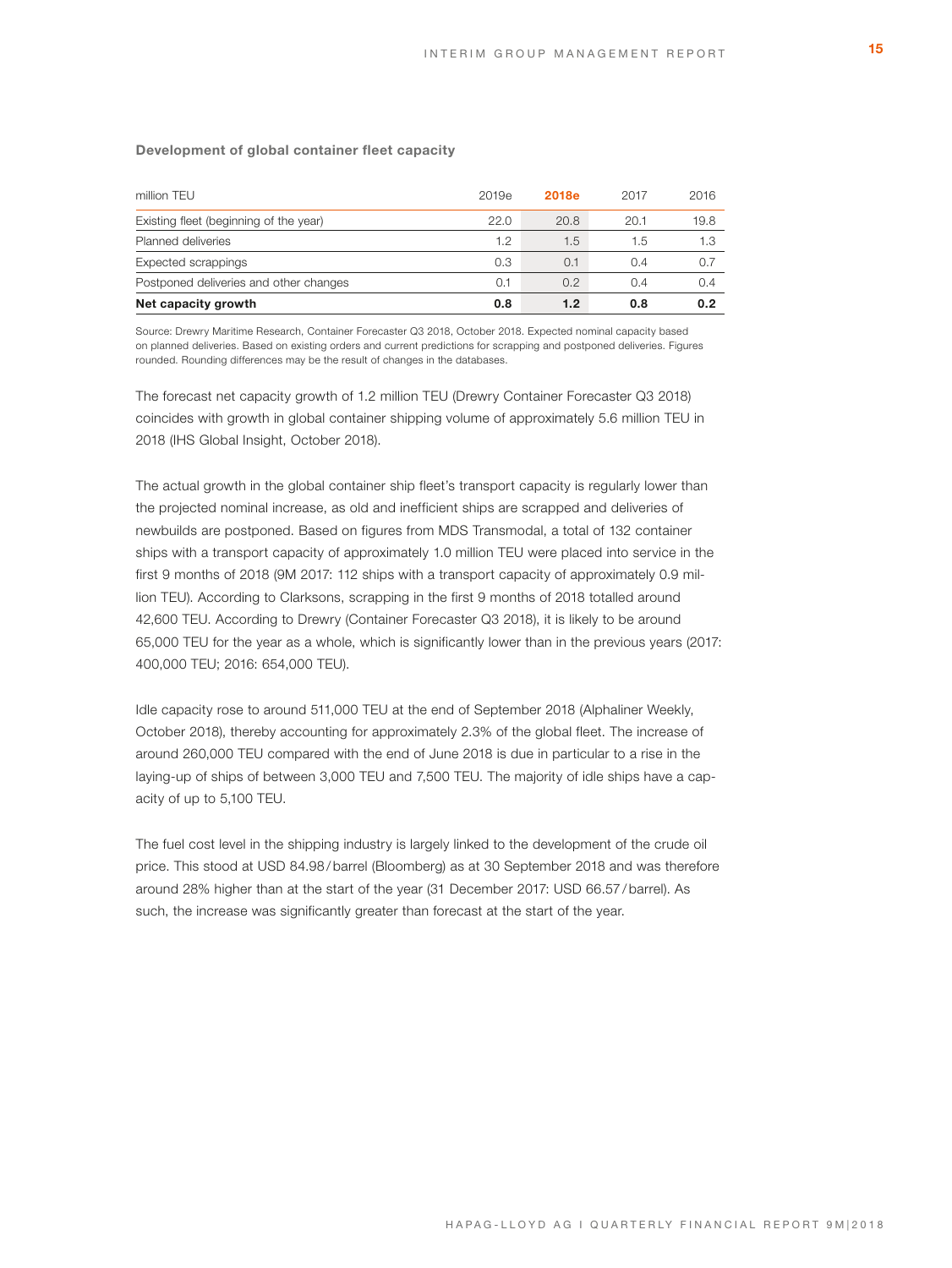#### **Consolidation of the industry and alliances**

The following 3 alliances have existed since the start of the second quarter of 2017: the "2M Alliance" consists of the two market leaders – Maersk Line (Denmark) (Maersk) and Mediterranean Shipping Company S.A. (Switzerland) (MSC) – which started operating in early 2015. The "Ocean Alliance" consists of CMA CGM S.A. (France), including its subsidiary APL (Singapore), China COSCO Shipping (China) (COSCO), including Orient Overseas (International) Limited (Hong Kong) (OOIL), which was taken over by COSCO in July 2018, and Evergreen Marine Corp. Ltd. (Taiwan) (Evergreen). Hapag-Lloyd operates THE Alliance in partnership with Ocean Network Express (Singapore) (ONE) and Yang Ming Marine Transport Corp. Ltd. (Taiwan) (Yang Ming). ONE was formed on 1 April 2018 from the merger of the 3 Japanese alliance partners Kawasaki Kisen Kaisha Ltd. (Japan) ("K" Line), Mitsui O.S.K. Lines Ltd. (Japan) (MOL) and Nippon Yusen Kabushiki Kaisha Ltd. (Japan) (NYK). As at 30 September 2018, the THE Alliance covered all East – West trades with around 257 container ships.

In March 2017, MSC, Maersk and Hyundai Merchant Marine Co., Ltd (Korea) (HMM) agreed to cooperate in the East – West trades. This collaboration includes slot-chartering agreements for the respective trades.

On 19 July 2018, ZIM Integrated Shipping Services Ltd (Israel) (ZIM) announced a partnership with the 2M Alliance on the route between Asia and the US east coast. The partners will jointly operate 5 services from September 2018, with the 2M Alliance partners Maersk and MSC providing 4 services and ZIM providing one. The partnership is based on slot swapping on all 5 services.

On 26 September 2018, THE Alliance members Hapag-Lloyd, ONE and Yang Ming announced a partnership with CMA-CGM, COSCO and OOCL on the route between the Mediterranean Sea and the US east coast. The joint service, which is expected to be available from December 2018, will replace an existing separate service offered by each of the companies and will provide customers with a more efficient and improved service using bigger ships.

On 12 October 2018, the shipping companies Hapag-Lloyd and ONE announced that they had entered into a bilateral agreement for a feeder network partnership. As part of the strategic partnership, the two companies will share the capacities of their existing feeder networks.

**Capacity share of alliances based on selected trades**

| in $%$              | Far East<br>trade | Transpacific<br>trade | Atlantic<br>trade |
|---------------------|-------------------|-----------------------|-------------------|
| 2M                  | 40                | 20                    | 50                |
| Ocean Alliance      | 36                | 42                    |                   |
| <b>THE Alliance</b> | 24                | 27                    | 34                |
| Other               | 0                 | 12                    | b                 |

Source: Alphaliner, October 2018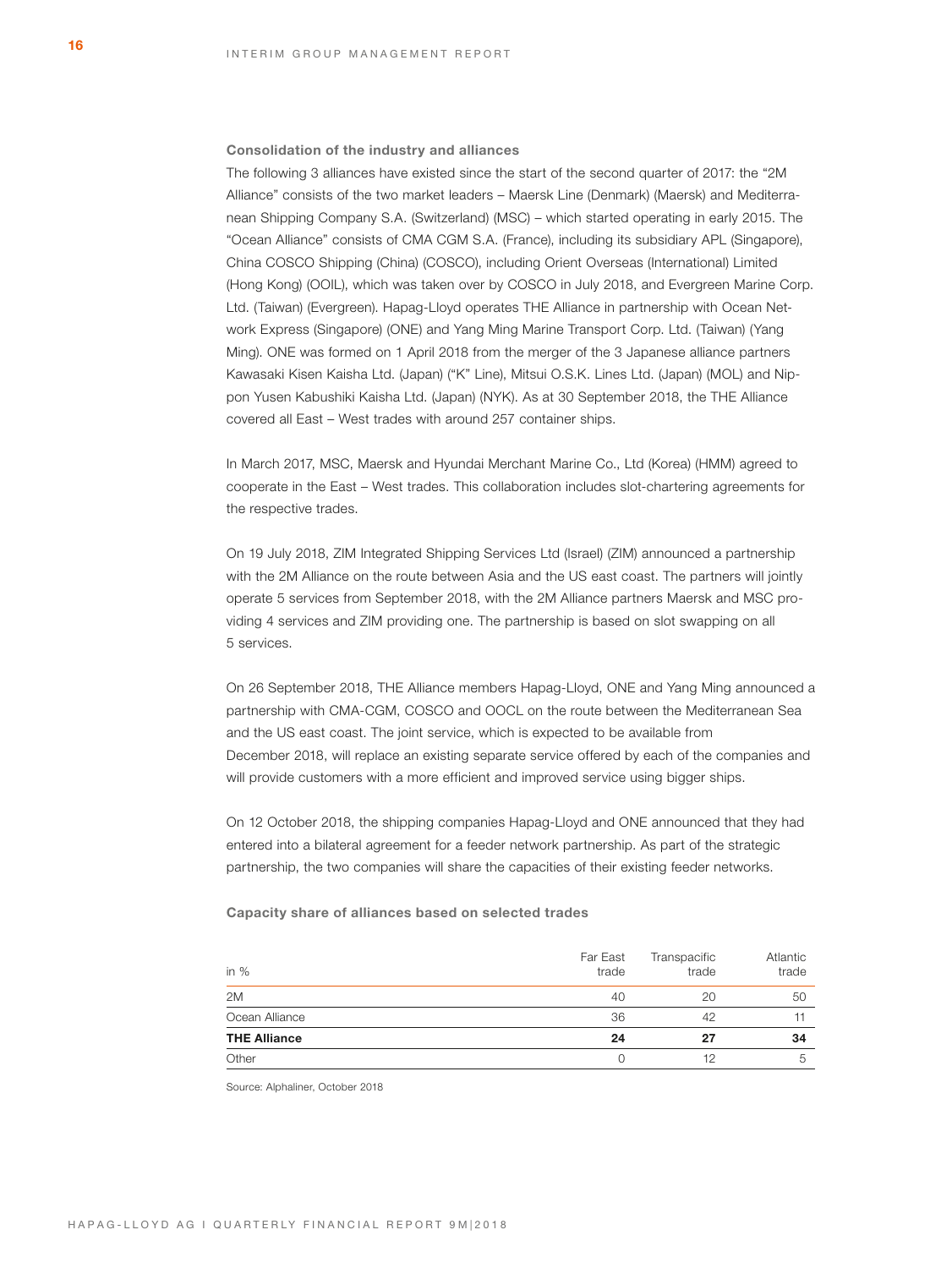<span id="page-16-0"></span>On 30 November 2017, the legal merger between Maersk and Hamburg Südamerikanische Dampf-schifffahrts-Gesellschaft (Hamburg Süd) took place.

On 7 July 2017, the 3 Japanese shipping companies Kawasaki Kisen Kaisha Ltd. ("K" Line), Mitsui O.S.K. Lines Ltd. (MOL) and Nippon Yusen Kabushiki Kaisha Ltd. (NYK) established a new holding company for the planned joint venture Ocean Network Express (ONE). The joint venture commenced operations on 1 April 2018, integrating the container shipping business (including the terminal business outside Japan) of the 3 companies.

On 9 July 2017, the Chinese shipping company COSCO announced a takeover bid for Orient Overseas (International) Limited (OOIL), Hong Kong. The majority shareholder of OOIL has approved the sale of the shares. All of the prerequisites for the takeover were fulfilled on 29 June 2018. On 13 July 2018, the companies announced that the takeover bid was accepted for 75.95% of the voting shares in OOIL. OOIL is to remain listed on the stock exchange in Hong Kong. With total transport capacity of 2.8 million TEU, COSCO has therefore further strengthened its market position and is now the world's third-largest container liner shipping company, just ahead of CMA CGM.

On 8 August 2017, 14 Korean liner shipping companies signed a memorandum of understanding, thereby founding the "Korean Shipping Partnership" (KSP). The initiative will be supported by the Korean government and the Korea Shipowners Association and led by HMM.

According to data from MDS Transmodal (October 2018), the 10 largest container liner shipping companies provide approximately 83% of the total capacity of the global fleet of container ships.

#### **GROUP EARNINGS, FINANCIAL AND NET ASSET POSITION**

The earnings and financial positions are only comparable with the corresponding prior year period to a limited degree, as the UASC Group was incorporated into Hapag-Lloyd AG on 24 May 2017.

#### **Group earnings position**

Hapag-Lloyd's performance in the first 9 months of the 2018 financial year was once again dominated by the challenges in the container shipping industry.

The average freight rate was lower than had been expected at the start of the year due to persistently strong competition and, in particular, due to developments in the first half of 2018. However, freight rate increases in the third quarter played a part in an initial recovery. Nevertheless, the freight rate increases implemented in the third quarter were unable to fully offset the significant year-on-year rise in the average bunker price. Increasing fuel-related costs, combined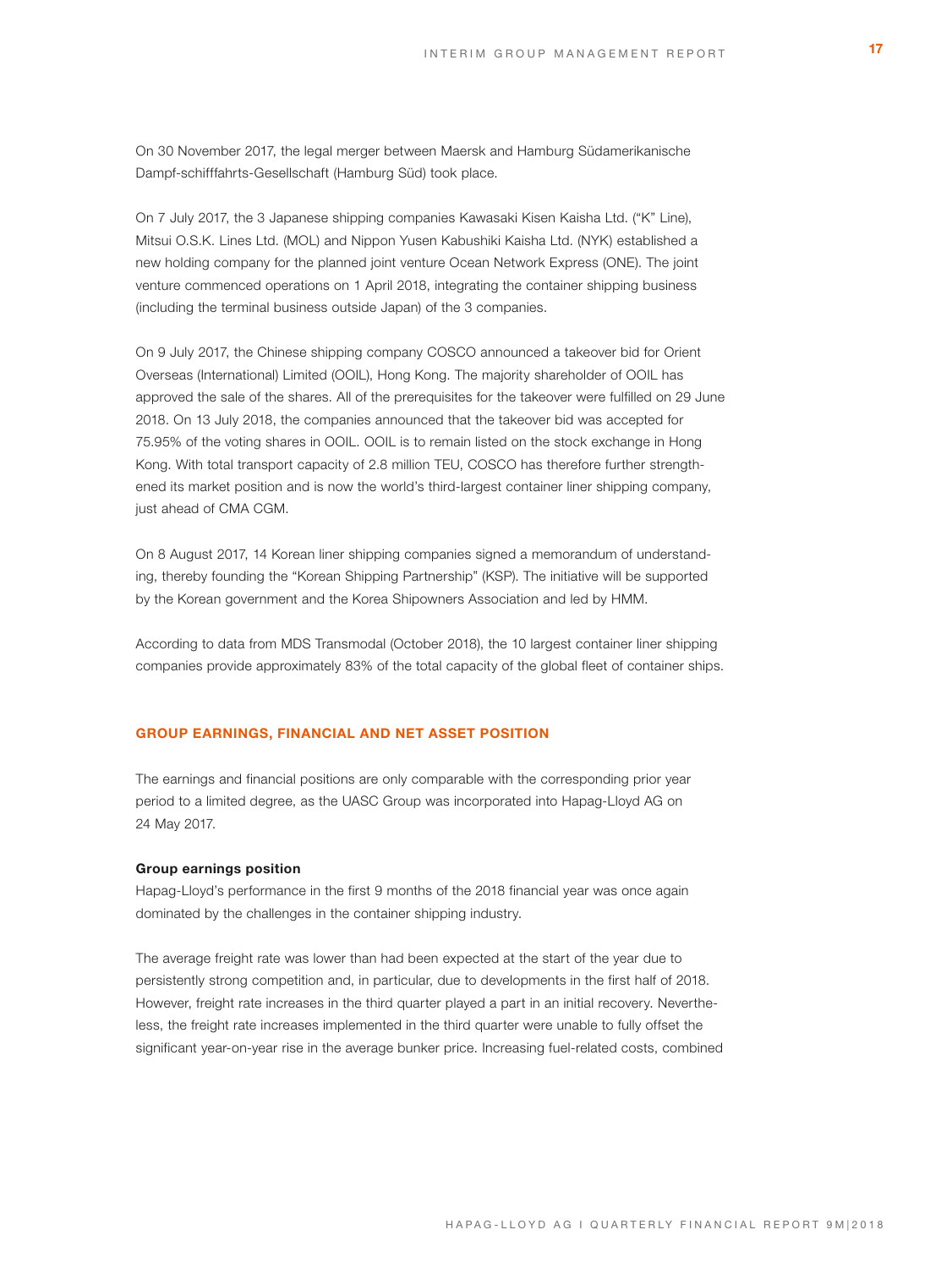with a weakening of the US dollar against the euro (9 months 2018: USD 1.20 /EUR; prior year period: USD 1.11 /EUR) had a negative impact on the earnings position. However, these negative effects were compensated by the higher transport volume and synergy effects resulting from the incorporation of the UASC Group. Overall, Hapag-Lloyd recorded earnings before interest and taxes (EBIT) of EUR 300.8 million in the first 9 months of 2018 (prior year period EUR 268.8 million) and a Group profit after taxes of EUR 12.5 million (prior year period: EUR 9.1 million).

#### **Consolidated income statement**

| million EUR                                                           | Q3 2018 <sup>1</sup> | Q3 2017 <sup>2</sup> | 9M 2018  | 9M 2017 <sup>2</sup> |
|-----------------------------------------------------------------------|----------------------|----------------------|----------|----------------------|
| Revenue                                                               | 3,035.5              | 2,796.0              | 8,428.0  | 7,314.3              |
| Other operating income                                                | 24.3                 | 24.0                 | 70.4     | 127.9                |
| Transport expenses                                                    | 2,420.3              | 2,189.8              | 6,899.9  | 5,908.7              |
| Personnel expenses                                                    | 156.0                | 172.3                | 477.9    | 516.4                |
| Depreciation, amortisation<br>and impairment                          | 176.4                | 180.9                | 512.9    | 454.0                |
| Other operating expenses                                              | 112.1                | 111.8                | 339.5    | 325.6                |
| <b>Operating result</b>                                               | 195.0                | 165.2                | 268.2    | 237.5                |
| Share of profit of equity-<br>accounted investees                     | 6.8                  | 12.4                 | 22.3     | 30.8                 |
| Other financial result                                                | 10.3                 | 0.5                  | 10.3     | 0.5                  |
| <b>Earnings before interest</b><br>and tax (EBIT)                     | 212.1                | 178.1                | 300.8    | 268.8                |
| Interest result                                                       | $-87.3$              | $-120.4$             | $-260.0$ | $-241.8$             |
| Income taxes                                                          | 11.4                 | 5.9                  | 28.3     | 17.9                 |
| Group profit/loss                                                     | 113.4                | 51.8                 | 12.5     | 9.1                  |
| thereof profit/loss attributable to<br>shareholders of Hapag-Lloyd AG | 112.4                | 51.6                 | 4.4      | 6.6                  |
| thereof profit/loss attributable to<br>non-controlling interests      | 1.0                  | 0.2                  | 8.1      | 2.5                  |
| Basic/diluted earnings per share (in EUR)                             | 0.64                 | 0.31                 | 0.03     | 0.05                 |
| <b>EBITDA</b>                                                         | 388.5                | 359.0                | 813.7    | 722.8                |
| EBITDA margin (%)                                                     | 12.8                 | 12.8                 | 9.7      | 9.9                  |
| <b>EBIT</b>                                                           | 212.1                | 178.1                | 300.8    | 268.8                |
| EBIT margin (%)                                                       | 7.0                  | 6.4                  | 3.6      | 3.7                  |

1 The mapping of items to revenues and charter expenses (transport expenses) has been adjusted for the first half of 2018, which lead to a decrease of both positions in the amount of EUR 32.2 million. This change has no impact on the result.

<sup>2</sup> The figures for the first 9 months of 2017 include the UASC Group from the first-time consolidation date of 24 May 2017. Due to the retrospective application of the provisions for designating options, the previous year's values have been adjusted. This increased the Group profit for the first 9 months of 2017 by EUR 0.9 million.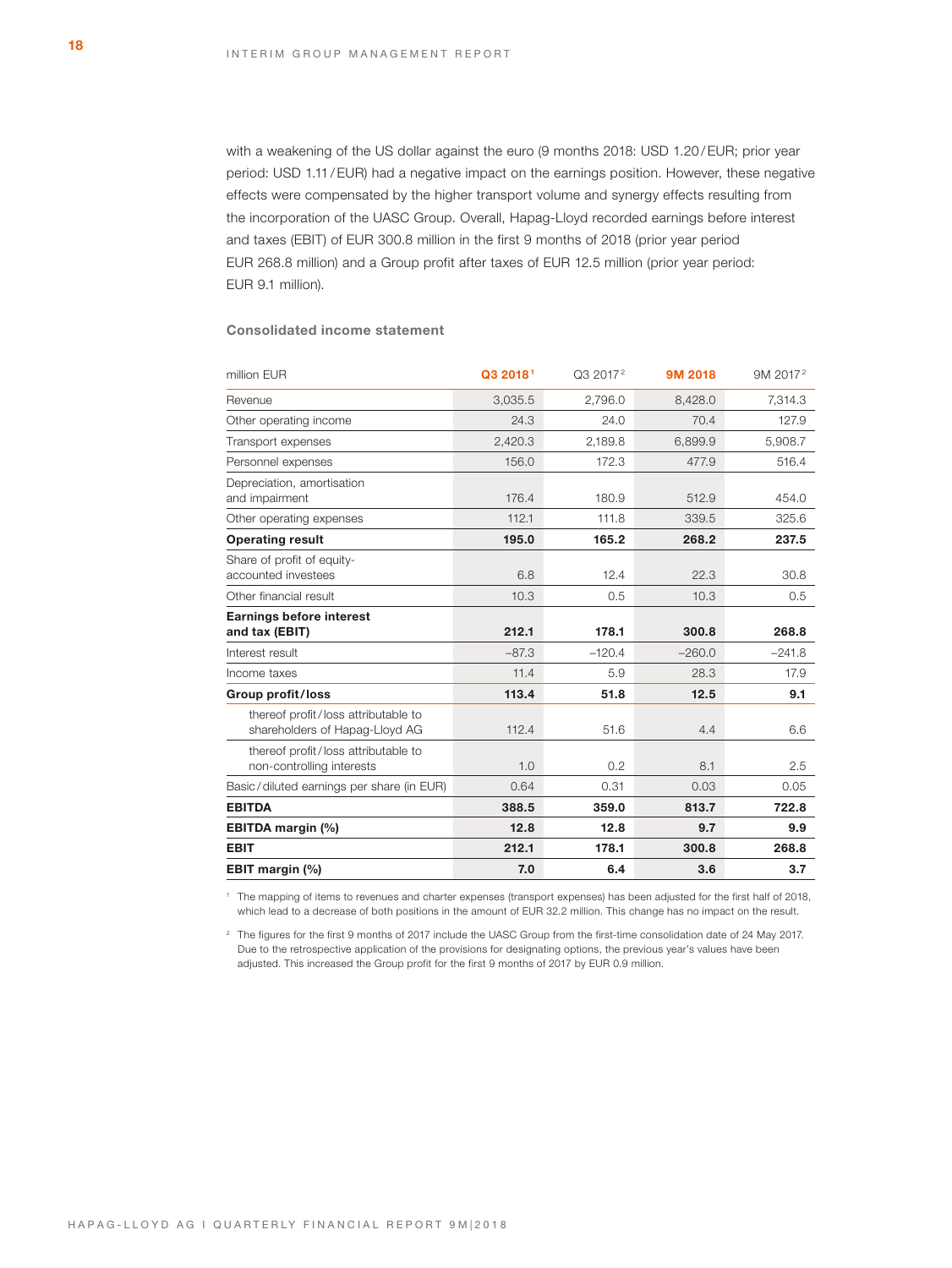The average freight rate in the first 9 months of the 2018 financial year was USD 1,032/TEU, which was USD 36/TEU, or 3.4%, down on the prior year period (USD 1,068/TEU with the UASC Group since 24 May 2017). Besides the inclusion of the UASC Group, which had a lower freight rate level overall, the main reason for the decline was the ongoing competitive market environment.

On a comparable basis (if the UASC Group had been included from 1 January 2017), the average freight rate for the prior year period would have been USD 1,017/TEU. This would have meant an increase of USD 15/TEU, or 1.4%, in the average freight rate.

| USD/TEU                                  | Q3 2018 | Q3 2017 | 9M 2018 | 9M 2017 |
|------------------------------------------|---------|---------|---------|---------|
| Atlantic                                 | 1,357   | 1.315   | 1.318   | 1,298   |
| Transpacific                             | 1,268   | 1,267   | 1,243   | 1,246   |
| Far East                                 | 948     | 993     | 906     | 971     |
| Middle East                              | 745     | 878     | 765     | 884     |
| Intra-Asia                               | 519     | 615     | 514     | 593     |
| Latin America                            | 1,119   | 1,111   | 1.113   | 1,068   |
| <b>EMAO</b>                              |         |         |         |         |
| (Europe, Mediterranean, Africa, Oceania) | 1,134   | 1,126   | 1,098   | 1,065   |
| Total (weighted average)                 | 1,055   | 1,073   | 1,032   | 1,068   |

#### **Freight rates per trade <sup>1</sup>**

1 Since financial year 2018, revenues for additional services in Latin America and Turkey are included in the calculation of freight rates. The previous year's figures have been adjusted accordingly.

With the inclusion of the UASC Group and its balanced positioning in all trades, Hapag-Lloyd was able to increase its transport volume by 1,871 TTEU to 8,900 TTEU (prior year period: 7,029 TTEU with the UASC Group since 24 May 2017), representing a rise of 26.6%. On a comparable basis (if the UASC Group had been included from 1 January 2017), the transport volume (prior year period: 8,438 TTEU) in the first 9 months of 2018 would have increased by 462 TTEU, or 5.5%.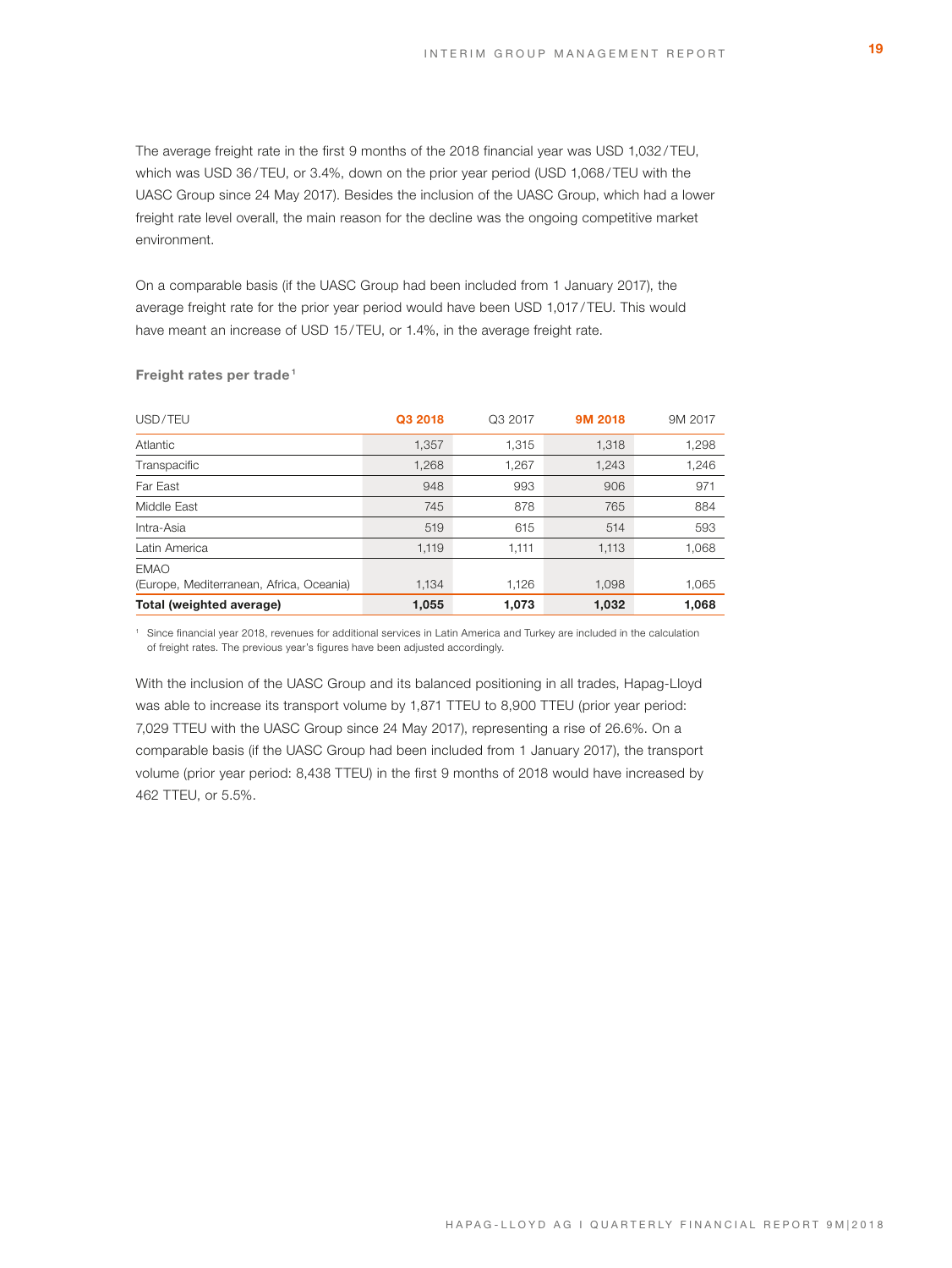#### **Transport volume per trade**

| TTEU                                     | Q3 2018 | Q3 2017 | 9M 2018 | 9M 2017 |
|------------------------------------------|---------|---------|---------|---------|
| Atlantic                                 | 468     | 436     | 1,382   | 1,254   |
| Transpacific                             | 520     | 465     | 1,459   | 1,254   |
| Far East                                 | 557     | 503     | 1,601   | 1,040   |
| Middle East                              | 361     | 349     | 1,115   | 675     |
| Intra-Asia                               | 259     | 259     | 783     | 597     |
| Latin America                            | 720     | 649     | 2,072   | 1,812   |
| <b>EMAO</b>                              |         |         |         |         |
| (Europe, Mediterranean, Africa, Oceania) | 167     | 147     | 488     | 397     |
| <b>Total</b>                             | 3,052   | 2,808   | 8,900   | 7.029   |

The Hapag-Lloyd Group's revenue rose by EUR 1,113.7 million to EUR 8,428.0 million in the first 9 months of 2018 (prior year period: EUR 7,314.3 million with the UASC Group since 24 May 2017), representing an increase of 15.2%. This was primarily due to the growth in transport volumes as a result of incorporating the UASC Group. The lower average freight rate and the significant weakening of the US dollar had the opposite effect. Adjusted for exchange rate movements, revenue would have risen by EUR 1,593.2 million (21.8%).

#### **Revenue per trade <sup>1</sup>**

| Total                                                   | 3,035.5              | 2.796.0 | 8,428.0 | 7.314.3 |
|---------------------------------------------------------|----------------------|---------|---------|---------|
| Revenue not assigned to trades                          | 274.4                | 258.6   | 743.0   | 623.7   |
| <b>EMAO</b><br>(Europe, Mediterranean, Africa, Oceania) | 162.0                | 141.3   | 448.2   | 379.4   |
| Latin America                                           | 690.4                | 562.0   | 1,929.6 | 1,684.6 |
| Intra-Asia                                              | 115.5                | 138.0   | 337.2   | 318.0   |
| Middle East                                             | 231.5                | 267.9   | 714.1   | 536.0   |
| Far East                                                | 452.1                | 436.0   | 1,214.2 | 907.1   |
| Transpacific                                            | 564.9                | 504.2   | 1,517.5 | 1,403.5 |
| Atlantic                                                | 544.7                | 488.0   | 1,524.2 | 1,462.0 |
| million EUR                                             | Q3 2018 <sup>2</sup> | Q3 2017 | 9M 2018 | 9M 2017 |

1 Since financial year 2018, revenues for additional services in Latin America and Turkey are included in the calculation of freight rates. The previous year's figures have been adjusted accordingly.

<sup>2</sup> The mapping of items to revenues and charter expenses (transport expenses) has been adjusted for the first half of 2018, which lead to a decrease of both positions in the amount of EUR 32.2 million. This change has no impact on the result.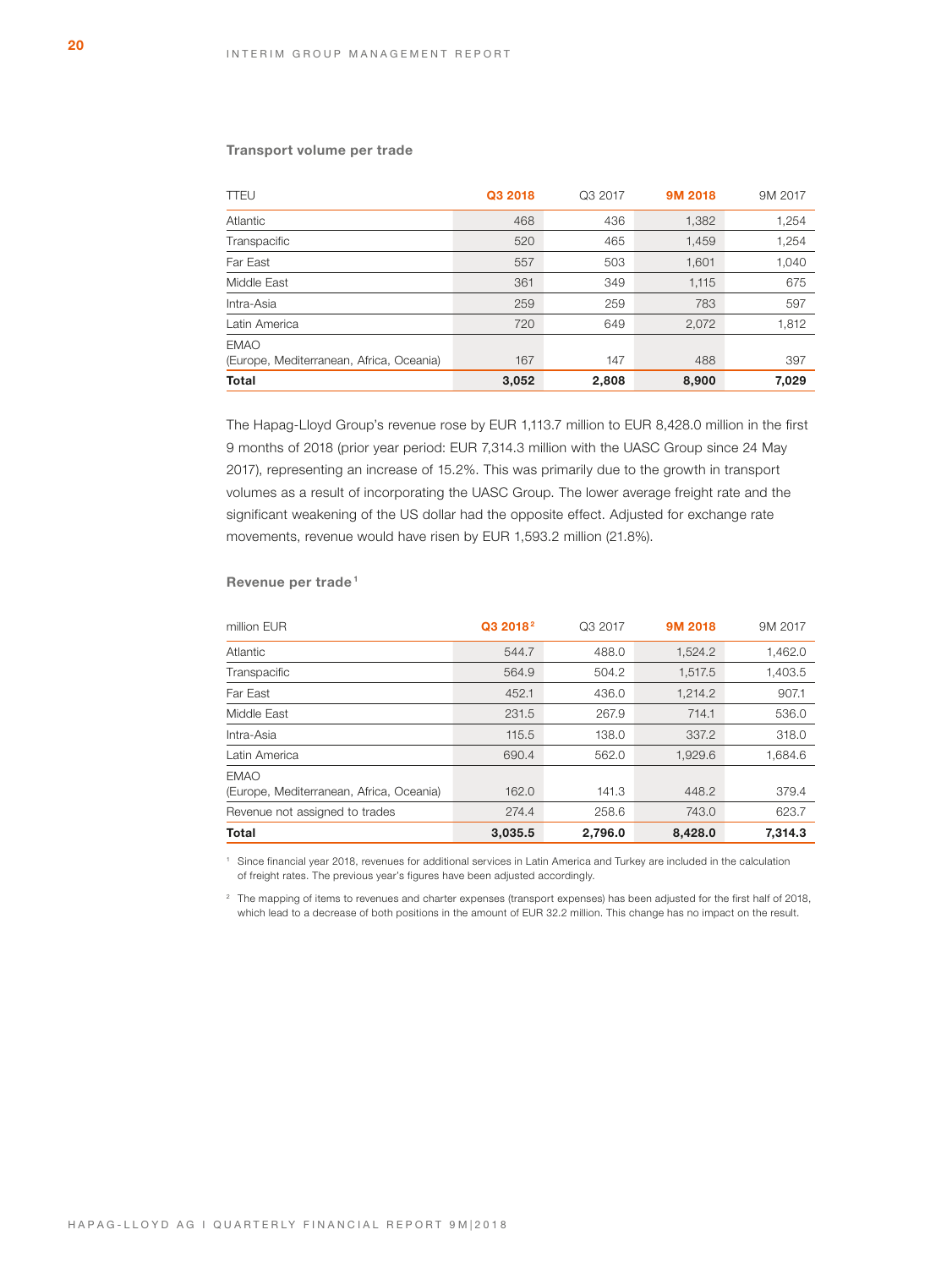Other operating income decreased by EUR 57.5 million to EUR 70.4 million in the first 9 months of 2018 compared to the respective prior year period (EUR 127.9 million). The main reason for this was the gain from a bargain purchase option of EUR 46.8 million in the 2017 financial year, which resulted from the former provisional purchase price allocation in accordance with IFRS 3 as part of the acquisition of the UASC Group and which was recognised in earnings in the corresponding prior year period in 2017.

Transport expenses rose by EUR 991.2 million in the first 9 months of 2018 to EUR 6,899.9 million (prior year period: EUR 5,908.7 million). This represents an increase of 16.8% that is primarily due to the acquisition of the UASC Group and the relating growth in transport volume as well as increased bunker prices. The increase in the expenses for raw materials and supplies of EUR 346.7 million (40.8%) to EUR 1,195.5 million primarily results from the significantly higher bunker price in the current reporting period. In the reporting period, the average bunker consumption price for Hapag-Lloyd was USD 406 per tonne, up USD 95 per tonne on the figure of USD 311 per tonne for the prior year period.

The cost of purchased services in the first 9 months of 2018 rose year-on-year by EUR 644.5 million (12.7%), which is a lower %-increase compared to revenue growth (15.2%). This is a reflection of the rise in transport volumes, in particular due to the inclusion of the UASC Group as well as increased other operating cost items. By contrast, the latter were partly offset by synergy effects resulting from the incorporation of the UASC Group.

| million EUR                                 | Q3 2018 <sup>2</sup> | Q3 2017 | 9M 2018 | 9M 2017 |
|---------------------------------------------|----------------------|---------|---------|---------|
| Expenses for raw materials and supplies     | 437.3                | 310.7   | 1,195.5 | 848.8   |
| Cost of purchased services                  | 1,983.0              | 1,879.1 | 5,704.4 | 5,059.9 |
| thereof:                                    |                      |         |         |         |
| Port, canal and terminal costs              | 1.010.9              | 940.3   | 2,990.7 | 2,472.8 |
| Chartering, leases and<br>container rentals | 269.0                | 264.4   | 729.8   | 722.9   |
| Container transport costs                   | 648.2                | 598.5   | 1.848.9 | 1,664.1 |
| Maintenance/repair/other                    | 54.9                 | 75.9    | 135.0   | 200.1   |
| <b>Transport expenses</b>                   | 2,420.3              | 2,189.8 | 6.899.9 | 5.908.7 |

**Transport expenses <sup>1</sup>**

1 The previous year's figures have been adjusted due to the retrospective application of the rules for designation of option contracts. This improved transport expenses in the first 9 months of 2017 by EUR 0.9 million.

<sup>2</sup> The mapping of items to revenues and charter expenses (transport expenses) has been adjusted for the first half of 2018, which lead to a decrease of both positions in the amount of EUR 32.2 million. This change has no impact on the result.

The gross profit margin (ratio of revenue less transport expenses to revenue) for the first 9 months of the current financial year came to 18.1% (prior year period: 19.2%).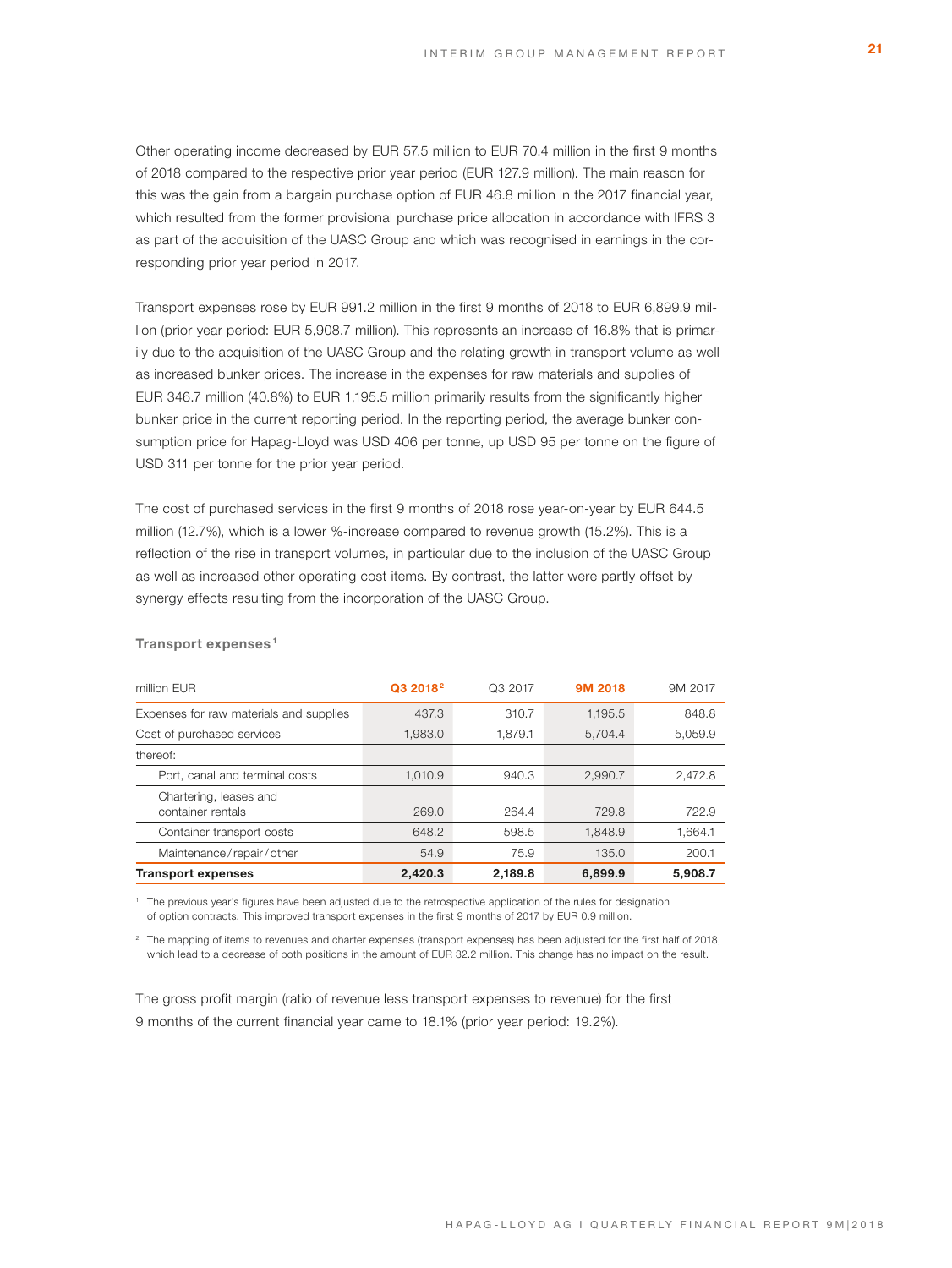Personnel expenses decreased by EUR 38.5 million in the first 9 months of 2018 to EUR 477.9 million (prior year period: EUR 516.4 million). The main reason for this decline was the one-off expenses in the amount of EUR 37.3 million recorded in the previous year from the operational integration of the UASC Group's business activities. These expenses were not incurred in the current financial year. In addition, exchange rate gains at the balance sheet date resulting from the valuation of pension provisions in the amount of EUR 5.6 million (prior year period: exchange rate losses of EUR 13.7 million) had a positive effect.

Depreciation and amortisation came to EUR 512.9 million in the first 9 months of the 2018 financial year (prior year period: EUR 454.0 million). The year-on-year increase in depreciation and amortisation was primarily due to the first-time inclusion of the UASC Group as well as depreciation of the newly built ships acquired in 2017.

The increase in the other financial result to EUR 10.3 million in the current reporting period is due to the recognition of a gain of EUR 10.2 million from the measurement of shares at fair value as at 30 September 2018, due to the sale of the shares after the balance sheet date.

The earnings before interest and taxes (EBIT) amounted to EUR 300.8 million in the current reporting period, up EUR 32.0 million on the corresponding figure in the prior year period (EUR 268.8 million). The earnings before interest, taxes, depreciation and amortisation (EBITDA) came in at EUR 813.7 million in the first 9 months of the 2018 financial year (prior year period: EUR 722.8 million). The annualised return on invested capital (ROIC) for the first 9 months of 2018 amounted to 3.2% (prior year period: 2.6%). Basic earnings per share in the reporting period came to EUR 0.03 per share (prior year period: EUR 0.05 per share).

| million EUR                                                         | Q3 2018 <sup>2</sup> | Q3 2017 <sup>3</sup> | 9M 2018 | 9M 2017 <sup>3</sup> |
|---------------------------------------------------------------------|----------------------|----------------------|---------|----------------------|
| Revenue                                                             | 3,035.5              | 2,796.0              | 8,428.0 | 7,314.3              |
| <b>EBIT</b>                                                         | 212.1                | 178.1                | 300.8   | 268.8                |
| <b>EBITDA</b>                                                       | 388.5                | 359.0                | 813.7   | 722.8                |
| EBIT margin (%)                                                     | 7.0                  | 6.4                  | 3.6     | 3.7                  |
| EBITDA margin (%)                                                   | 12.8                 | 12.8                 | 9.7     | 9.9                  |
| Basic earnings per share (in EUR)                                   | 0.64                 | 0.31                 | 0.03    | 0.05                 |
| Return on Invested Capital (ROIC)<br>annualised $(\%)$ <sup>1</sup> | 6.9                  | 5.4                  | 3.2     | 2.6                  |

#### **Key earnings figures**

<sup>1</sup> The calculation of the return on invested capital is based on the functional currency USD.

<sup>2</sup> The mapping of items to revenues and charter expenses (transport expenses) has been adjusted for the first half of 2018, which led to a decrease of both positions in the amount of EUR 32.2 million. This change has no impact on the result.

<sup>3</sup> The key earnings figures have been adjusted for the prior year periods due to the retrospective application of the rules for the designation of option contracts.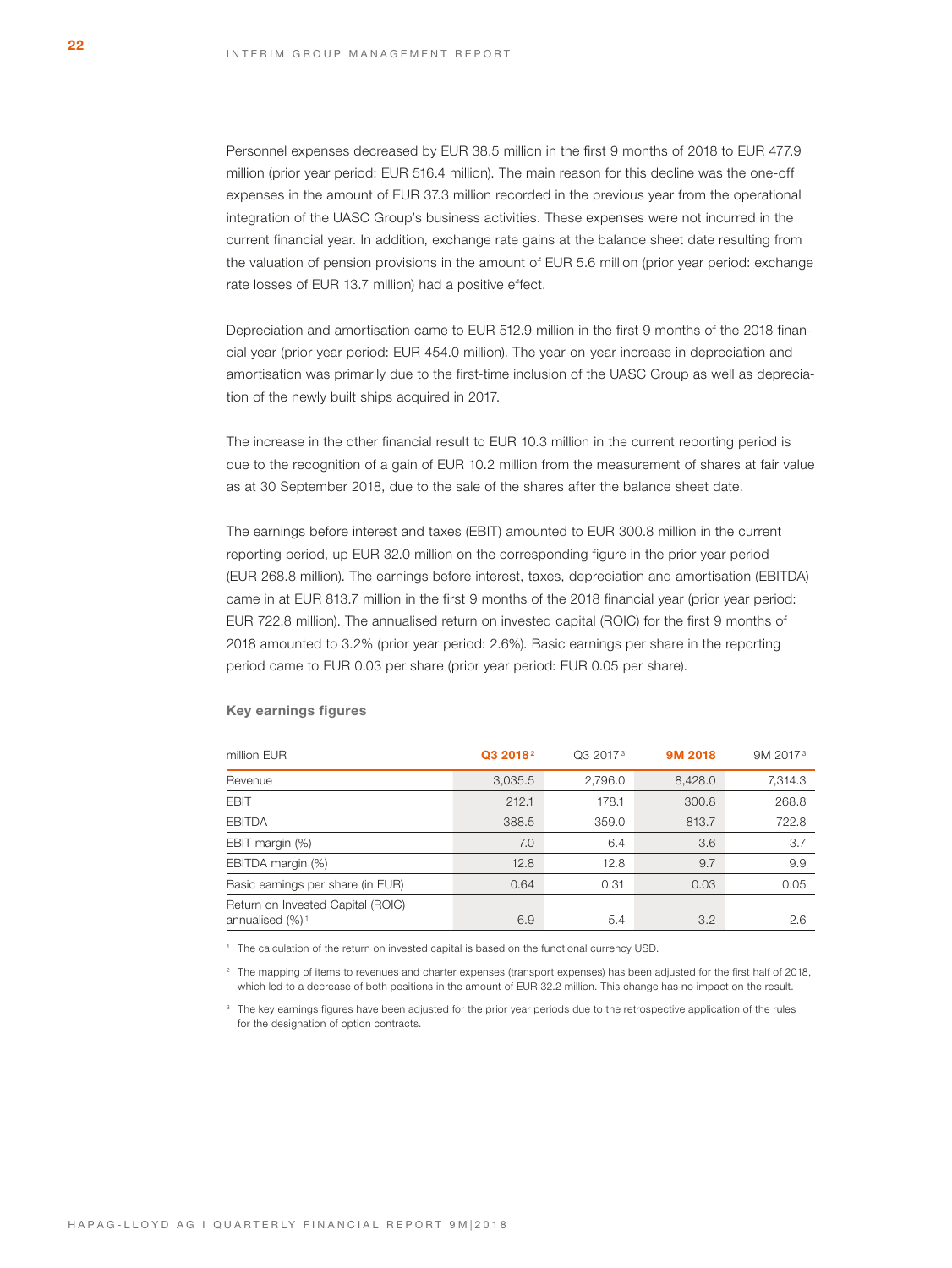<span id="page-22-0"></span>The interest result for the first 9 months of the 2018 financial year was EUR –260.0 million (prior year period: EUR –241.8 million). The rise in interest expenses was primarily due to the financial debt assumed as a result of incorporating the UASC Group. By contrast, interest expenses fell compared with the previous year due to one-off effects recognised in 2017 resulting from the early redemption of bonds in the amount of EUR 17.4 million.

The Group profit came to EUR 12.5 million in the first 9 months of the 2018 financial year (prior year period: EUR 9.1 million).

#### **Group financial position**

**Condensed statement of cash flows**

| million EUR                             | Q3 2018  | Q3 2017 | 9M 2018  | 9M 2017 |
|-----------------------------------------|----------|---------|----------|---------|
| Cash flow from operating activities     | 318.4    | 366.5   | 729.5    | 673.0   |
| Cash flow from investment activities    | $-139.8$ | $-87.5$ | $-184.9$ | 121.5   |
| Free cash flow                          | 178.6    | 279.0   | 544.6    | 794.5   |
| Cash flow from financing activities     | $-138.6$ | 255.7   | $-572.4$ | $-31.8$ |
| Changes in cash and<br>cash equivalents | 40.0     | 534.7   | $-27.8$  | 762.7   |

#### **Cash flow from operating activities**

Hapag-Lloyd generated an operating cash flow of EUR 729.5 million in the first 9 months of the 2018 financial year (prior year period: EUR 673.0 million).

#### **Cash flow from investing activities**

The cash outflow from investing activities totalled EUR 184.9 million (prior year period: cash inflow of EUR 121.5 million) and related to payments for investments of EUR 254.0 million, primarily in containers and ship equipment. This includes payments of EUR 52.6 million for containers, which were already capitalised within the prior year. This contrasted with cash inflows from the proceeds from dividends (EUR 33.1 million) and the sale of property, plant and equipment and of the ocean-going vessels held for sale as at 31 December 2017 totalling EUR 36.0 million. The main change in the cash flow from investing activities compared with the previous year related to the net cash inflow of EUR 357.5 million in the third quarter of 2017 from the acquisition of the UASC Group.

#### **Cash flow from financing activities**

Overall, there was a cash outflow from financing activities in the current reporting period in the amount of EUR 572.4 million (prior year period: EUR 31.8 million) that mainly comprised interest and redemption payments of EUR 1,102.0 million (prior year period: EUR 1,614.6 million) and dividend payouts of EUR 113.7 million, including the dividend distribution by Hapag-Lloyd AG approved at the Annual General Meeting on 10 July 2017. This contrasted with cash inflows of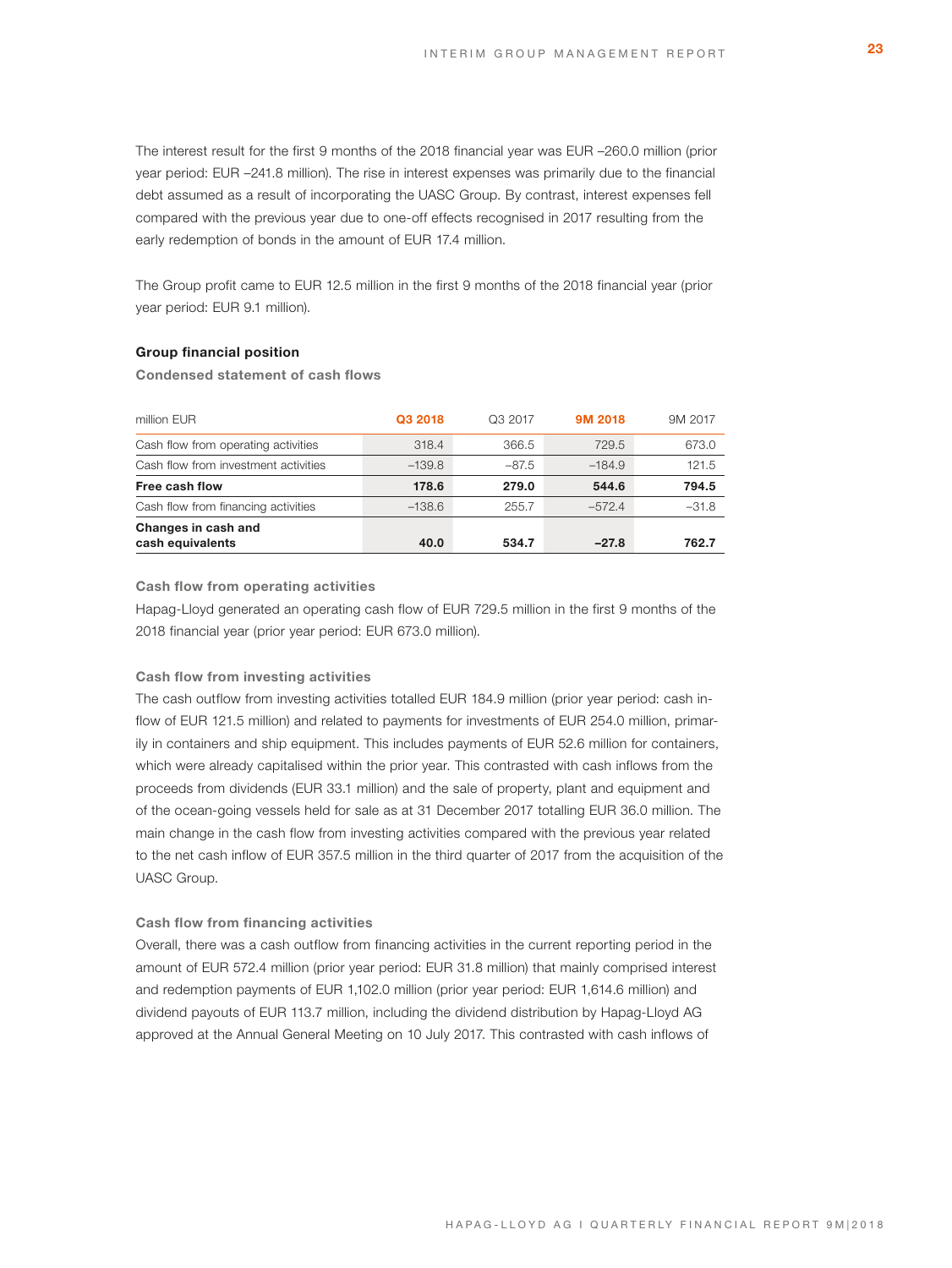EUR 614.0 million (prior year period: EUR 1,610.4 million) that essentially related to new borrowing for investments in containers (EUR 189.1 million), cash inflows from the refinancing of ship financing (EUR 200.8 million) and increases in existing financing. There were also cash inflows from the realisation of derivative financial instruments used to hedge financial debt in the amount of EUR 17.7 million (prior year period: cash outflow of EUR 0.9 million).

#### **Changes in cash and cash equivalents**

| million EUR                                         | Q3 2018 | Q3 2017 | 9M 2018 | 9M 2017  |
|-----------------------------------------------------|---------|---------|---------|----------|
| Cash and cash equivalents<br>at beginning of period | 552.4   | 753.7   | 604.9   | 570.2    |
| Changes due to exchange<br>rate fluctuations        | 7.1     | $-67.2$ | 22.4    | $-111.7$ |
| Net changes                                         | 40.0    | 534.7   | $-27.8$ | 762.7    |
| Cash and cash equivalents<br>at end of period       | 599.5   | 1.221.2 | 599.5   | 1.221.2  |

Overall, cash outflow totalled EUR –27.8 million in the first 9 months of 2018. After accounting for exchange rate-related effects in the amount of EUR 22.4 million, cash and cash equivalents of EUR 599.5 million were reported at the end of the reporting period on 30 September 2018 (30 September 2017: EUR 1,221.2 million). The cash and cash equivalents dealt with in the statement of cash flows correspond to the balance sheet item "Cash and cash equivalents". In addition, there are available credit facilities in the amount of EUR 405.8 million (30 September 2017: EUR 389.4 million). The liquidity reserve (consisting of cash, cash equivalents and unused credit facilities) therefore totalled EUR 1,005.3 million (30 September 2017: EUR 1,610.6 million). Cash and cash equivalents that are deposited as collateral for financial debt on pledged accounts amounted to EUR 36.8 million (30 September 2017: EUR 57.3 million). Due to their remaining term of more than 3 months, they are recorded under other assets.

#### **Net debt**

The Group's net debt amounted to EUR 5,642.5 million as at 30 September 2018 (31 December 2017: EUR 5,681.7 million). The equity ratio of 41.0% was almost unchanged compared with 31 December 2017. Gearing – the ratio of net debt to balance sheet equity – decreased from 93.8% at the end of 2017 to 91.1% as at 30 September 2018.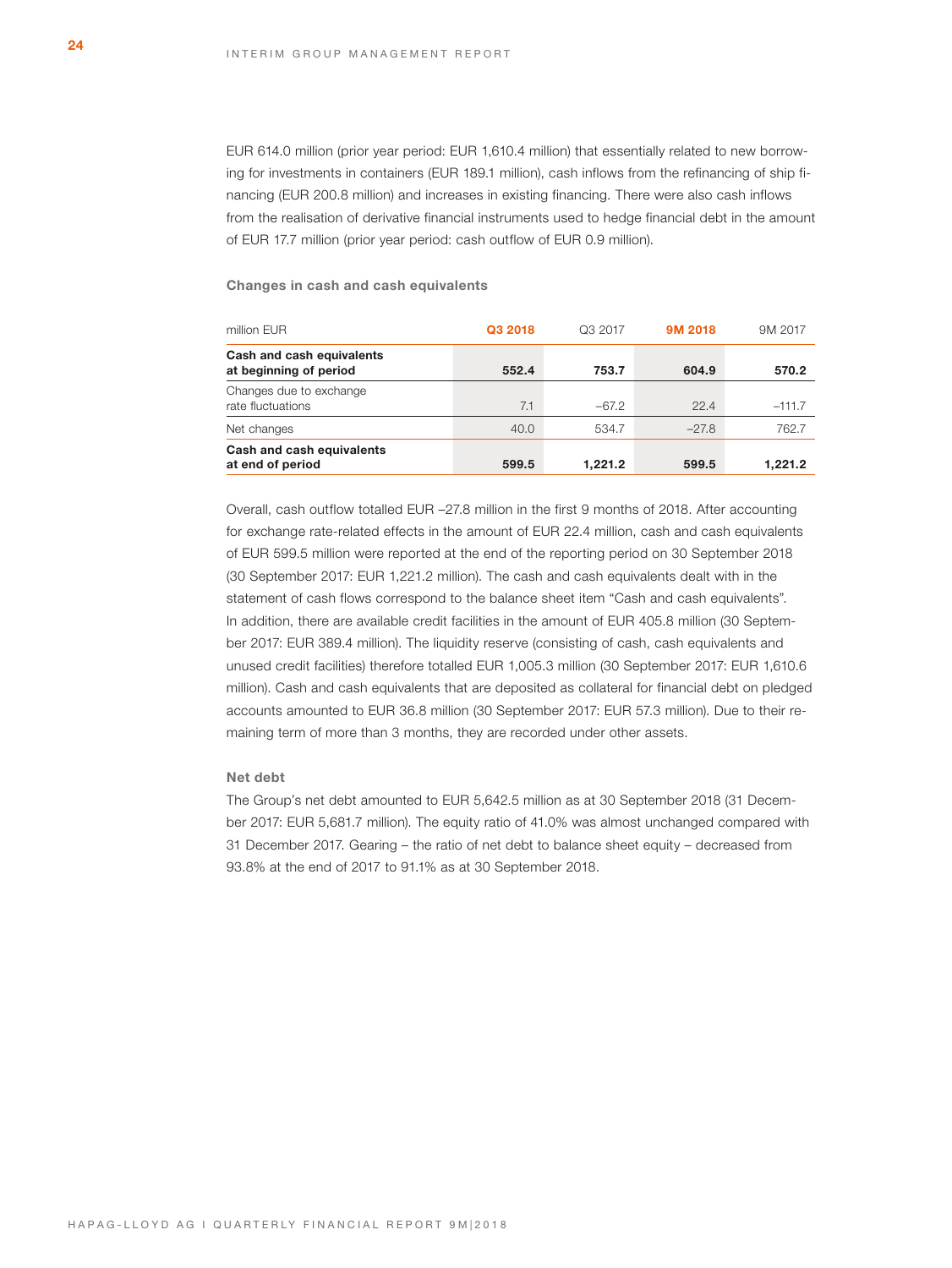#### <span id="page-24-0"></span>**Financial solidity**

| million EUR                    | 30.9.2018 | 31.12.2017 |
|--------------------------------|-----------|------------|
| Financial debt                 | 6,278.8   | 6,335.5    |
| Cash and cash equivalents      | 599.5     | 604.9      |
| Restricted cash (other assets) | 36.8      | 48.9       |
| Net debt                       | 5,642.5   | 5,681.7    |
| Gearing $(\%)^1$               | 91.1      | 93.8       |
| <b>Unused credit lines</b>     | 405.8     | 454.6      |
| Equity ratio $(\%)$            | 41.0      | 40.9       |

<sup>1</sup> Ratio net debt to equity

Restricted cash and cash equivalents in the amount of EUR 36.8 million (31 December 2017: EUR 48.9 million) essentially comprise cash and cash equivalents that are deposited as collateral for existing financial debt on pledged accounts.

#### **Group net asset position**

**Changes in the net asset structure**

| 30.9.2018 | 31.12.2017 |
|-----------|------------|
|           |            |
| 12,757.3  | 12,633.5   |
| 12,683.5  | 12,570.7   |
| 2.341.4   | 2,194.3    |
| 599.5     | 604.9      |
| 15,098.7  | 14,827.8   |
|           |            |
|           |            |
| 6,191.8   | 6,058.3    |
| 8,906.9   | 8,769.5    |
| 5,805.7   | 6,003.8    |
| 3,101.2   | 2,765.7    |
| 6,278.8   | 6,335.5    |
| 5,448.1   | 5,630.7    |
| 830.7     | 704.8      |
| 15,098.7  | 14,827.8   |
|           |            |
| 5,642.5   | 5,681.7    |
| 41.0      | 40.9       |
|           |            |

As at 30 September 2018, the Group's balance sheet total was EUR 15,098.7 million, which is EUR 270.9 million higher than the figure at the end of 2017 (EUR 14,827.8 million). The US dollar/ euro exchange rate was quoted at 1.16 on 30 September 2018 (31 December 2017: 1.20).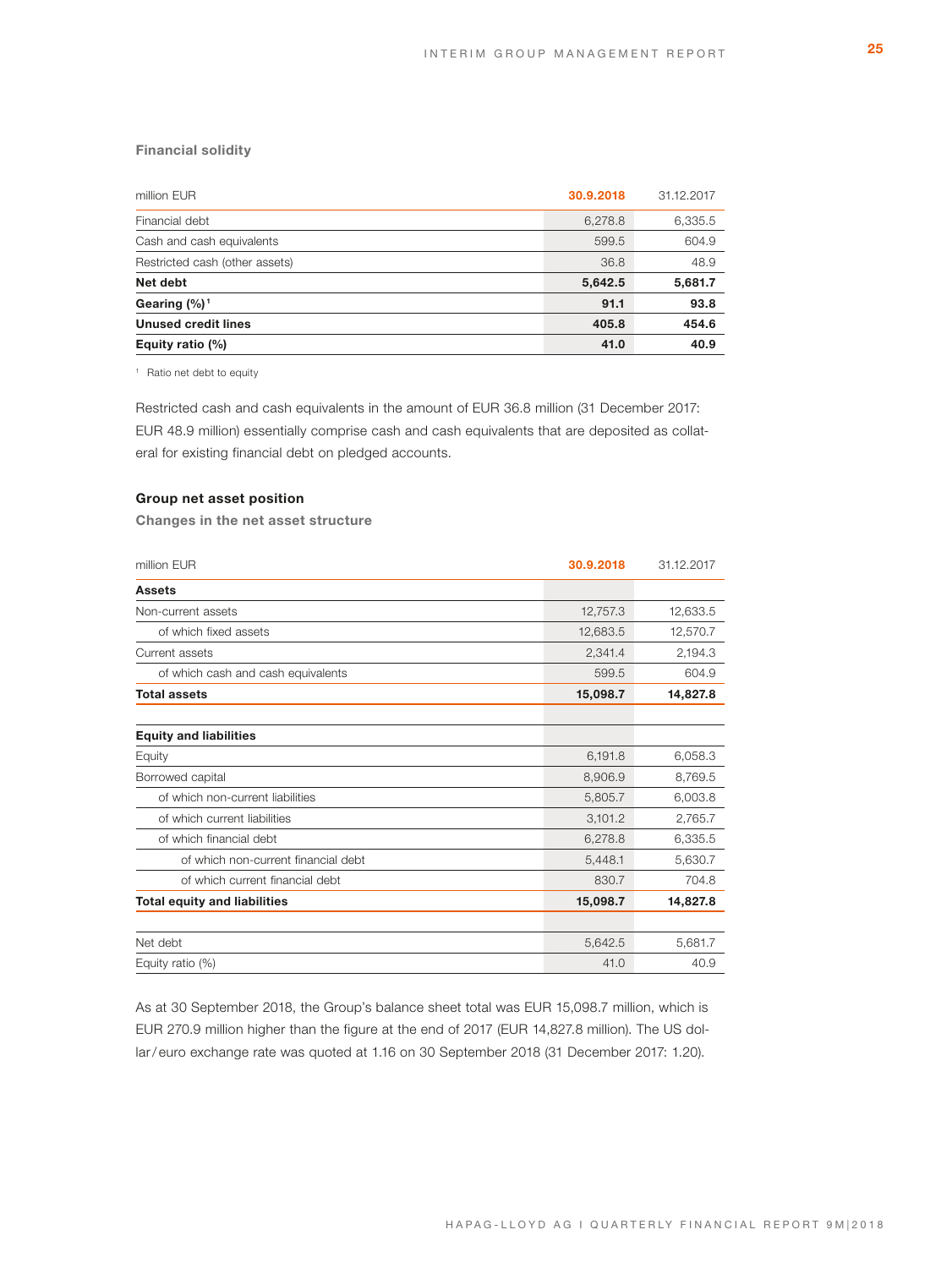Within non-current assets, the carrying amounts of fixed assets increased by a total of EUR 112.8 million to EUR 12,683.5 million. This rise was essentially due to investments totalling EUR 220.2 million relating primarily to containers and ship equipment and exchange rate effects of EUR 417.0 million on the reporting date. Depreciation totalling EUR 512.9 million reduced the value of fixed assets.

Current assets rose by EUR 147.1 million to EUR 2,341.4 million compared to the level as at 31 December 2017. The change primarily resulted from an increase in trade accounts receivable, including the contract assets that must be recognised separately from 1 January 2018, and from increased inventories. These developments were countered by the lower market values of derivative financial assets.

Cash and cash equivalents of EUR 599.5 million were almost unchanged compared with the end of 2017 (EUR 604.9 million).

On the liabilities side, equity (including non-controlling interests) grew by EUR 133.5 million to a total of EUR 6,191.8 million. The increase came primarily from the unrealised gains and losses from foreign currency translation recognised in other comprehensive income amounting to EUR 203.7 million. The Group profit of EUR 12.5 million also caused equity to increase. The dividend distribution by Hapag-Lloyd AG approved at the Annual General Meeting on 10 July 2018 in the amount of EUR 100.2 million had the opposite effect. The equity ratio of 41.0% as at 30 September of the current financial year was almost unchanged compared to 31 December 2017 (40.9%).

The Group's borrowed capital has risen by EUR 137.4 million to EUR 8,906.9 million since 31 December 2017. The change primarily resulted from an increase in trade accounts payable, including the contract liabilities that must be recognised separately from 1 January 2018. By contrast, financial debt fell by EUR 56.7 million to EUR 6,278.8 million. This decrease is largely due to capital repayments of EUR 854.8 million. Proceeds amounting to EUR 614.0 million from new container financing and increases in existing financing as well as exchange rate effects of EUR 174.0 million had the opposite effect.

Taking cash and cash equivalents and financial debt into account, net debt as at 30 September 2018 was EUR 5,642.5 million (31 December 2017: EUR 5,681.7 million).

For further information on significant changes to specific balance sheet items, please refer to the Notes to the consolidated statement of financial position, which can be found in the Notes to the consolidated financial statements.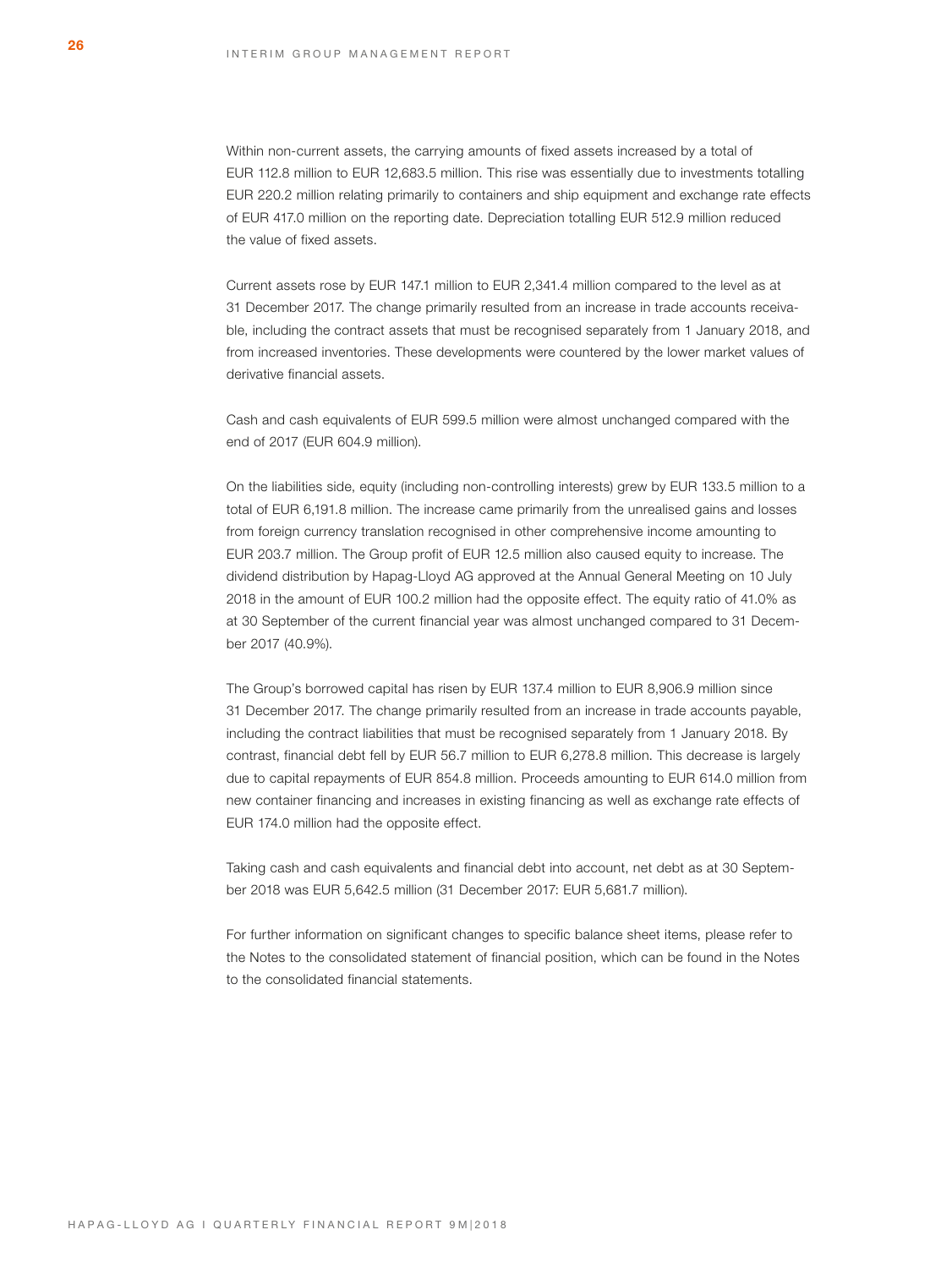#### <span id="page-26-0"></span>**Executive Board's statement on overall expected developments**

Although the development of earnings in the first 9 months of the 2018 financial year was slightly below the Executive Board's expectations at the start of the year, it was still within the forecast for the current financial year, which was modified on 29 June 2018. The reason for this is an unexpected significant and continuing increase in operational costs from the beginning of the year, especially fuel-related costs, combined with a slower than expected recovery in freight rates in the first half of 2018. As competition remains intense in the container shipping industry, the development of freight rates remains volatile. Although freight rate increases in the third quarter of 2018 played a part in an initial recovery of the average freight rate, they were unable to fully offset the significant year-on-year rise in fuel costs and other operating cost items. The realisation of synergies from the merger with UASC was able to partly counteract the reduction in earnings caused by increased operating costs. Despite a further possible intensification of trade restrictions between the USA and China, the frameworks for economic development are not subject to any material changes.

#### **RISK AND OPPORTUNITY REPORT**

Please refer to the 2017 annual report as well as the 2018 half-year financial report for details of significant opportunities and risks, an assessment of these and an evaluation of their probability of occurrence. The existing global macroeconomic uncertainties and ongoing stiff competition could have a significant negative impact on the development of transport volumes and freight rates again in the remainder of 2018. The impact of a significant decrease of the average freight rate in the fourth quarter of 2018 on the Group EBIT and the Group EBITDA is classified as medium. A further significant increase in the average bunker consumption price in the fourth quarter of 2018, compared to the price level as at 30 September 2018, would have additional negative effects on Hapag-Lloyd's earnings position. The probability of this occurring is currently classified as medium. The impact is classified as low.

It is not possible at present to conclusively assess the effects of the existing tariffs and a potential further escalation of trade restrictions between the USA and China. A global escalation of the conflict could cause forecast economic growth to weaken further and the demand for container transport services to fall.

At the time of reporting on the first 9 months of 2018, there were no risks which threatened the continued existence of the Hapag-Lloyd Group.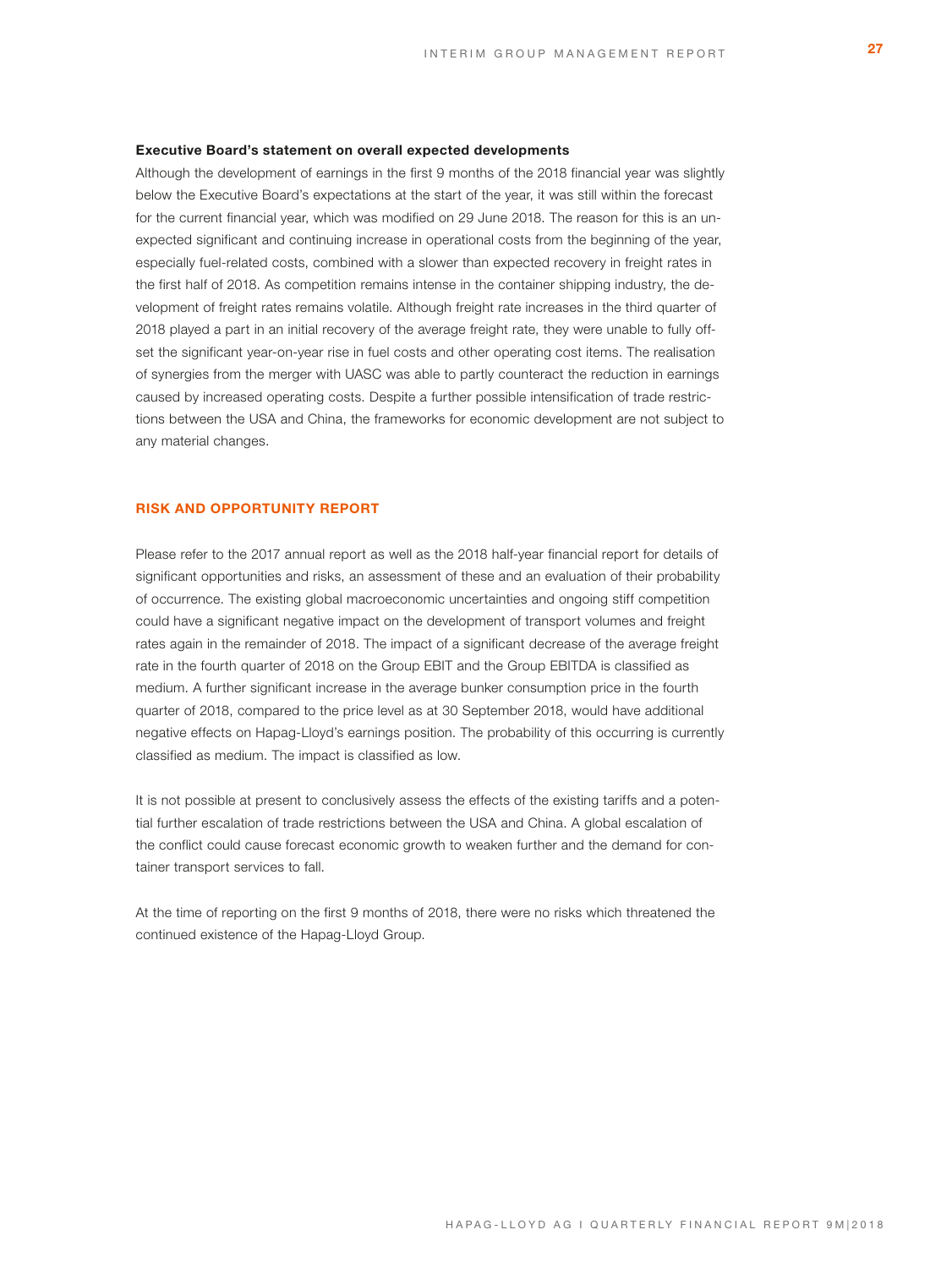#### <span id="page-27-0"></span>**NOTE ON SIGNIFICANT TRANSACTIONS WITH RELATED PARTIES**

The notes on relationships and transactions with related parties can be found in the disclosures on page 66 of the Notes to the condensed interim consolidated financial statements.

#### **REVISED OUTLOOK**

Although the forecast volume of global trade and the demand for container transport services have weakened, the container shipping industry's growth prospects remain intact in the medium term. The statements made on this subject in the "Outlook" section of the Group management report for 2017 therefore remain valid.

A summary of the most important external factors is given below.

In its latest economic outlook (October 2018), the International Monetary Fund (IMF) expects global economic growth to reach 3.7% in the current year. As such, expected economic growth is down by 0.2 percentage points on the previous forecast (April 2018). Based on the current forecast, the global economy will therefore grow in 2018 at the same pace as in the previous year (+3.7%). According to the IMF, the volume of global trade, which is key to the demand for container shipping services, will increase by 4.2% in 2018 (2017: +5.2%). Despite a reduction of 0.6 percentage points compared with the last forecast published (April 2018), the volume of global trade will grow faster than the global economy in 2018 as well. IHS Global Insight (October 2017) is forecasting that the global container shipping volume will increase by 4.0% to approximately 146 million TEU in 2018 (2017: 5.5%). As such, the expected rise in worldwide transport volumes in container shipping for 2018 would be in line with the rate of growth for global trade.

Following a rise in transport capacities (following scrapping and delays in deliveries) of approximately 0.8 million TEU to 20.8 million TEU in 2017, Drewry forecasts net growth in transport capacities of up to approximately 1.2 million TEU for the current year. The anticipated significant rise, caused by the relatively high number of deliveries of large vessels, could have a dampening effect on the freight rate development in the remaining months of the 2018 financial year.

Hapag-Lloyd is expecting a clear increase in its transport volume in 2018 – explained in part by the inclusion of UASC's business activities for the whole year. The UASC Group will be included in the consolidated financial statements of Hapag-Lloyd AG for a full 12 months for the first time in 2018 (previous financial year: inclusion of the UASC Group from 24 May 2017). This will involve – in addition to the clear rise in volume – a higher proportion of volumes in the Middle East and Far East trades when calculating the average freight rate. These trades have a lower freight rate level than some of Hapag-Lloyd's other trades.

Taking into consideration the general recovery of freight rates already visible in the second half of the year caused by seasonal effects, Hapag-Lloyd's continues to expect its average freight rate in 2018 to be around the same as in the previous year.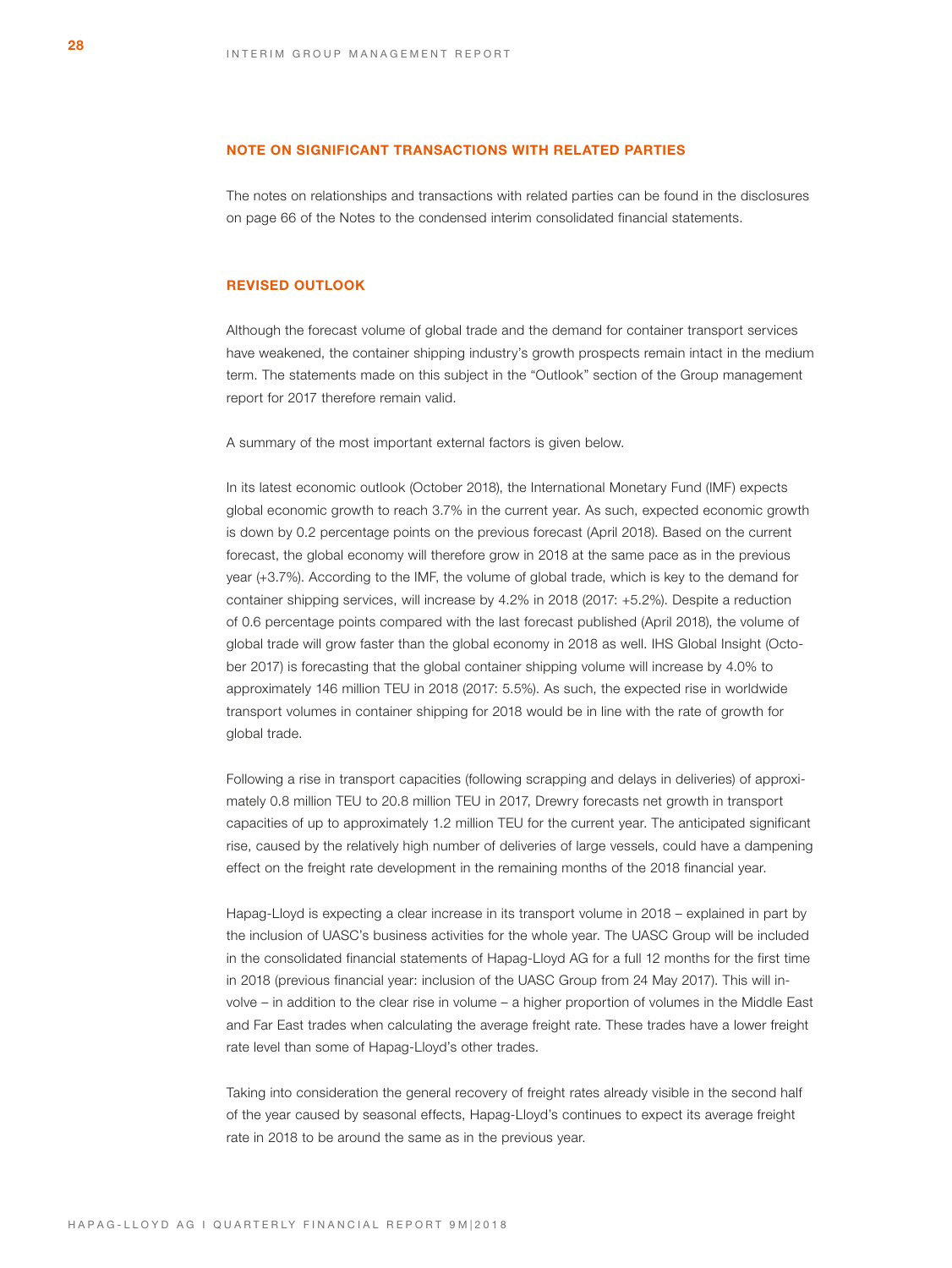Based on developments in the first 5 months of the 2018 financial year, the Executive Board of Hapag-Lloyd AG decided on 29 June 2018 to refine its outlook for the Group's EBIT and EBITDA in the current 2018 financial year based on a range as follows:

|                                                                                            | Previous outlook (Group<br>management report 2017) | <b>Revised outlook</b> |
|--------------------------------------------------------------------------------------------|----------------------------------------------------|------------------------|
| EBITDA (earnings before interest,<br>taxes, depreciation and amortisation),<br>Hapag-Lloyd | Increasing clearly                                 | EUR 900 - 1,150 m      |
| EBIT (earnings before interest and taxes).<br>Hapag-Lloyd                                  | Increasing clearly                                 | EUR $200 - 450$ m      |

The reasons for adjusting the forecast were the unpredictably sharp increase in operating costs, in particular with regard to fuel costs and charter rates, combined with a slower than anticipated recovery in freight rates ahead of the peak season.

The ranges chosen were reflective of both the generally volatile market environment in the containershipping industry and the high degree of sensitivity of the earnings indicators with regard to changes in the average freight rate. Neither positive nor negative one-time effects have been taken into account.

Due to the business developments in the third quarter of 2018 and a general recovery in freight rates during the peak season, it can be assumed at present that Group EBIT and Group EBITDA will be in the upper part of the guided ranges.

Not accounted for here are impairments on goodwill, other intangible assets and property, plant and equipment. Although not expected at present, these adjustments cannot be ruled out given current geopolitical developments and market price risks.

The key benchmark figures for the 2018 outlook are contained in the following table: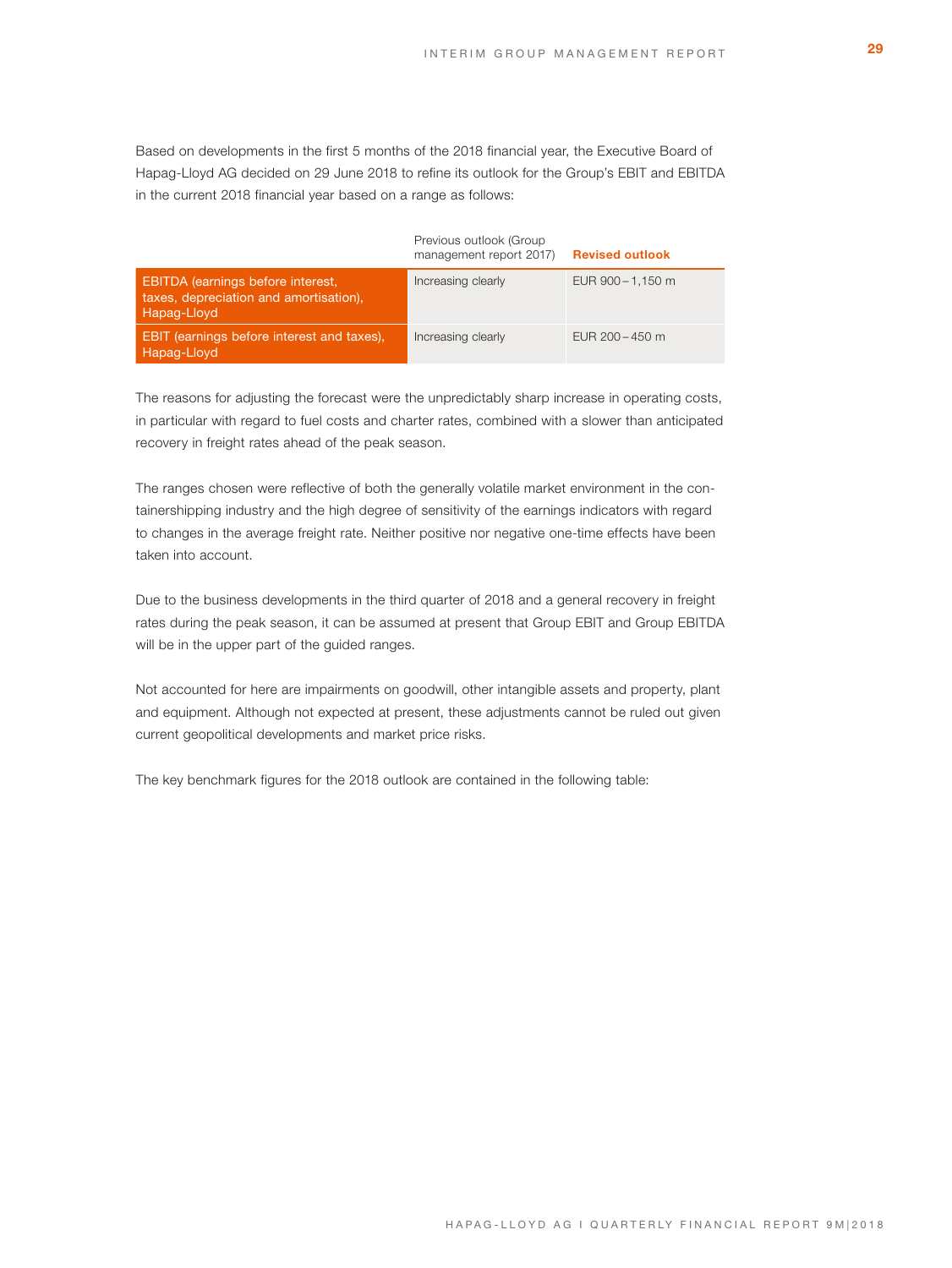#### **Key benchmark figures for the 2018 outlook – Hapag-Lloyd Group**

| Global economic growth (IMF)                                                            | 3.7%                     |
|-----------------------------------------------------------------------------------------|--------------------------|
| Increase in global trade (IMF)                                                          | 4.2%                     |
| Increase in global container transport volume (IHS)                                     | 4.0%                     |
|                                                                                         |                          |
| Transport volume, Hapag-Lloyd                                                           | Increasing clearly       |
| Average bunker consumption prices, Hapag-Lloyd                                          | Increasing clearly       |
| Average freight rate, Hapag-Lloyd                                                       | On previous year's level |
| EBITDA (earnings before interest, taxes, depreciation<br>and amortisation), Hapag-Lloyd | EUR 900 - 1,150 m        |
| EBIT (earnings before interest and taxes), Hapag-Lloyd                                  | EUR $200 - 450$ m        |

The key figures for the 2018 outlook, which relate to transport volume, the average bunker consumption price and the average freight rate therefore remain unchanged on the forecast published in the 2017 annual report.

Business developments at Hapag-Lloyd are subject to far-reaching risks in an industry environment dominated by volatile freight rates and stiff competition. The general risks are described in detail in the risk report in the Group management report of the 2017 annual report (page 110ff.). Risks that may have a further impact on the forecast for business development are also described in detail in the risk report. Significant risks for the Group's revenue and earnings development include a further sharp slowdown in global economic and trade volume growth, a sustained, significant and lasting rise in bunker prices extending beyond the level seen as at 30 September 2018, a renewed sharp and lasting increase in the euro against the US dollar and a stagnation or even a renewed reduction in freight rates. Additional risks could result from the further consolidation of the industry and its possible impact on Hapag-Lloyd's competitive position as well as from the changes in the composition of global alliances.

The occurrence of one or more of these risks could have a substantial negative impact on the industry and, by extension, on the further business development of Hapag-Lloyd in the remaining months of 2018, which could also lead to impairments on goodwill, other intangible assets and property, plant and equipment.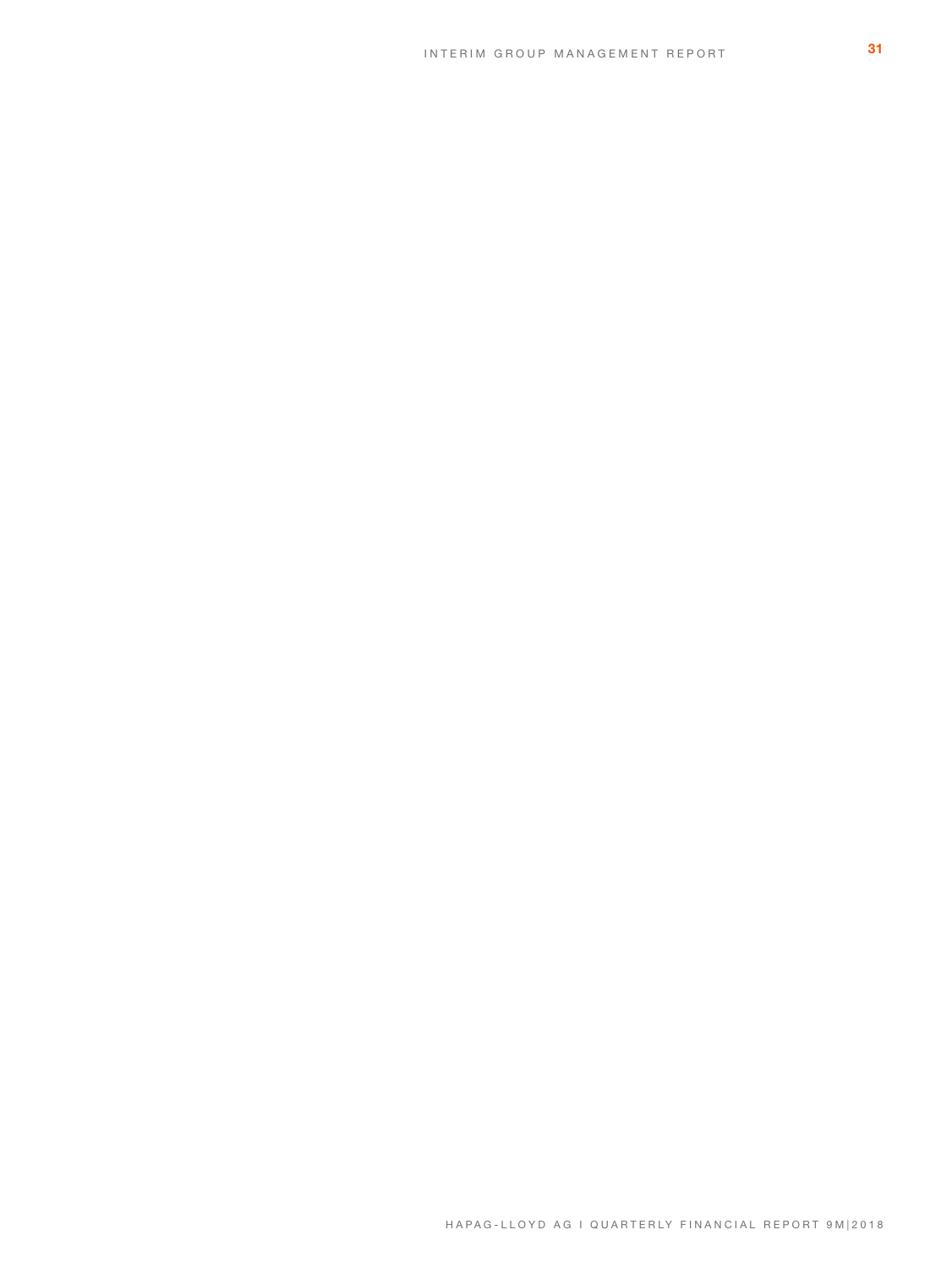## <span id="page-31-0"></span>**INTERIM CONSOLIDATED FINANCIAL STATEMENTS**

#### **CONSOLIDATED INCOME STATEMENT OF HAPAG-LLOYD AG**

#### **for the period 1 January to 30 September 2018**

| million EUR                                               | Q3 2018 <sup>1</sup> | Q3 2017 <sup>2</sup> | 9M 2018 | 9M 2017 <sup>2</sup> |
|-----------------------------------------------------------|----------------------|----------------------|---------|----------------------|
| Revenue                                                   | 3,035.5              | 2,796.0              | 8,428.0 | 7,314.3              |
| Other operating income                                    | 24.3                 | 24.0                 | 70.4    | 127.9                |
| Transport expenses                                        | 2,420.3              | 2.189.8              | 6.899.9 | 5,908.7              |
| Personnel expenses                                        | 156.0                | 172.3                | 477.9   | 516.4                |
| Depreciation, amortisation<br>and impairment              | 176.4                | 180.9                | 512.9   | 454.0                |
| Other operating expenses                                  | 112.1                | 111.8                | 339.5   | 325.6                |
| <b>Operating result</b>                                   | 195.0                | 165.2                | 268.2   | 237.5                |
| Share of profit of<br>equity-accounted investees          | 6.8                  | 12.4                 | 22.3    | 30.8                 |
| Other financial result                                    | 10.3                 | 0.5                  | 10.3    | 0.5                  |
| <b>Earnings before interest</b><br>and taxes (EBIT)       | 212.1                | 178.1                | 300.8   | 268.8                |
| Interest income                                           | 2.8                  | 2.4                  | 14.0    | 5.7                  |
| Interest expenses                                         | 90.1                 | 122.8                | 274.0   | 247.5                |
| Earnings before income taxes                              | 124.8                | 57.7                 | 40.8    | 27.0                 |
| Income taxes                                              | 11.4                 | 5.9                  | 28.3    | 17.9                 |
| <b>Group profit/loss</b>                                  | 113.4                | 51.8                 | 12.5    | 9.1                  |
| thereof attributable to<br>shareholders of Hapag-Lloyd AG | 112.4                | 51.6                 | 4.4     | 6.6                  |
| thereof attributable to<br>non-controlling interests      | 1.0                  | 0.2                  | 8.1     | 2.5                  |
| <b>Basic/diluted earnings</b><br>per share (in EUR)       | 0.64                 | 0.31                 | 0.03    | 0.05                 |

1 The mapping of items to revenues and charter expenses (transport expenses) has been adjusted for the first half of 2018, which lead to a decrease of both positions in the amount of EUR 32.2 million. This change has no impact on the result.

<sup>2</sup> The figures for the first 9 month of 2017 include the UASC Group from the first-time consolidation date of 24 May 2017. Due to the retrospective application of the provisions for designating options, the previous year's values have been adjusted. Please refer to the explanations in the section "New accounting standards".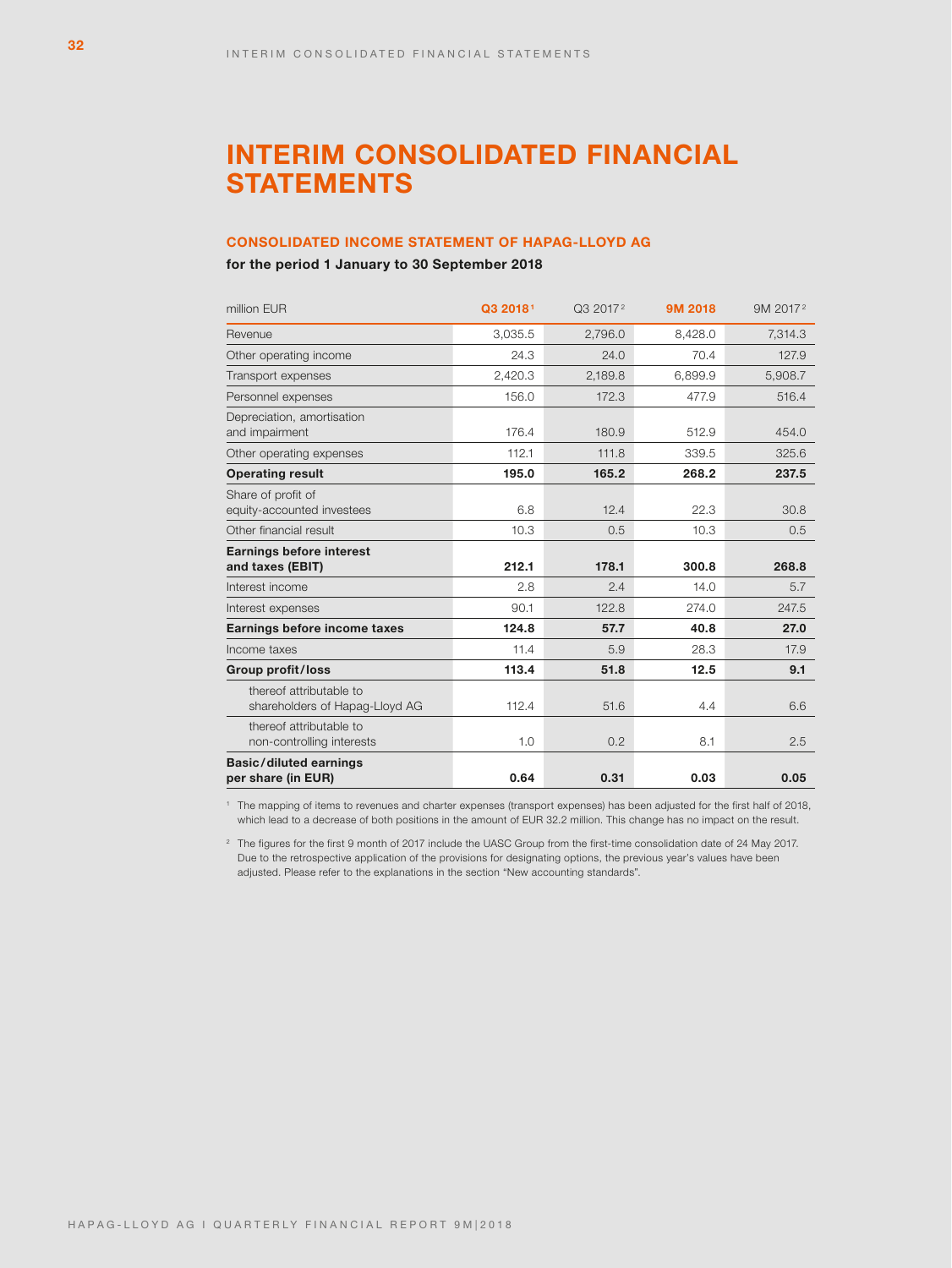#### <span id="page-32-0"></span>**CONSOLIDATED STATEMENT OF COMPREHENSIVE INCOME OF HAPAG-LLOYD AG**

#### **for the period 1 January to 30 September 2018**

| million EUR                                                | Q3 2018 | Q3 2017 <sup>1</sup> | 9M 2018 | 9M 2017 <sup>1</sup> |
|------------------------------------------------------------|---------|----------------------|---------|----------------------|
| Group profit/loss                                          | 113.4   | 51.8                 | 12.5    | 9.1                  |
| Items that will not be reclassified<br>to profit and loss: |         |                      |         |                      |
| Remeasurements from defined<br>benefit plans after tax     | 5.0     | 0.7                  | 4.3     | 10.7                 |
| Remeasurements from defined<br>benefit plans before tax    | 4.9     | 0.9                  | 4.5     | 11.1                 |
| Tax effect                                                 | 0.1     | $-0.2$               | $-0.2$  | $-0.4$               |
| Cash flow hedges (no tax effect)                           | 3.3     | -                    | 27.9    |                      |
| Effective share of the<br>changes in fair value            | 3.5     | $\qquad \qquad -$    | 27.4    |                      |
| Currency translation differences                           | $-0.2$  | $\qquad \qquad -$    | 0.5     |                      |
| Cost of hedging (no tax effect)                            | $-4.9$  | $\qquad \qquad -$    | $-7.7$  |                      |
| Changes in fair value                                      | $-4.8$  |                      | $-7.7$  |                      |
| Currency translation differences                           | $-0.1$  |                      | 0.0     |                      |
| Currency translation differences<br>(no tax effect)        | 34.3    | $-203.8$             | 203.7   | $-581.7$             |
| Items that may be reclassified<br>to profit and loss:      |         |                      |         |                      |
| Cash flow hedges (no tax effect)                           | 2.9     | 0.7                  | 5.7     | $-2.4$               |
| Effective share of the<br>changes in fair value            | $-3.7$  | 26.8                 | $-33.5$ | 91.2                 |
| Reclassification to profit or loss                         | 6.6     | $-26.1$              | 38.9    | $-93.6$              |
| Currency translation differences                           |         |                      | 0.3     |                      |
| Cost of hedging (no tax effect)                            | 0.6     | 2.5                  | 0.9     | $-0.9$               |
| Changes in fair value                                      | $-7.4$  | 7.4                  | $-19.8$ | -7.6                 |
| Reclassification to profit or loss                         | 8.0     | $-4.9$               | 20.7    | 6.7                  |
| Other comprehensive income<br>after tax                    | 41.2    | $-199.9$             | 234.8   | $-574.3$             |
| <b>Total comprehensive income</b>                          | 154.6   | $-148.1$             | 247.3   | $-565.2$             |
| thereof attributable to<br>shareholders of Hapag-Lloyd AG  | 153.8   | $-148.0$             | 238.8   | $-567.2$             |
| thereof attributable to<br>non-controlling interests       | 0.8     | $-0.1$               | 8.5     | 2.0                  |

1 The structure of the consolidated statement of comprehensive income changed due to the retrospective adjustment relating to the first-time adoption of IFRS 9. Please refer to the explanations in the section "New accounting standards". Currency translation differences are recognised in the statement of comprehensive income under the items that are not reclassified and recognised through profit or loss, because the currency translation effects of subsidiaries with the same functional currency as the parent company cannot be reclassified through profit or loss. The prior year figures were adjusted accordingly.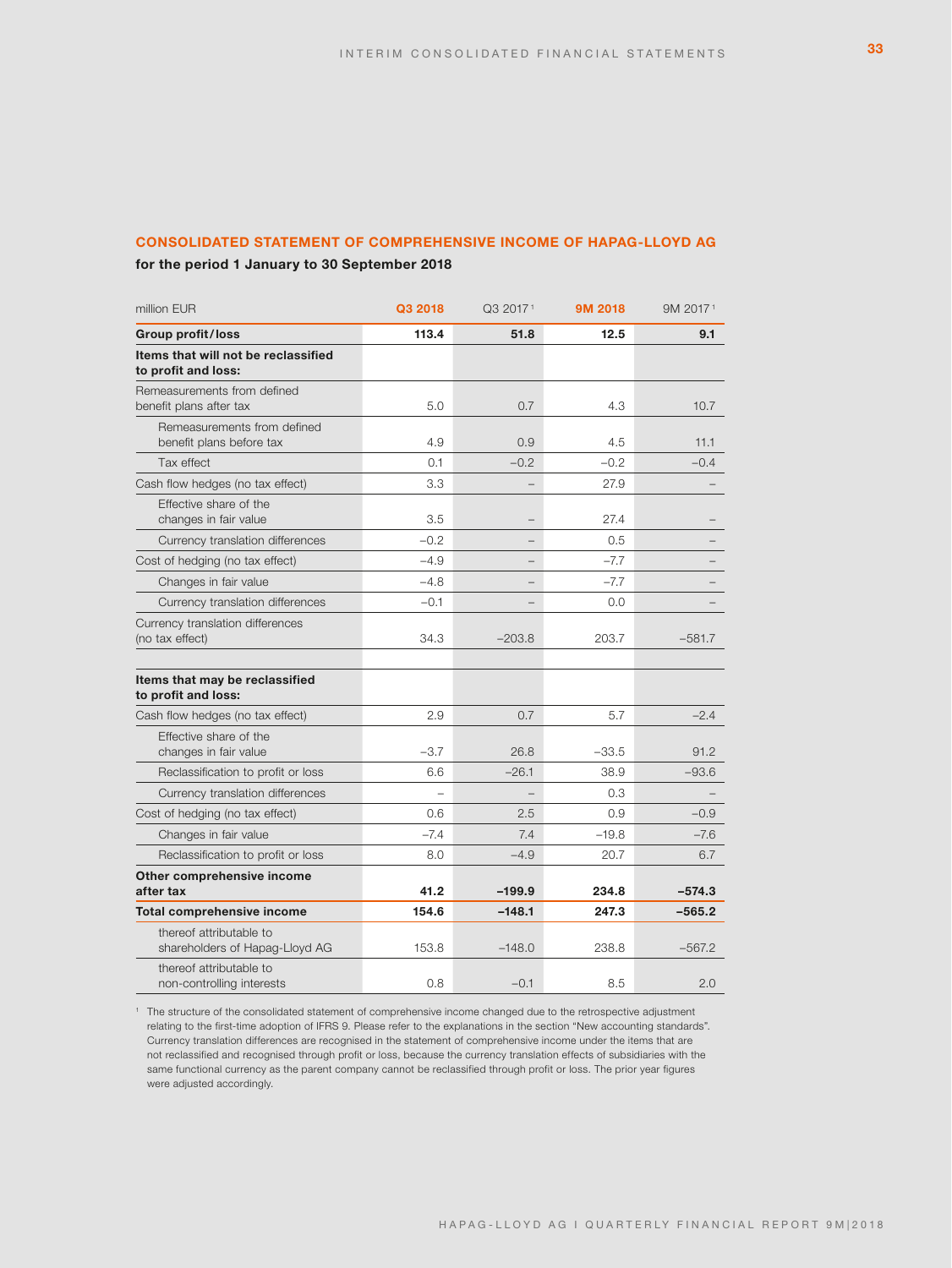#### <span id="page-33-0"></span>**CONSOLIDATED STATEMENT OF FINANCIAL POSITION OF HAPAG-LLOYD AG**

**as at 30 September 2018**

**Assets**

| ASSELS                                    |           |             |
|-------------------------------------------|-----------|-------------|
| million EUR                               | 30.9.2018 | 31.12.20171 |
| Goodwill                                  | 1,550.5   | 1,486.8     |
| Other intangible assets                   | 1,774.7   | 1,785.5     |
| Property, plant and equipment             | 9,036.0   | 8,966.5     |
| Investments in equity-accounted investees | 322.3     | 331.9       |
| Other assets                              | 25.5      | 25.7        |
| Derivative financial instruments          | 19.2      | 8.6         |
| Receivables from income taxes             | 4.4       | 3.8         |
| Deferred tax assets                       | 24.8      | 24.7        |
| <b>Non-current assets</b>                 | 12,757.3  | 12,633.5    |
| Inventories                               | 269.5     | 186.4       |
| Trade accounts receivable                 | 721.9     | 887.8       |
| Contract assets                           | 245.6     |             |
| Other assets                              | 448.0     | 436.7       |
| Derivative financial instruments          | 27.6      | 42.6        |
| Receivables from income taxes             | 29.3      | 19.6        |
| Cash and cash equivalents                 | 599.5     | 604.9       |
| Non-current assets held for sale          |           | 16.3        |
| <b>Current assets</b>                     | 2,341.4   | 2,194.3     |
| <b>Total assets</b>                       | 15,098.7  | 14,827.8    |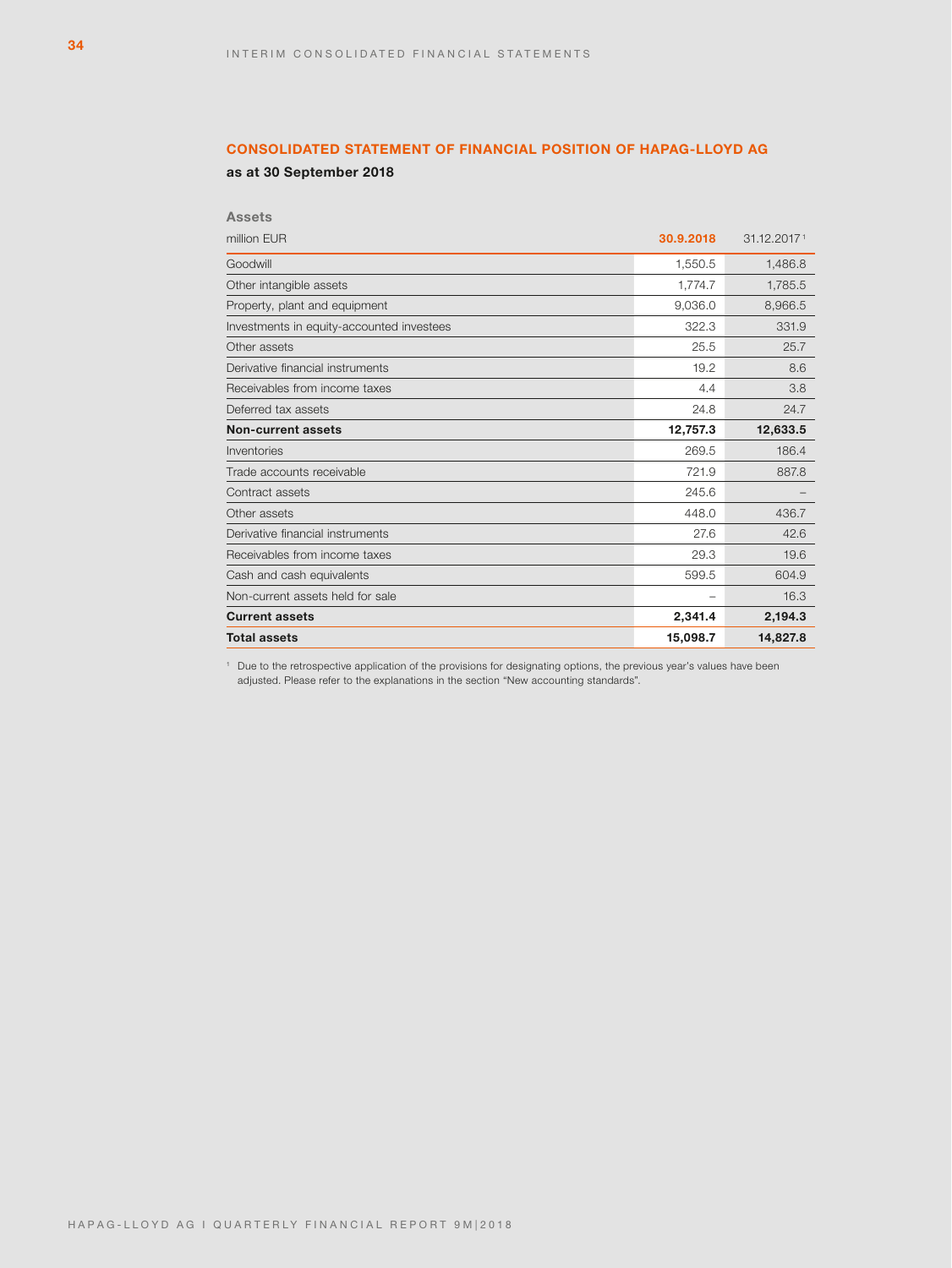#### **Equity and liabilities**

| million EUR                                           | 30.9.2018 | 31.12.2017 <sup>1</sup> |
|-------------------------------------------------------|-----------|-------------------------|
| Subscribed capital                                    | 175.8     | 175.8                   |
| Capital reserves                                      | 2,637.4   | 2,637.4                 |
| Retained earnings                                     | 3,085.9   | 3,174.9                 |
| Cumulative other equity                               | 281.7     | 57.7                    |
| Equity attributable to shareholders of Hapag-Lloyd AG | 6,180.8   | 6,045.8                 |
| Non-controlling interests                             | 11.0      | 12.5                    |
| <b>Equity</b>                                         | 6,191.8   | 6,058.3                 |
| Provisions for pensions and similar obligations       | 264.5     | 270.2                   |
| Other provisions                                      | 82.2      | 80.0                    |
| Financial debt                                        | 5,448.1   | 5,630.7                 |
| Other liabilities                                     | 5.9       | 9.5                     |
| Derivative financial instruments                      | 0.1       | 9.4                     |
| Deferred tax liabilities                              | 4.9       | 4.0                     |
| <b>Non-current liabilities</b>                        | 5,805.7   | 6,003.8                 |
| Provisions for pensions and similar obligations       | 10.3      | 20.7                    |
| Other provisions                                      | 216.3     | 244.2                   |
| Income tax liabilities                                | 38.9      | 34.4                    |
| Financial debt                                        | 830.7     | 704.8                   |
| Trade accounts payable                                | 1,718.2   | 1,559.8                 |
| Contract liabilities                                  | 136.6     |                         |
| Other liabilities                                     | 104.5     | 201.8                   |
| Derivative financial instruments                      | 45.7      |                         |
| <b>Current liabilities</b>                            | 3,101.2   | 2,765.7                 |
| <b>Total equity and liabilities</b>                   | 15,098.7  | 14,827.8                |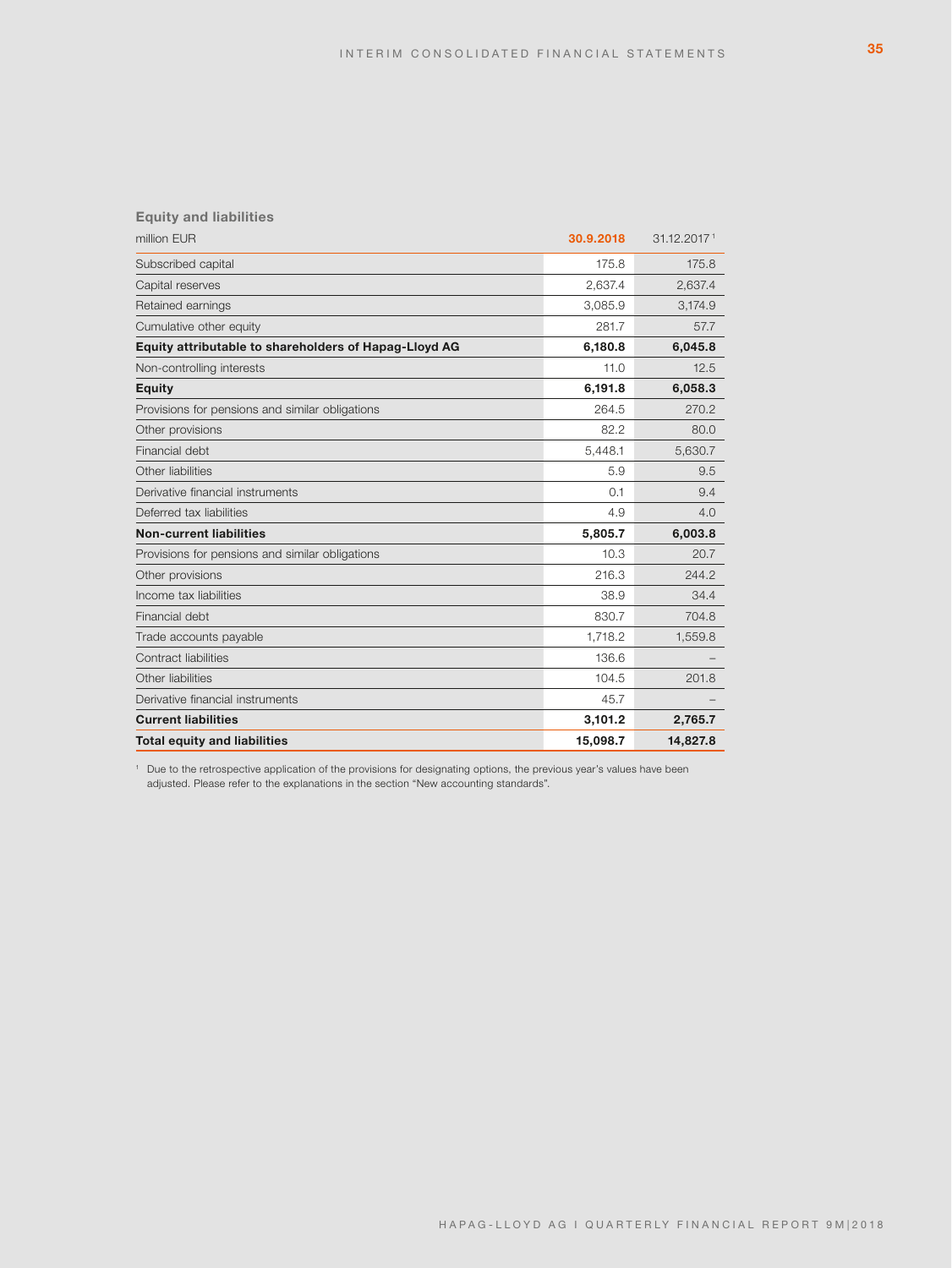#### <span id="page-35-0"></span>**CONSOLIDATED STATEMENT OF CASH FLOWS OF HAPAG-LLOYD AG**

#### **for the period 1 January to 30 September 2018**

| million EUR                                                                                         | Q3 2018  | Q3 2017 <sup>1</sup>     | 9M 2018  | 9M 2017 <sup>1</sup> |
|-----------------------------------------------------------------------------------------------------|----------|--------------------------|----------|----------------------|
| Group profit/loss                                                                                   | 113.4    | 51.8                     | 12.5     | 9.1                  |
| Income tax expenses $(+)/$ income $(-)$                                                             | 11.4     | 5.9                      | 28.3     | 17.9                 |
| Interest result                                                                                     | 87.3     | 120.4                    | 260.0    | 241.8                |
| Depreciation, amortisation and<br>impairment $(+)/$ write-backs $(-)$                               | 176.4    | 180.9                    | 512.9    | 454.0                |
| Impairment $(+)/$ write-backs $(-)$ of<br>financial assets                                          | $-2.4$   |                          | $-2.4$   |                      |
| Other non-cash expenses (+)/income (-)                                                              | $-21.2$  | 30.4                     | 8.7      | $-0.2$               |
| Profit $(-)/$ loss $(+)$ from hedges for<br>financial debt                                          | 4.1      | $-7.5$                   | $-36.4$  | $-3.9$               |
| Profit $(-)/$ loss $(+)$ from disposals<br>of non-current assets and assets<br>held for sale        | $-4.1$   | $-0.6$                   | $-6.2$   | $-1.4$               |
| Income (-)/expenses (+) from equity-<br>accounted investees and dividends<br>from other investments | $-7.0$   | $-12.5$                  | $-22.5$  | -30.9                |
| Increase $(-)/$ decrease $(+)$ in inventories                                                       | $-11.6$  | 9.7                      | $-74.2$  | $-21.3$              |
| Increase $(-)/$ decrease $(+)$ in receivables<br>and other assets                                   | $-4.7$   | $-144.0$                 | $-64.3$  | $-214.7$             |
| Increase $(+)/$ decrease $(-)$ in provisions                                                        | $-6.0$   | $-25.9$                  | $-45.4$  | 13.9                 |
| Increase $(+)/$ decrease $(-)$ in liabilities<br>(excl. financial debt)                             | $-6.9$   | 146.5                    | 174.7    | 201.0                |
| Payments received from $(+)/$ made for $(-)$<br>income taxes                                        | $-10.6$  | 11.1                     | $-19.0$  | 5.9                  |
| Payments received for interest                                                                      | 0.3      | 0.3                      | 2.8      | 1.8                  |
| Cash inflow (+)/outflow (-)<br>from operating activities                                            | 318.4    | 366.5                    | 729.5    | 673.0                |
| Payments received from disposals<br>of property, plant and equipment and<br>intangible assets       | 10.0     | 14.8                     | 20.9     | 17.7                 |
| Payments received from the disposal<br>of other investments                                         |          | 0.4                      |          | 0.4                  |
| Payments received from dividends                                                                    | 0.6      |                          | 33.1     | 28.1                 |
| Payments received from the disposal<br>of assets held for sale                                      | 0.5      | $\overline{\phantom{0}}$ | 15.1     |                      |
| Payments made for investments in<br>property, plant and equipment and<br>intangible assets          | $-150.6$ | $-95.7$                  | $-254.0$ | $-281.7$             |
| Payments made for investments in<br>other investments                                               |          | $-0.5$                   |          | $-0.5$               |
| Net cash inflow $(+)/$ outflow $(-)$ from<br>acquisitions                                           | $-0.3$   | $-6.5$                   |          | 357.5                |
| Cash inflow (+)/outflow (-) from<br>investing activities                                            | $-139.8$ | $-87.5$                  | $-184.9$ | 121.5                |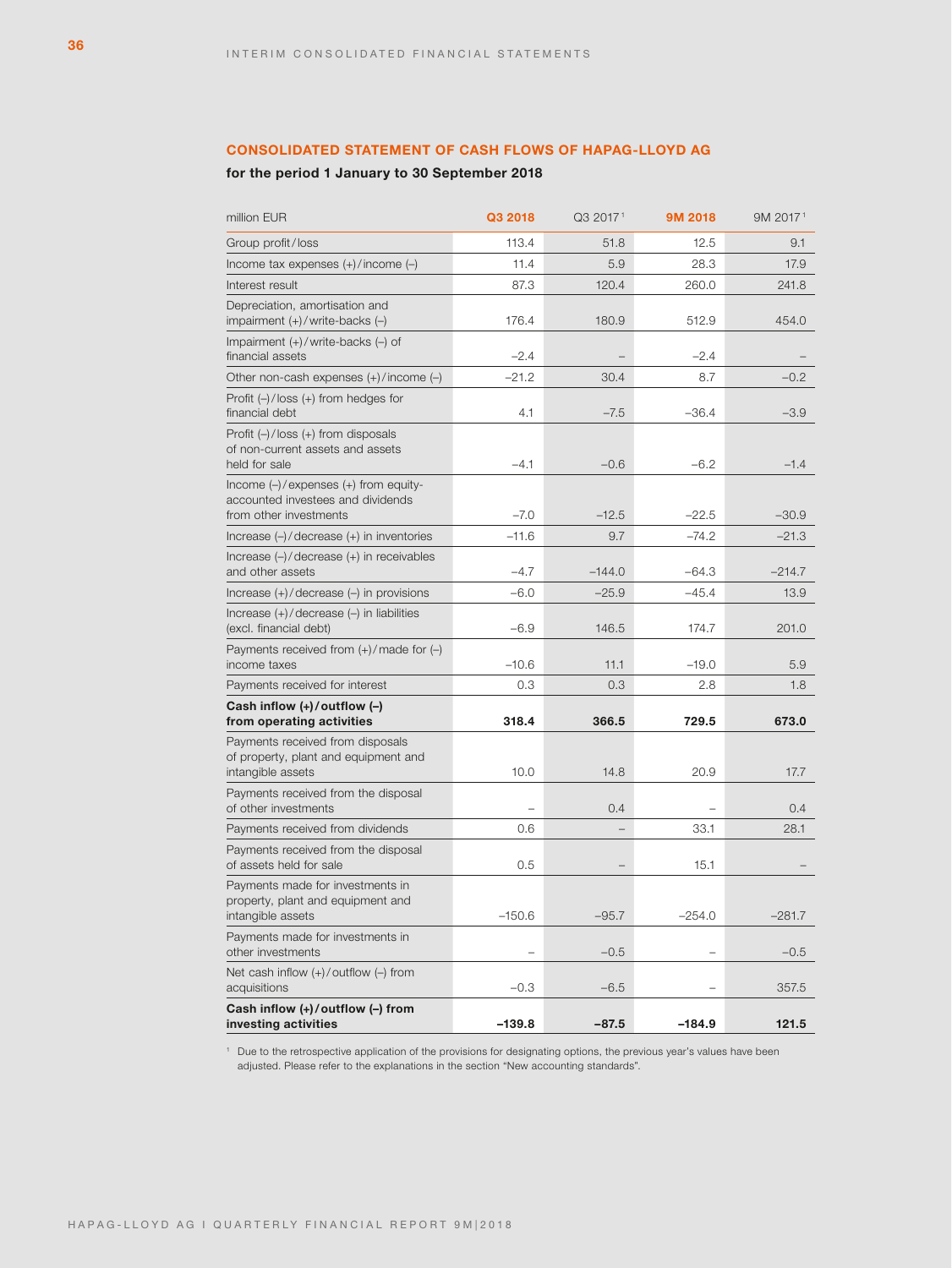| million EUR                                                              | Q3 2018  | Q3 2017 <sup>1</sup> | 9M 2018  | 9M 2017 <sup>1</sup> |
|--------------------------------------------------------------------------|----------|----------------------|----------|----------------------|
| Payments received from capital increases                                 | 0.2      |                      | 0.2      |                      |
| Payments made for capital increases                                      |          | $-0.6$               | $-1.9$   | $-0.7$               |
| Payments made from changes in<br>ownership interests in subsidiaries     |          |                      |          | $-0.3$               |
| Payments made for dividends                                              | $-103.6$ | $-1.7$               | $-113.7$ | $-3.2$               |
| Payments received from raising<br>financial debt                         | 453.0    | 701.4                | 614.0    | 1,610.4              |
| Payments made for the redemption<br>of financial debt                    | $-380.5$ | $-363.8$             | $-854.8$ | $-1,403.8$           |
| Payments made for interest and fees                                      | $-96.3$  | $-87.7$              | $-247.2$ | $-210.8$             |
| Payments received $(+)$ and made $(-)$<br>from hedges for financial debt | $-15.0$  | 3.9                  | 17.7     | $-0.9$               |
| Change in restricted cash                                                | 3.6      | 4.2                  | 13.3     | $-22.5$              |
| Cash inflow $(+)/$ outflow $(-)$<br>from financing activities            | $-138.6$ | 255.7                | $-572.4$ | $-31.8$              |
| Net change in cash and<br>cash equivalents                               | 40.0     | 534.7                | $-27.8$  | 762.7                |
| Cash and cash equivalents at<br>beginning of period                      | 552.4    | 753.7                | 604.9    | 570.2                |
| Change in cash and cash equivalents<br>due to exchange rate fluctuations | 7.1      | $-67.2$              | 22.4     | $-111.7$             |
| Net change in cash and cash equivalents                                  | 40.0     | 534.7                | $-27.8$  | 762.7                |
| Cash and cash equivalents at<br>end of period                            | 599.5    | 1,221.2              | 599.5    | 1,221.2              |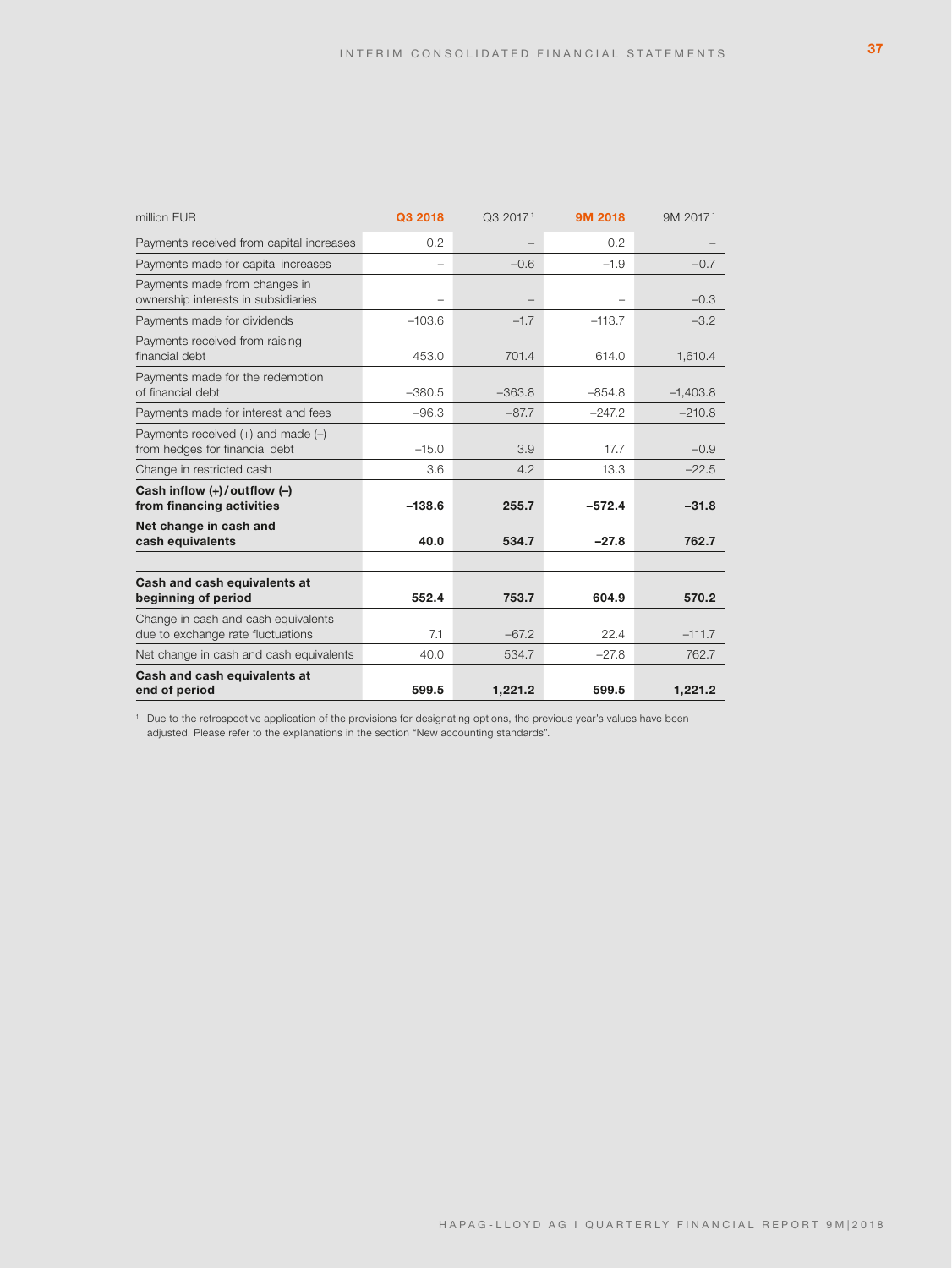#### **CONSOLIDATED STATEMENT OF CHANGES IN EQUITY OF HAPAG-LLOYD AG**

#### **for the period 1 January to 30 September 2018**

Equity attributable to shareholders

|                                                                                   | Subscribed                      | Capital                         | Retained                        |  |
|-----------------------------------------------------------------------------------|---------------------------------|---------------------------------|---------------------------------|--|
| million EUR                                                                       | capital                         | reserves                        | earnings                        |  |
| As at 1.1.2017                                                                    | 118.1                           | 1,061.8                         | 3,152.9                         |  |
| Effect from the initial application of IFRS 9                                     | $\hspace{0.1mm}-\hspace{0.1mm}$ | $\hspace{0.1mm}-\hspace{0.1mm}$ | 0.5                             |  |
| Restated as at 1.1.2017                                                           | 118.1                           | 1,061.8                         | 3,153.4                         |  |
| Total comprehensive income (adjusted)                                             | $\overline{\phantom{a}}$        | $\sim$                          | 6.6                             |  |
| thereof                                                                           |                                 |                                 |                                 |  |
| Group profit/loss                                                                 | $\overline{\phantom{0}}$        | $\equiv$                        | 6.6                             |  |
| Other comprehensive income                                                        | $\equiv$                        | $\equiv$                        | $\hspace{0.1mm}-\hspace{0.1mm}$ |  |
| <b>Transactions with shareholders</b>                                             | 45.9                            | 1,239.4                         | $-1.6$                          |  |
| thereof                                                                           |                                 |                                 |                                 |  |
| Issuance of shares in relation to the acquisition                                 |                                 |                                 |                                 |  |
| of the UASC Group                                                                 | 45.9                            | 1,240.2                         | $\equiv$                        |  |
| Transaction costs                                                                 | $\equiv$                        | $-0.8$                          | $\overline{\phantom{m}}$        |  |
| Anticipated acquisition of shares from<br>non-controlling interests               | $\equiv$                        |                                 |                                 |  |
| Acquisition of shares from non-controlling<br>interests without change of control |                                 |                                 | $\overline{\phantom{m}}$        |  |
| Distribution to non-controlling interests                                         | $\equiv$                        | $\equiv$                        | $-1.6$                          |  |
| <b>Deconsolidation</b>                                                            | $\equiv$                        | $\frac{1}{2}$                   | 0.1                             |  |
| As at 30.9.2017 <sup>1</sup>                                                      | 164.0                           | 2,301.2                         | 3,158.5                         |  |
|                                                                                   |                                 |                                 |                                 |  |
| As at 1.1.2018 <sup>2</sup>                                                       | 175.8                           | 2,637.4                         | 3,174.9                         |  |
| Effect from the initial application of IFRS 9                                     | $\hspace{0.1mm}-\hspace{0.1mm}$ | $\equiv$                        | 10.3                            |  |
| Adjusted as at 1.1.2018                                                           | 175.8                           | 2,637.4                         | 3,185.2                         |  |
| Total comprehensive income                                                        | $\sim$                          | $\sim$                          | 4.4                             |  |
| thereof                                                                           |                                 |                                 |                                 |  |
| Group profit/loss                                                                 |                                 |                                 | 4.4                             |  |
|                                                                                   |                                 | $\equiv$                        | $\equiv$                        |  |
| Other comprehensive income                                                        |                                 |                                 |                                 |  |
| Hedging gains and losses transferred to<br>the cost of inventory                  | $\overline{\phantom{a}}$        | $\overline{\phantom{a}}$        | $\overline{\phantom{a}}$        |  |
| <b>Transactions with shareholders</b>                                             | $\overline{\phantom{0}}$        | $\equiv$                        | $-103.7$                        |  |
| thereof                                                                           |                                 |                                 |                                 |  |
| Distribution to shareholder                                                       | $\equiv$                        | $\frac{1}{2}$                   | $-100.2$                        |  |
| Anticipated acquisition of shares from                                            |                                 |                                 |                                 |  |
| non-controlling interests                                                         |                                 | $\overline{\phantom{a}}$        | $\overline{\phantom{a}}$        |  |
| Capital increase for non-controlling interests                                    |                                 | $\overline{\phantom{0}}$        | $\equiv$                        |  |
| Distribution to non-controlling interests                                         |                                 |                                 | $-3.2$                          |  |
| Disposal of shares and other transactions with<br>non-controlling interests       | $\qquad \qquad -$               | $\overline{\phantom{m}}$        | $-0.3$                          |  |
| As at 30.9.2018                                                                   | 175.8                           | 2,637.4                         | 3,085.9                         |  |

<sup>1</sup> The retrospective improvement in the result in the first 9 months of 2017 increased retained earnings as at 30 September 2017 by EUR 0.9 million. This was offset by the recognition of a reserve for hedging costs in the amount of EUR –0.5 million as at 1 January 2017 and with a total amount of EUR –1.4 million as at 30 September 2017.

<sup>2</sup> Due to the retrospective application of the provisions for designating options, retained earnings generated as at 1 January 2018 had increased by EUR 1.0 million and the reserve for hedging costs amounted to EUR –1.0 million.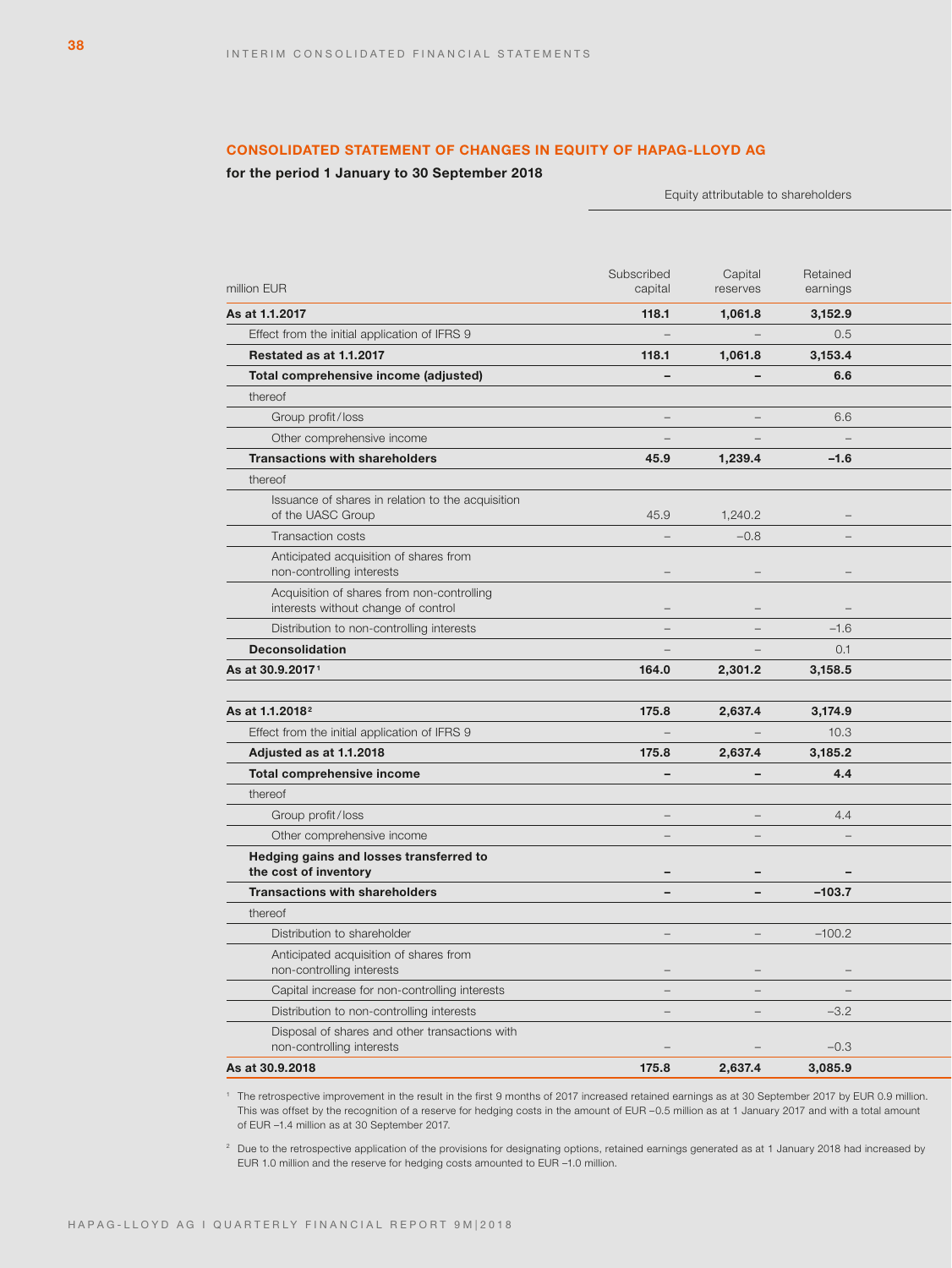| Cumulative other equity                                      |                                    |                                   |                                                             |                                                                           |                                     |                                                             |                                  |                 |
|--------------------------------------------------------------|------------------------------------|-----------------------------------|-------------------------------------------------------------|---------------------------------------------------------------------------|-------------------------------------|-------------------------------------------------------------|----------------------------------|-----------------|
| Remeasure-<br>ments from<br>defined benefit<br>pension plans | Reserve for<br>cash flow<br>hedges | Reserve for<br>cost of<br>hedging | reserve                                                     | Reserve for<br>put options on<br>Translation non-controlling<br>interests | Total<br>cumulative<br>other equity | Total                                                       | Non-<br>controlling<br>interests | Total<br>equity |
| $-118.9$                                                     | 5.4                                | $\sim$                            | 835.3                                                       | $\overline{\phantom{a}}$                                                  | 721.8                               | 5,054.6                                                     | 3.8                              | 5,058.4         |
| $\mathcal{L}^{\mathcal{L}}$ and $\mathcal{L}^{\mathcal{L}}$  | $\mathcal{L} = \mathcal{L}$        | $-0.5$                            | $\mathcal{L}^{\mathcal{L}}$ and $\mathcal{L}^{\mathcal{L}}$ |                                                                           | $-0.5$                              | $\sim$ $ -$                                                 | $\equiv$                         | $\equiv$        |
| $-118.9$                                                     | 5.4                                | $-0.5$                            | 835.3                                                       | $\overline{\phantom{0}}$                                                  | 721.3                               | 5,054.6                                                     | 3.8                              | 5,058.4         |
| 10.7                                                         | $-2.4$                             | $-0.9$                            | $-581.2$                                                    | $\sim$                                                                    | $-573.8$                            | $-567.2$                                                    | 2.0                              | $-565.2$        |
|                                                              |                                    |                                   |                                                             |                                                                           |                                     |                                                             |                                  |                 |
| $\sim$                                                       | $\sim$                             | $\sim$                            | $\sim$                                                      | $\hspace{0.1mm}-\hspace{0.1mm}$                                           | $\sim$                              | 6.6                                                         | 2.5                              | 9.1             |
| 10.7                                                         | $-2.4$                             | $-0.9$                            | $-581.2$                                                    | $\hspace{0.1cm}$ $\hspace{0.1cm}$                                         | $-573.8$                            | $-573.8$                                                    | $-0.5$                           | $-574.3$        |
| $\overline{\phantom{a}}$                                     | $\sim$                             | $\sim$                            | $\sim$                                                      | $-0.5$                                                                    | $-0.5$                              | 1,283.2                                                     | 4.0                              | 1,287.2         |
|                                                              |                                    |                                   |                                                             |                                                                           |                                     |                                                             |                                  |                 |
|                                                              |                                    |                                   |                                                             |                                                                           |                                     |                                                             |                                  |                 |
|                                                              |                                    |                                   |                                                             |                                                                           | $\overline{\phantom{0}}$            | 1,286.1                                                     | 7.1                              | 1,293.2         |
| $\qquad \qquad -$                                            |                                    |                                   | $\qquad \qquad -$                                           | $\hspace{0.1mm}-\hspace{0.1mm}$                                           | $\sim$                              | $-0.8$                                                      | $\sim$                           | $-0.8$          |
|                                                              |                                    |                                   |                                                             | $-0.5$                                                                    | $-0.5$                              | $-0.5$                                                      | $-1.2$                           | $-1.7$          |
|                                                              |                                    |                                   |                                                             |                                                                           |                                     |                                                             |                                  |                 |
|                                                              |                                    |                                   |                                                             | $\hspace{0.1mm}-\hspace{0.1mm}$                                           | $\sim$                              | $\sim$                                                      | $-0.3$                           | $-0.3$          |
| $\hspace{0.1mm}-\hspace{0.1mm}$                              | $\overline{\phantom{m}}$           | $\hspace{0.1mm}-\hspace{0.1mm}$   | $\hspace{0.1mm}-\hspace{0.1mm}$                             | $\sim$ $-$                                                                | $\sim$                              | $-1.6$                                                      | $-1.6$                           | $-3.2$          |
| $\hspace{0.1mm}-\hspace{0.1mm}$                              | $\hspace{0.1mm}-\hspace{0.1mm}$    | $\hspace{0.1mm}-\hspace{0.1mm}$   | $-0.1$                                                      | $\hspace{0.1cm}$ $\hspace{0.1cm}$                                         | $-0.1$                              | $\equiv$                                                    | $\equiv$                         |                 |
| $-108.2$                                                     | 3.0                                | $-1.4$                            | 254.0                                                       | $-0.5$                                                                    | 146.9                               | 5,770.6                                                     | 9.8                              | 5,780.4         |
|                                                              |                                    |                                   |                                                             |                                                                           |                                     |                                                             |                                  |                 |
| $-118.8$                                                     | 11.0                               | $-1.0$                            | 167.5                                                       | $-1.0$                                                                    | 57.7                                | 6,045.8                                                     | 12.5                             | 6,058.3         |
| $\mathcal{L}_{\mathcal{A}}$ and $\mathcal{L}_{\mathcal{A}}$  | $\sim$ $-$                         | $\sim$ $  \sim$                   | $\mathcal{L}_{\mathcal{A}}$ and $\mathcal{L}_{\mathcal{A}}$ | $\alpha \rightarrow \beta$                                                | $\alpha \rightarrow \beta$          | 10.3                                                        | $\sim$ $-$<br>12.5               | 10.3<br>6,068.6 |
| $-118.8$<br>4.3                                              | 11.0<br>33.6                       | $-1.0$<br>$-6.8$                  | 167.5<br>203.3                                              | $-1.0$<br>$\sim$                                                          | 57.7<br>234.4                       | 6,056.1<br>238.8                                            | 8.5                              | 247.3           |
|                                                              |                                    |                                   |                                                             |                                                                           |                                     |                                                             |                                  |                 |
| $\overline{\phantom{a}}$                                     | $\sim$                             | $\hspace{0.1mm}-\hspace{0.1mm}$   | $\hspace{0.1mm}-\hspace{0.1mm}$                             |                                                                           | $\sim$                              | 4.4                                                         | 8.1                              | 12.5            |
| 4.3                                                          | 33.6                               | $-6.8$                            | 203.3                                                       | $\hspace{0.1mm}-\hspace{0.1mm}$                                           | 234.4                               | 234.4                                                       | 0.4                              | 234.8           |
|                                                              |                                    |                                   |                                                             |                                                                           |                                     |                                                             |                                  |                 |
| $\overline{\phantom{a}}$                                     | $-19.4$                            | 8.5                               | $\overline{\phantom{0}}$                                    | $-$                                                                       | $-10.9$                             | $-10.9$                                                     | $\sim$                           | $-10.9$         |
| $\qquad \qquad \blacksquare$                                 | $\overline{\phantom{a}}$           | $-$                               | $\sim$                                                      | 0.5                                                                       | 0.5                                 | $-103.2$                                                    | $-10.0$                          | $-113.2$        |
|                                                              |                                    |                                   |                                                             |                                                                           |                                     |                                                             |                                  |                 |
| $\sim$                                                       | ↔                                  | $\sim$                            | $\equiv$                                                    | $\sim$ $-$                                                                | $\alpha \rightarrow \beta$          | $-100.2$                                                    | $\sim$ $-$                       | $-100.2$        |
| $ \,$                                                        | $ \,$                              | $\hspace{0.1mm}-\hspace{0.1mm}$   | $\sim$                                                      | 0.5                                                                       | 0.5                                 | 0.5                                                         | $\sim$                           |                 |
| $\equiv$                                                     | $\sim$ $-$                         | $\sim$                            | $\sim$                                                      | $\alpha \rightarrow \beta$                                                | $\alpha \rightarrow \beta$          | $\mathcal{L}_{\mathcal{A}}$ and $\mathcal{L}_{\mathcal{A}}$ | 0.2                              |                 |
| $\sim$                                                       | $\sim$ $-$                         | $\sim$ $-$                        | $\sim$                                                      | $\sim$ $-$                                                                | $\sim$                              | $-3.2$                                                      | $-10.3$                          | 0.2<br>$-13.5$  |
|                                                              |                                    |                                   |                                                             |                                                                           |                                     |                                                             |                                  |                 |
| $\sim$                                                       | $\sim$                             | $\sim$                            | $\sim$                                                      | $\overline{\phantom{a}}$                                                  | $\sim$                              | $-0.3$                                                      | 0.1                              | $-0.2$          |
| $-114.5$                                                     | 25.2                               | 0.7                               | 370.8                                                       | $-0.5$                                                                    | 281.7                               | 6,180.8                                                     | 11.0                             | 6,191.8         |

#### <span id="page-38-0"></span>of Hapag-Lloyd AG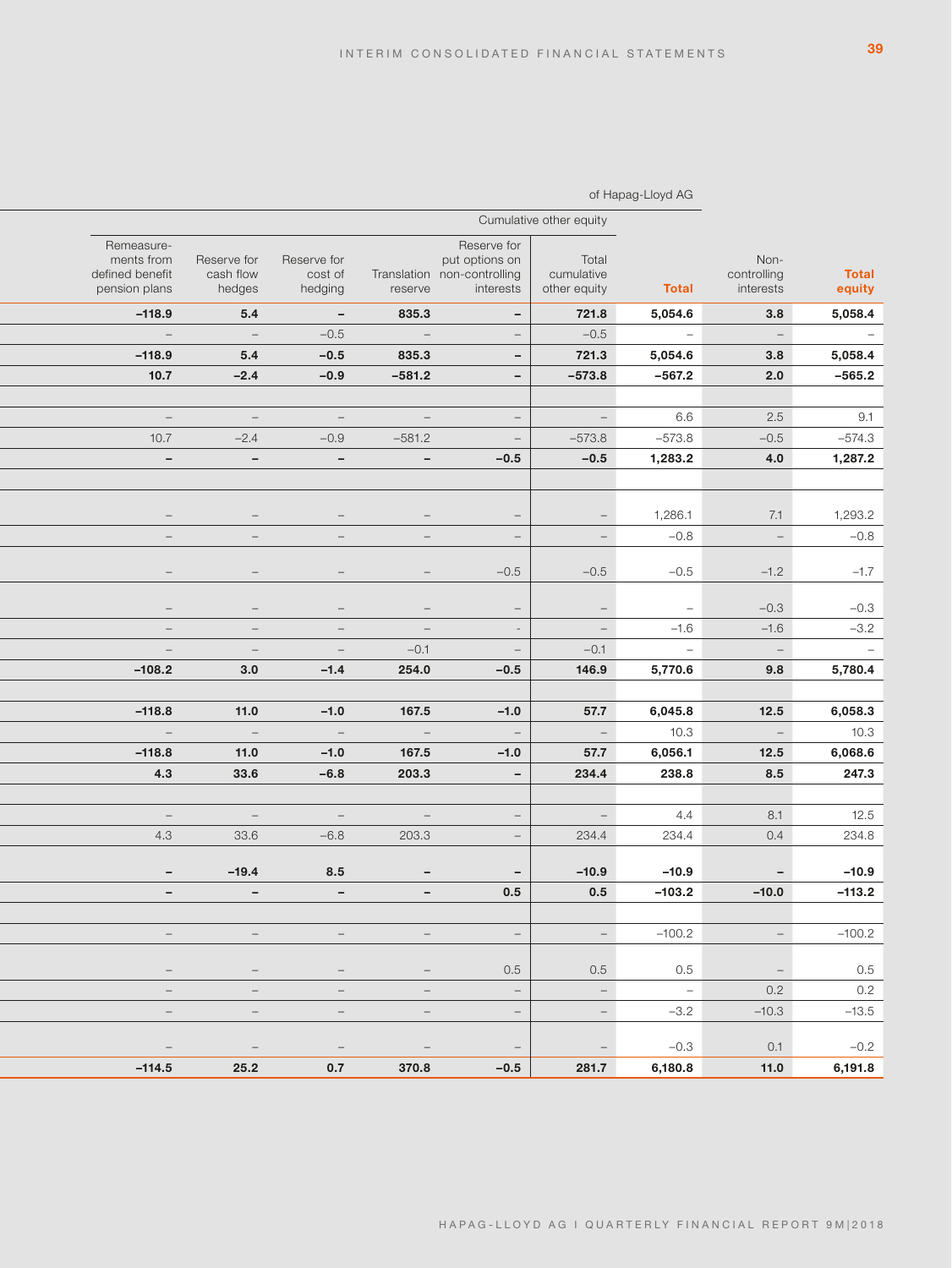## <span id="page-39-0"></span>**CONDENSED NOTES TO THE INTERIM CONSOLIDATED FINANCIAL STATEMENTS**

#### **FUNDAMENTAL ACCOUNTING PRINCIPLES**

#### **General information**

Hapag-Lloyd is an international group whose primary purpose is to provide ocean container liner shipping activities, logistical services and all other associated business operations and services.

Hapag-Lloyd Aktiengesellschaft (Hapag-Lloyd AG), domiciled in Hamburg, Ballindamm 25, Germany, is the parent company of the Hapag-Lloyd Group and a listed company in accordance with German law. The company is registered in commercial register B of the district court in Hamburg under the number HRB 97937. The Company's shares are traded on the Frankfurt and Hamburg Stock Exchanges.

The interim consolidated financial statements cover the period of 1 January to 30 September 2018 and are reported and published in euros (EUR). All amounts recognised for the financial year are reported in million euros (EUR million) unless otherwise stated.

The Executive Board authorised the publication of the condensed interim consolidated financial statements on 6 November 2018.

#### **Accounting principles**

The consolidated financial statements of Hapag-Lloyd AG and its subsidiaries were prepared in accordance with the International Financial Reporting Standards (IFRS) of the International Accounting Standards Board (IASB), including the interpretations of the IFRS Interpretations Committee (IFRIC), as they are to be applied in the European Union. This interim report as at 30 September 2018 was prepared in compliance with the provisions of IAS 34. It is presented in condensed form. These condensed interim consolidated financial statements and interim Group management report of Hapag-Lloyd AG have not been subject to an audit review nor have they been reviewed in accordance with Section 317 of the German Commercial Code (HGB).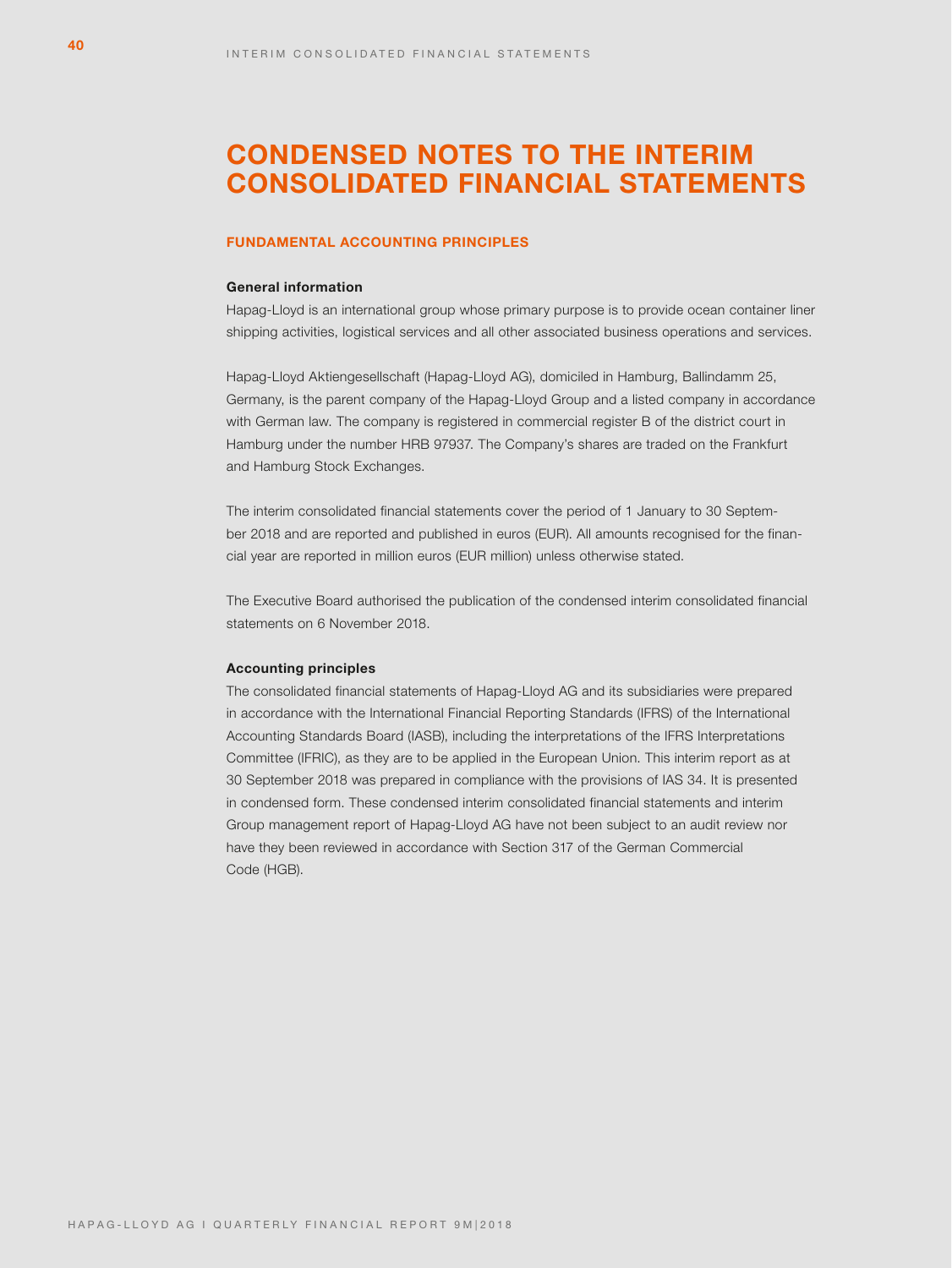The standards and interpretations valid in the EU since 1 January 2018 were applied during the preparation of the interim consolidated financial statements. As regards the possible effects of standards and interpretations that have already been adopted, but that are not yet mandatory, we refer to the explanations in the Notes to the consolidated financial statements as at 31 December 2017, which remain valid and have not changed.

The interim consolidated financial statements as at 30 September 2018 are to be read in conjunction with the audited and published IFRS consolidated financial statements as at 31 December 2017. With the exception of the changes outlined in the "New accounting standards" section, the interim consolidated financial statements were prepared in compliance with the same accounting and measurement principles that formed the basis for the consolidated financial statements as at 31 December 2017. Estimates and discretionary decisions were made in the same manner as in the previous year. The actual values may differ from the estimated values.

The functional currency of Hapag-Lloyd AG and all of its main subsidiaries is the US dollar. The reporting currency of Hapag-Lloyd AG is, however, the euro. For reporting purposes, the assets and liabilities of the Hapag-Lloyd Group are translated into euros using the mean exchange rate on the balance sheet date (closing rate). The cash flows listed in the consolidated statement of cash flows and the expenses, income and result shown in the consolidated income statement are translated at the average exchange rate for the reporting period. The resulting differences are recognised in other comprehensive income.

As at 30 September 2018, the closing US dollar/ euro exchange rate was quoted as USD 1.1582/ EUR (31 December 2017: USD 1.1989 /EUR). For the first 9 months of 2018, the average US dollar/euro exchange rate was USD 1.1950/EUR (prior year period: USD 1.1133/EUR).

The earnings and financial position are only comparable with the corresponding prior year period to a limited degree, as the UASC Group was not incorporated into Hapag-Lloyd Group until 24 May 2017.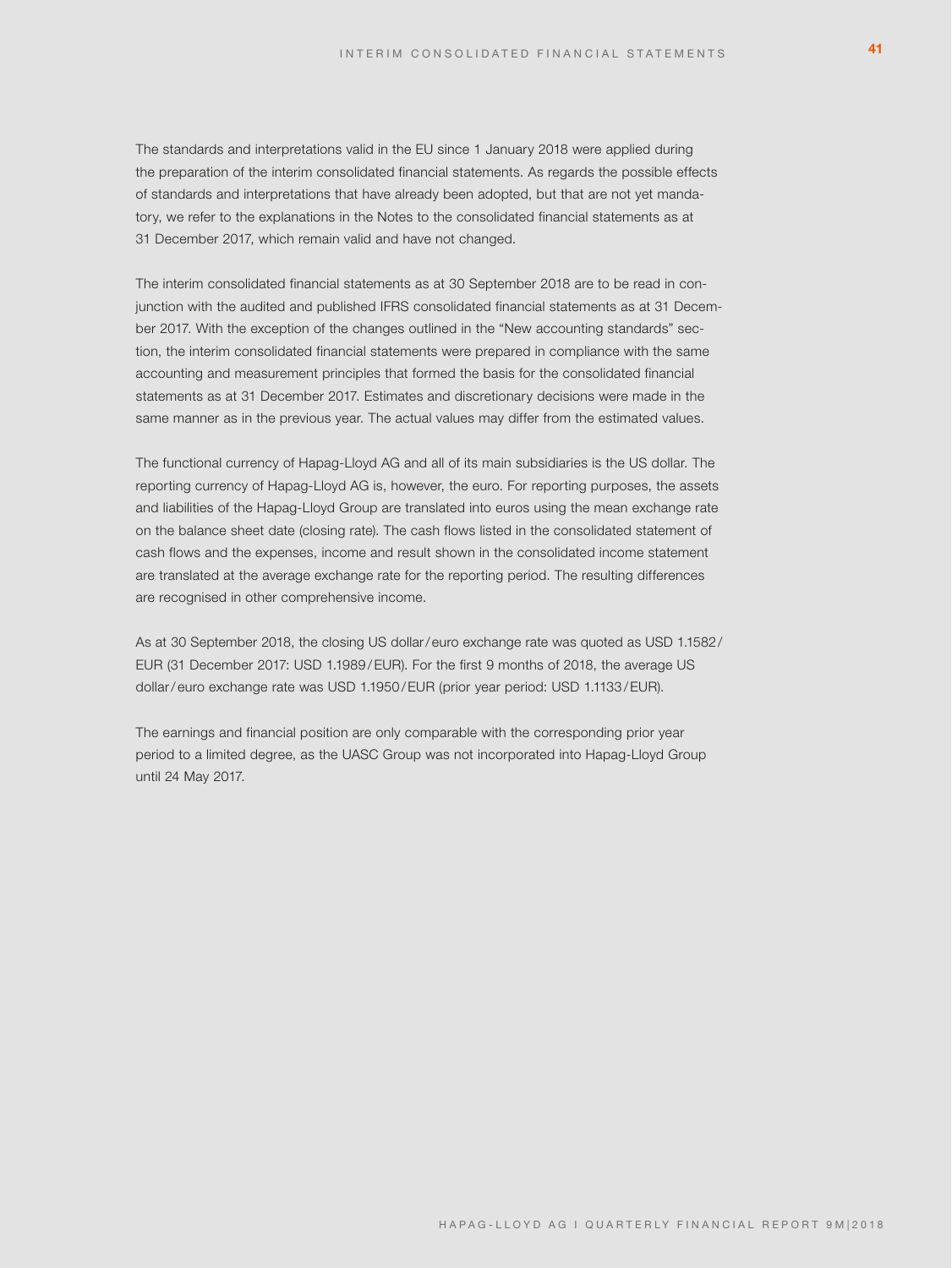#### **Change of measurement principles**

As of 20 July 2018, the new Heubeck mortality tables 2018 G are now available. The resulting effect of the adjustment would be considered in other comprehensive income. The new mortality tables have not been considered in the interim group report.

#### **New accounting standards**

The following describes the significant changes for the Hapag-Lloyd Group resulting from the first-time application of standards IFRS 9, IFRS 15 and IFRS 16 in the 2018 financial year.

The remaining standards, which are to be adopted for the first time in the 2018 financial year, have no significant impact on the net asset, financial and earnings position of the Hapag-Lloyd Group.

#### IFRS 9 Financial Instruments

In July 2014, the International Accounting Standards Board published the final version of IFRS 9 Financial Instruments, which replaces the existing provisions of IAS 39 on the recognition and measurement of financial instruments.

Hapag-Lloyd applied IFRS 9 for the first time as at 1 January 2018. As a result of the first-time application of IFRS 9, retained earnings in the opening statement of financial position as at 1 January 2018 increased by a total of EUR 11.3 million (EUR 10.3 million of which was due to non-retrospective application of IFRS 9); a retrospective increase in the retained earnings of EUR 0.5 million was also necessary in the previous year's opening statement of financial position.

Detailed explanations regarding the impact of the standard and the applicable transitional provisions are presented below.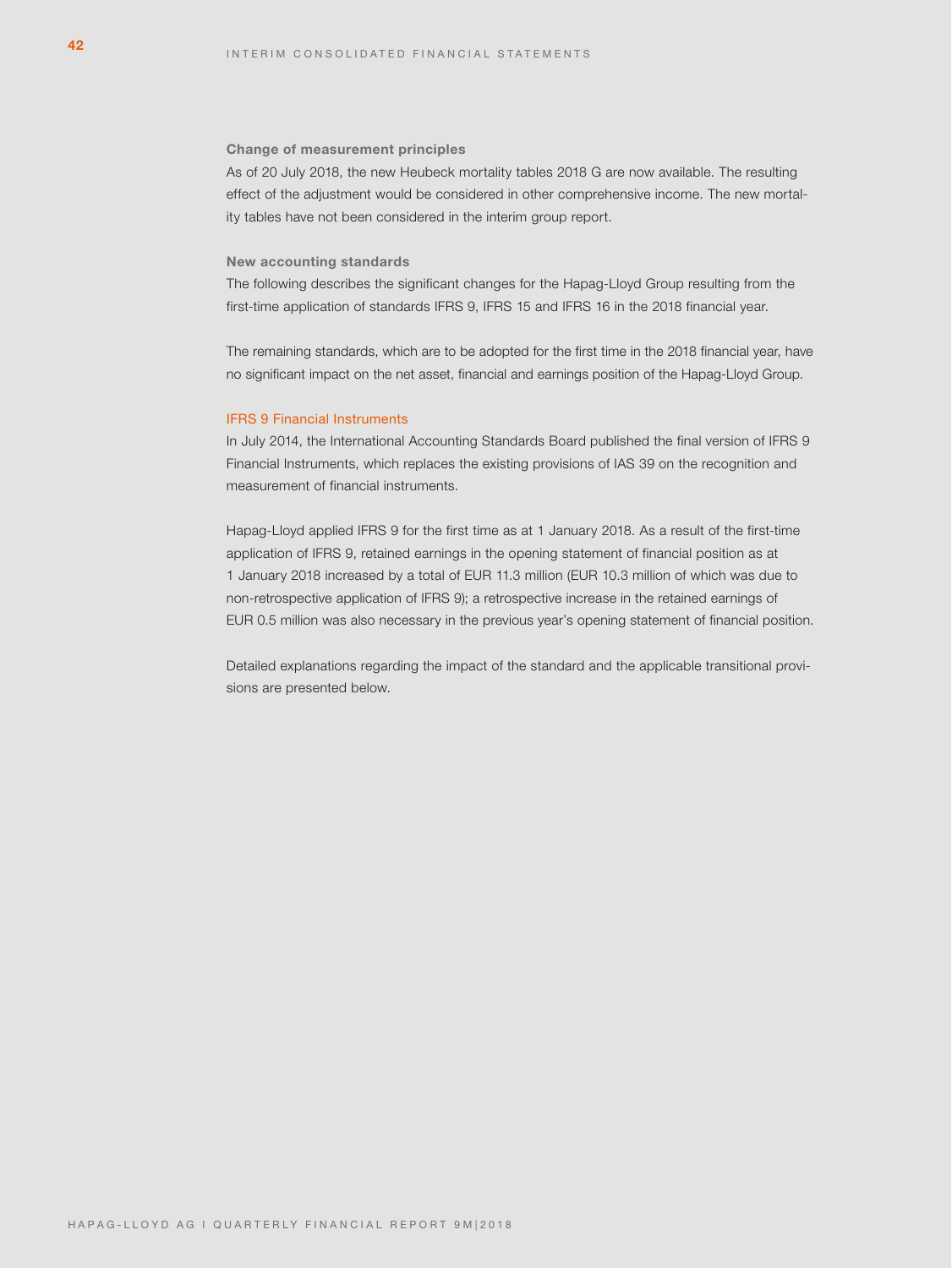#### i. Classification of financial assets and financial liabilities

IFRS 9 contains a new method for the classification and measurement of financial assets that reflects the business model within which the assets are held and the characteristics of their cash flows. According to that, it specifies 3 important measurement categories for financial assets: measured at amortised cost (AC), measured at fair value through other comprehensive income (FVOCI) and measured at fair value through profit or loss (FVTPL).

Depending on the business model, the cash flows of a financial asset (debt instrument) arise as a result of collecting contractual cash flows, through selling the financial asset or a combination of the two. In order to classify the financial asset as measured at amortised cost or measured at fair value through other comprehensive income, the contractual cash flows may only be repayments and interest payments on the outstanding capital amount.

A debt instrument is measured at amortised cost if it is held as part of a business model, the purpose of which is to hold assets in order to collect contractual cash flows. The contractual cash flows must also only be repayments and interest payments on the outstanding capital amount.

As a rule, a debt instrument is measured at fair value through other comprehensive income if – in addition to meeting the cash flow criterion – it is held as part of a mixed business model in which both contractual cash flows are collected and the financial assets are sold.

If the above-mentioned criteria for classification at amortised cost or fair value through other comprehensive income are not met, the debt instruments are measured at fair value through profit or loss. Equity instruments are basically classified and measured at fair value through profit or loss.

IFRS 9 largely retains the existing requirements of IAS 39 for the classification of financial liabilities.

IFRS 9 includes, among other things, new provisions for taking account of contractual modifications to financial liabilities. For substantial modifications that lead to the disposal of the financial liability from the financial statements, the provisions remain unchanged in comparison to IAS 39. For insubstantial modifications that do not result in the disposal of the financial liability from the financial statements, the carrying amount should be adjusted through profit or loss pursuant to IFRS 9. The new carrying amount is calculated from the present value of the modified cash flow while applying the original effective interest rate. Under IAS 39, no modification gain or loss was recognised, but instead the effective interest rate was adjusted for the remaining term of the modified liability.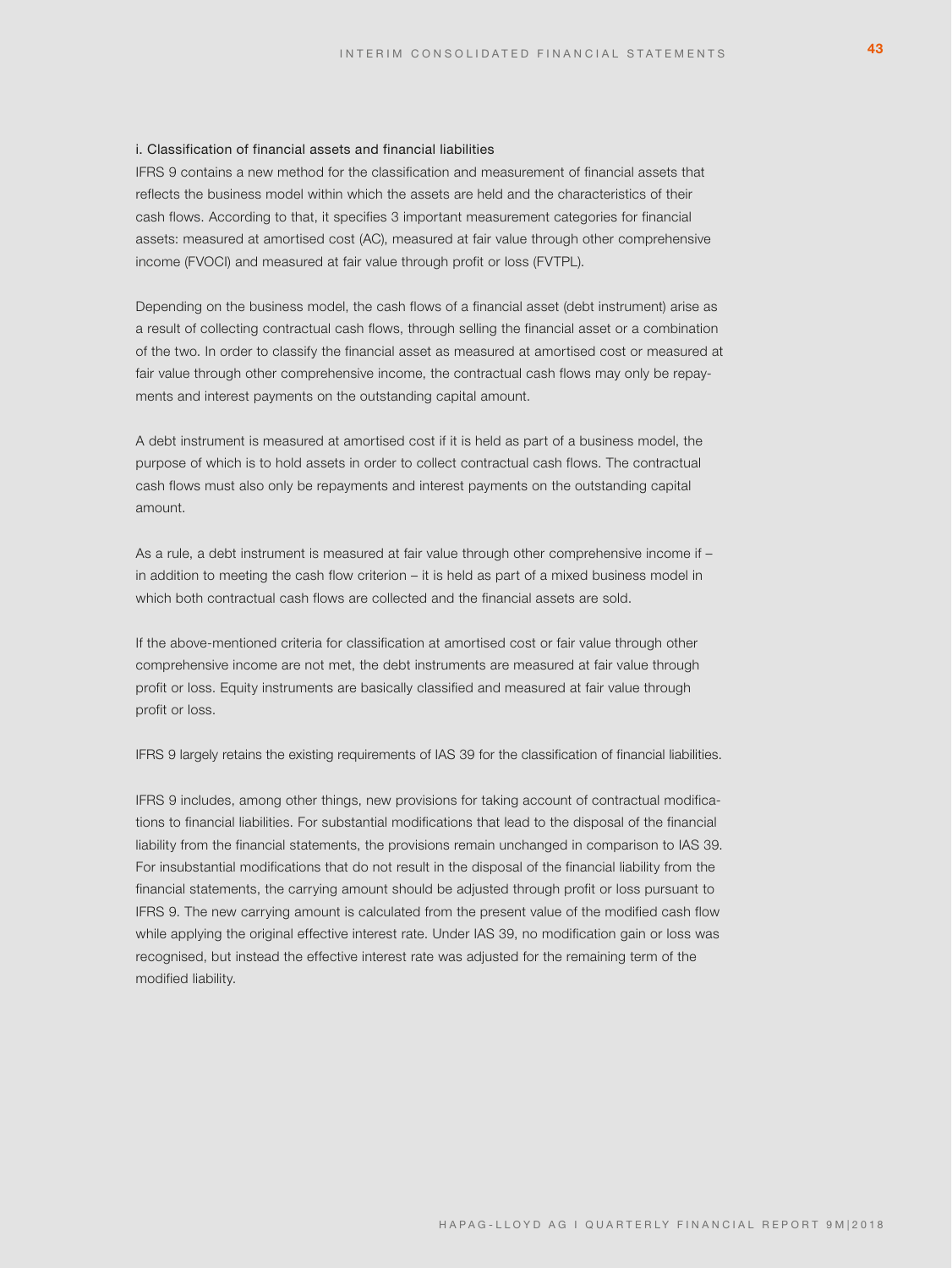The effects of the new category model under IFRS 9 on the Hapag-Lloyd Group's financial instruments are presented in the following table and subsequent notes, whereby for each class of the financial assets and financial liabilities, the original measurement categories under IAS 39 and the new measurement categories under IFRS 9 as well as their respective carrying amounts as at 1 January 2018 are compared.

| million EUR                                  | <b>Notes</b> | Classification<br>category<br>according to<br><b>IAS 39</b> | Classification<br>category<br>according to<br>IFRS 9 | Carrying<br>amount<br>31.12.2017<br><b>IAS 39</b> | <b>Carrying</b><br>amount<br>1.1.2018<br><b>IFRS 9</b> |
|----------------------------------------------|--------------|-------------------------------------------------------------|------------------------------------------------------|---------------------------------------------------|--------------------------------------------------------|
| <b>Assets</b>                                |              |                                                             |                                                      |                                                   |                                                        |
|                                              | a            | LaR                                                         | AC                                                   | 340.6                                             | 340.4                                                  |
| Other assets                                 |              | n.a.                                                        | n.a.                                                 | 118.5                                             | 118.5                                                  |
|                                              | $\mathsf b$  | AfS                                                         | <b>FVTPL</b>                                         | 3.0                                               | 3.0                                                    |
|                                              | $\mathsf b$  | AfS                                                         | n.a.                                                 | 0.3                                               | 0.3                                                    |
| Derivative financial instruments             |              |                                                             |                                                      |                                                   |                                                        |
| Derivatives                                  |              | <b>FAHfT</b>                                                | <b>FVTPL</b>                                         | 12.7                                              | 12.7                                                   |
| Hedges (Hedge accounting)                    |              | n.a.                                                        | n.a.                                                 | 38.5                                              | 38.5                                                   |
| Trade accounts receivable                    | a            | LaR                                                         | <b>AC</b>                                            | 887.8                                             | 887.2                                                  |
| Cash and cash equivalents                    |              | LaR                                                         | <b>AC</b>                                            | 604.9                                             | 604.9                                                  |
| <b>Liabilities</b>                           |              |                                                             |                                                      |                                                   |                                                        |
| Financial debt                               | $\mathsf{C}$ | <b>FLAC</b>                                                 | <b>FLAC</b>                                          | 6,211.9                                           | 6,200.9                                                |
| Liabilities from finance leases <sup>1</sup> |              | n.a.                                                        | n.a.                                                 | 123.6                                             | 123.6                                                  |
| Other liabilities                            |              | <b>FLAC</b>                                                 | <b>FLAC</b>                                          | 50.6                                              | 50.6                                                   |
|                                              |              | n.a.                                                        | n.a.                                                 | 158.6                                             | 158.6                                                  |
| Liabilities from put options <sup>2</sup>    |              | <b>FLAC</b>                                                 | <b>FLAC</b>                                          | 2.1                                               | 2.1                                                    |
| Derivative financial liabilities             |              |                                                             |                                                      |                                                   |                                                        |
| <b>Derivatives</b>                           |              | <b>FLHfT</b>                                                | <b>FVTPL</b>                                         | 5.2                                               | 5.2                                                    |
| Hedges (Hedge accounting)                    |              | n.a.                                                        | n.a.                                                 | 4.2                                               | 4.2                                                    |
| Trade accounts payable                       |              | <b>FLAC</b>                                                 | <b>FLAC</b>                                          | 1,559.8                                           | 1,559.8                                                |

<sup>1</sup> Part of financial debt

<sup>2</sup> Part of other liabilities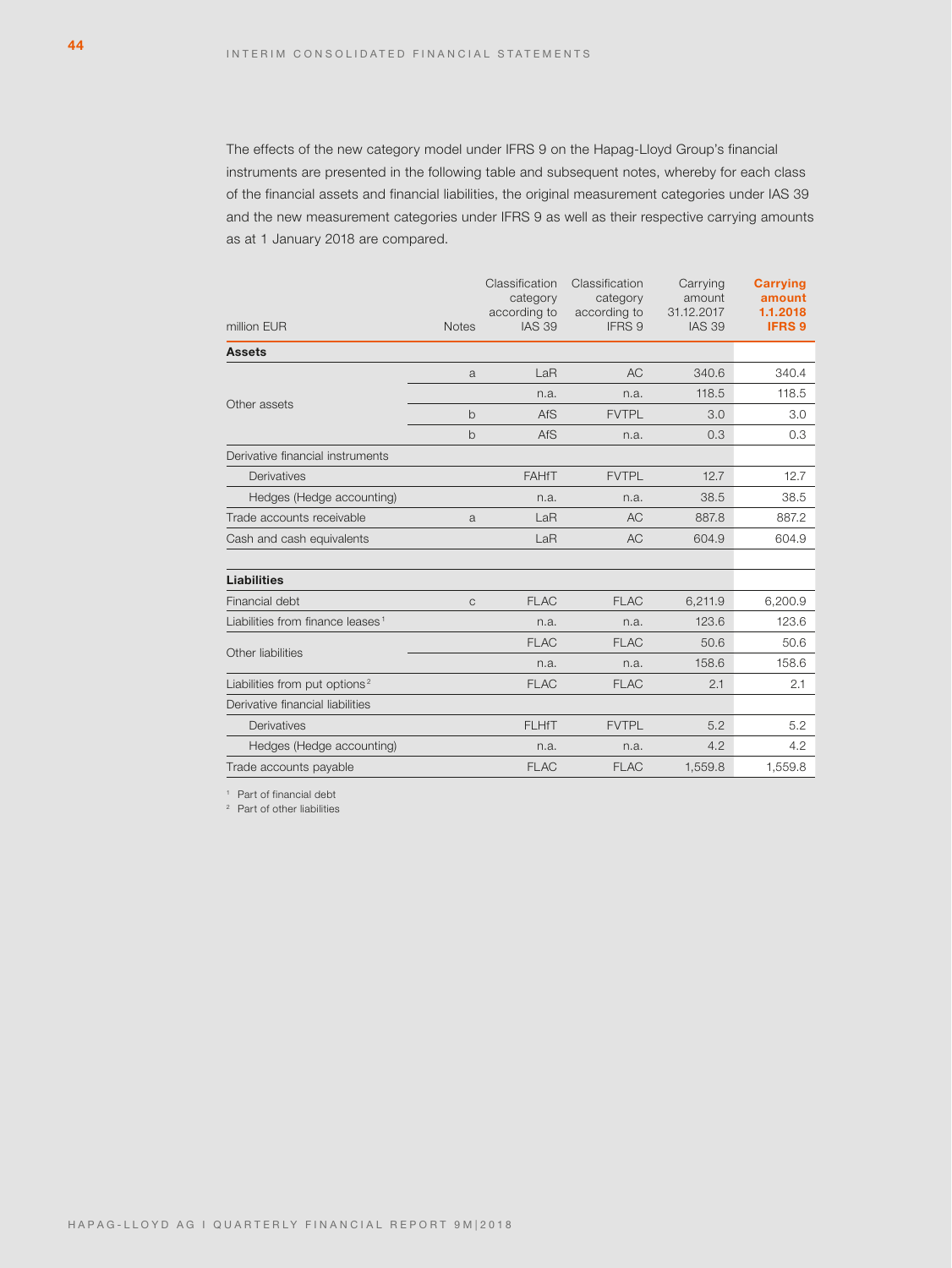- a) Trade accounts receivable, contract assets and other assets that were classified as loans and receivables (LaR) under IAS 39 are carried at amortised cost (AC) under IFRS 9. As a result of the new impairment model under IFRS 9 (see ii. Impairment), the respective carrying amounts decreased at the point of first-time application. The resulting effect was recognised as a reduction in retained earnings in the opening statement of financial position.
- b) As at 31 December 2017, Hapag-Lloyd had financial assets in the category "available for sale" (AfS), which were measured at fair value directly in equity pursuant to IAS 39. As at the reporting date of 31 December 2017, the carrying amount of these financial instruments was EUR 3.3 million. These include securities of EUR 2.3 million that do not meet the cash flow criterion of IFRS 9. The securities were therefore recategorised from the IAS 39 category AfS to the IFRS 9 category FVTPL. As a result of this, all changes in their fair value are recognised through profit or loss from 1 January 2018.

In addition, the available-for-sale financial assets include investments (EUR 0.7 million) that are not held for trading purposes. These were previously measured at cost pursuant to IAS 39 in conjunction with IAS 39.46(c) and will be assigned to the category FVTPL pursuant to IFRS 9. The Hapag-Lloyd Group did not exercise the option of classifying equity instruments covered by IFRS 9 as FVOCI when applying the new standard for the first time (FVOCI option).

Investments of EUR 0.3 million that were not consolidated due to their minor importance to the consolidated financial statements and that also belonged to available-for-sale financial assets under IAS 39 are no longer covered by the scope of application of IFRS 9.

With regard to the three instances outlined above, there were no adjustments to carrying amounts in other assets as at 1 January 2018.

c) In relation to insubstantial modifications to financial liabilities, the carrying amount of the financial debt decreased by EUR 11.0 million in the opening statement of financial position as a result of the new provisions of IFRS 9. Retained earnings increased by the same amount in the opening statement of financial position.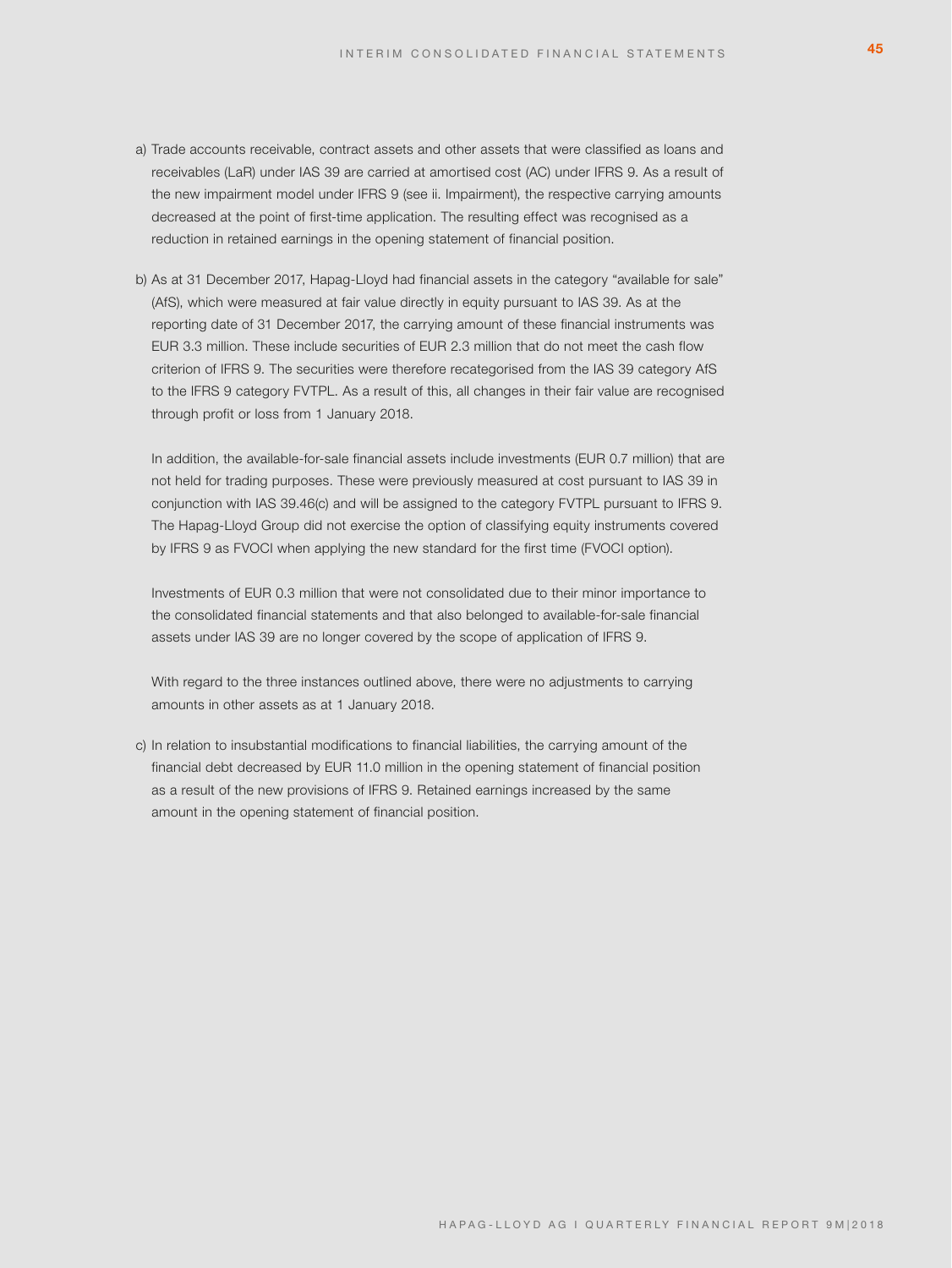#### ii. Impairment

The "incurred losses" model for calculating risk provisioning and impairments under IAS 39 is replaced by a forward-looking model under IFRS 9 based on "expected credit losses". Financial assets that are not overdue are also subject to an impairment charge here.

The new impairment model should be applied to financial assets that are measured at amortised cost or at fair value through other comprehensive income – with the exception of equity instruments held as financial investments – as well as to contract assets in accordance with IFRS 15.

A financial asset is deemed to be in default if it has not been possible to collect the contractual payments and it is assumed that they cannot be recovered.

There are two approaches for applying the new impairment model. The general approach involves creating a risk provision for the 12-month expected credit losses (level 1) or for the lifetime expected credit losses (levels 2 and 3). Assignment to the levels is based on whether the credit risk for the financial instrument has significantly increased since first-time recognition (level 2) or whether the financial assets became credit-impaired (level 3). The simplified approach should be applied to trade accounts receivable or contract assets under IFRS 15 that do not contain any significant financing components. With the simplified approach, changes in the credit risk are not tracked, and a risk provision is always recognised for the lifetime expected credit losses (levels 2 and 3).

The general approach is used by the Hapag-Lloyd Group for cash and cash equivalents and other financial assets that fall within the scope of application for impairments under IFRS 9. Due to the short-term nature of bank balances and other cash investments and the high credit rating of the banks involved, the expected credit losses in relation to bank balances and other cash investments are low and are therefore not recognised. The difference between the amount of the loss allowances for other financial assets as at 31 December 2017 under IAS 39 and the amount of the loss allowances for other financial assets as at 1 January 2018 under IFRS 9 is immaterial.

The Hapag-Lloyd Group uses the simplified approach for trade accounts receivable and for contract assets.

To measure the expected credit losses from trade accounts receivable that are not creditimpaired and from contract assets that are not credit-impaired, they are grouped according to the common credit risk characteristics of "geographic region" and "customer rating" using provision matrices. The probabilities of default used in country-specific provision matrices take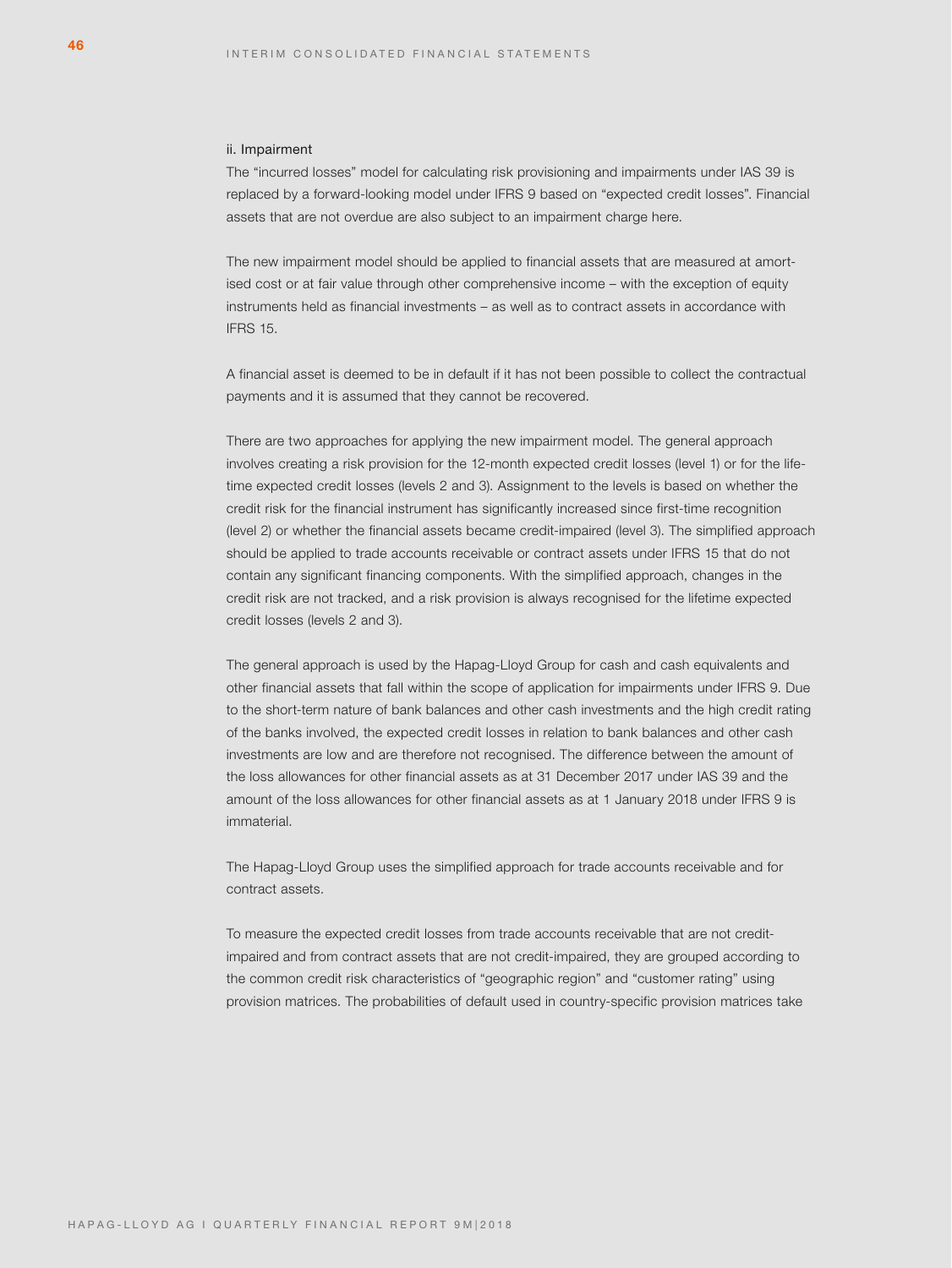macroeconomic data into consideration as well as financial and non-financial information about the customers grouped by rating. The probabilities of default used are forward-looking and are verified using historical credit losses. Trade accounts receivable are assumed to be credit-impaired if it is unlikely that the customer will fulfil its obligations or if trade accounts receivable are more than 90 days overdue. To measure the expected credit losses from these receivables, maturity structures, credit standing, geographic region and historical defaults are considered, while taking into account predicted future economic conditions. The amount of the loss allowances for trade accounts receivable and for contract assets as at 1 January 2018 under IFRS 9 is EUR 0.6 million higher than the amount of loss allowances for trade accounts receivable as at 31 December 2017 under IAS 39.

The recognition of expected credit losses comprises estimates and valuations of characteristics of both individual receivables and groups of receivables.

#### iii. Hedge accounting

When IFRS 9 is applied for the first time, the Group can choose to continue applying the requirements for hedge accounting of IAS 39 instead of the requirements of IFRS 9. Hapag-Lloyd has made the decision to apply the new requirements of IFRS 9.

Under IFRS 9, Hapag-Lloyd must ensure that its accounting for hedging relationships is in line with the objectives and strategy of the Group risk management system and that a more qualitative and future-based method is applied when assessing the effectiveness of hedging transactions. IFRS 9 has also introduced new requirements with regard to the new weighting of hedging relationships and prohibits the voluntary termination of hedge accounting. Under the new model, it is possible that more risk management strategies – in particular those which include a risk hedging component (with the exception of foreign currency risk) of a non-financial item – will fulfil the requirements for hedge accounting. The Hapag-Lloyd Group does not currently hedge risk components of this type.

IFRS 9 also includes new requirements for the recognition of hedging costs if only the change in the intrinsic value or in the value of the spot component as the hedging instrument is designated. Under IAS 39, changes in the value of the non-designated time values or of the forward component are recognised directly through profit or loss. When applying IFRS 9, the change in time value must be recognised through other comprehensive income in this case, in a separate reserve for hedging costs. The change in the interest component and in the foreign currency basis spread can be recognised through other comprehensive income.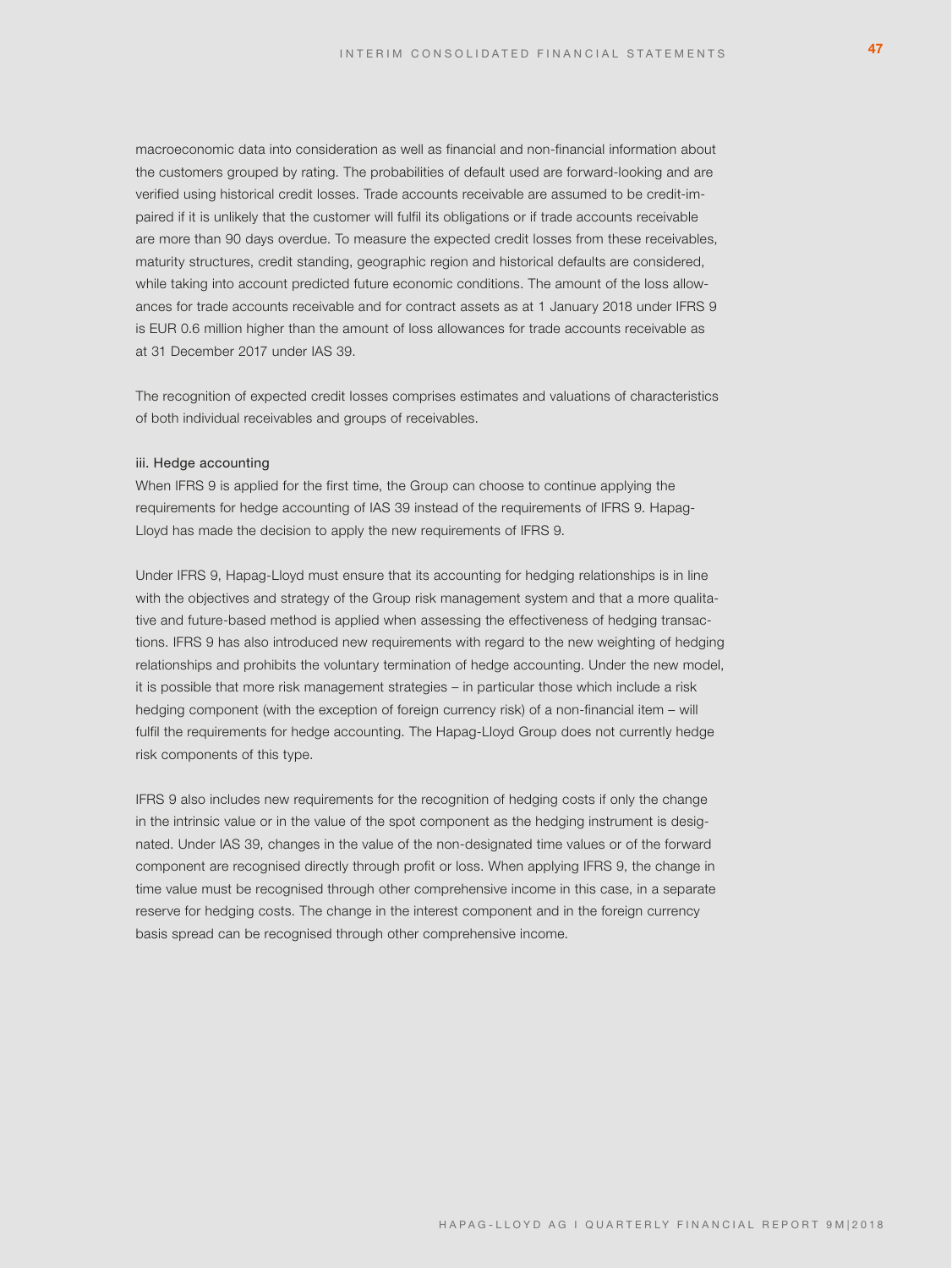The Hapag-Lloyd Group uses bunker options to hedge against fuel price risks, whereby only the intrinsic value is included in the hedging relationship. The resulting changes in time value were recognised immediately through profit or loss under IAS 39, while they are recognised through other comprehensive income under IFRS 9, as a result of which there are now lower measurement fluctuations in the income statement. Since the new method for recognising changes in the time value of options must be applied retrospectively (see iv. Transition), measurement losses of EUR 0.5 million were reclassified from retained earnings to the reserve for hedging costs as at 1 January 2017. The negative changes in time value of EUR 0.5 million that occurred in 2017 further increased retained earnings and reduced the reserve for hedging costs accordingly. As at 1 January 2018, the reserve for hedging costs therefore had a negative balance of EUR 1.0 million, and retained earnings were higher than under IAS 39 by the same amount.

Under IAS 39, the cumulative amounts in the reserve for cash flow hedges for all cash flow hedges were reclassified as reclassification amounts in profit or loss, and this was done in the same period in which the respective underlying transactions affect profit or loss. Under IFRS 9, however, the option to reclassify is no longer available when hedging non-financial assets. This means that, when recognising inventories, the cumulative amounts in the reserve for cash flow hedges and in the reserve for hedging costs have to be recognised as an adjustment to the cost of acquisition of the inventories (basis adjustment) from 1 January 2018. However, the carrying amount of inventories as at 1 January 2018 is unchanged within the Hapag-Lloyd Group, as it is assumed that they are consumed immediately, with the result that the amounts are again recognised in transport expenses, equal to the reclassification from the reserve for cash flow hedges.

Hapag-Lloyd also uses currency forward contracts to hedge against fluctuations in cash flows in relation to changes in foreign exchange rates for certain financial debt. Here, all price components were designated under IAS 39 as the hedging instrument of the cash flow hedging relationship (forward-to-forward method). In order to obtain a similar accounting result, Hapag-Lloyd switched to the spot-to-spot method when it applied IFRS 9 for the first time. As a result, only the spot component is still designated as the hedging instrument from 1 January 2018. Hapag-Lloyd is making use of its option here to allocate the changes in the forward component to the reserve for hedging costs.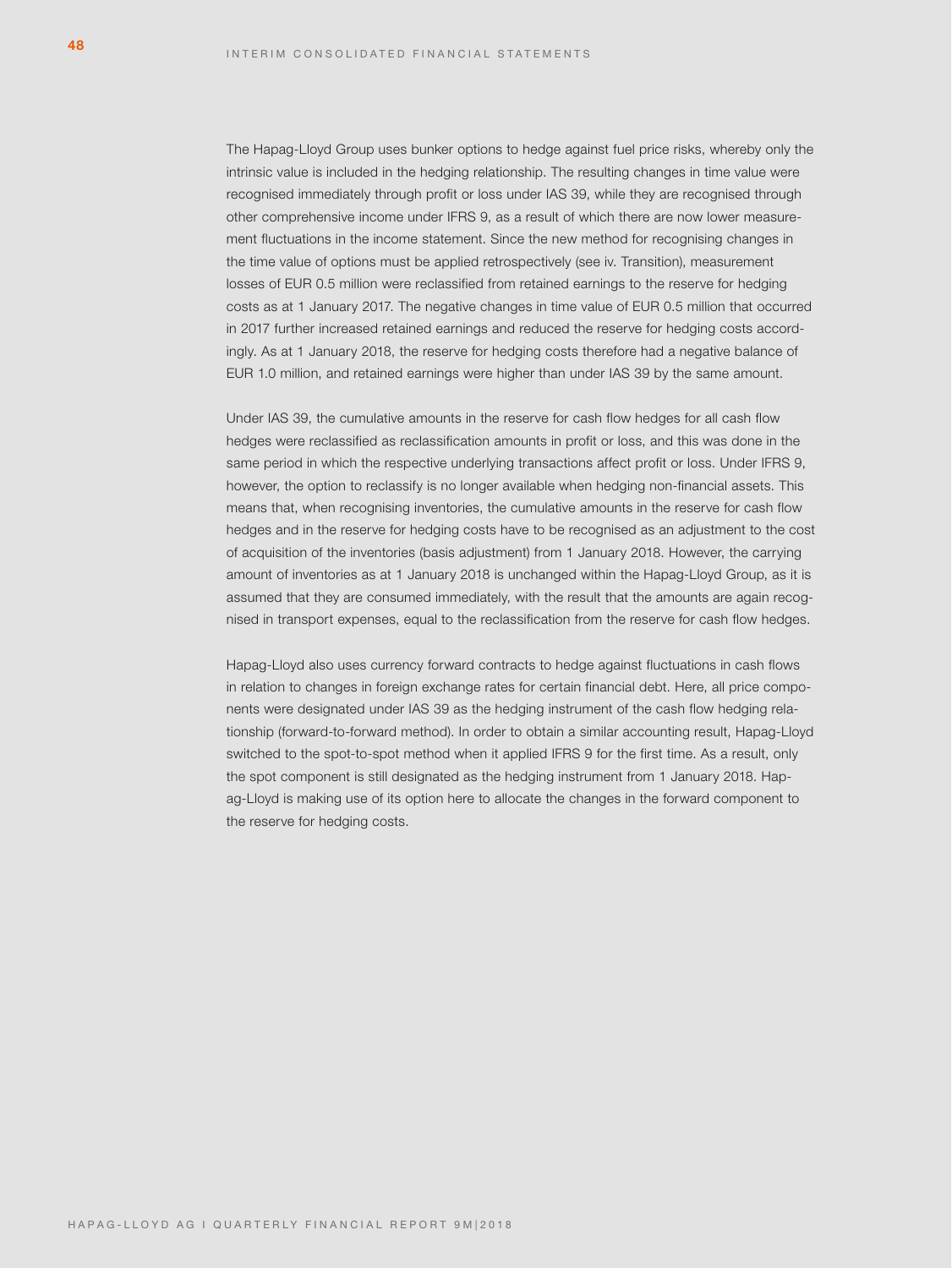#### iv. Transition

Changes to financial reporting methods resulting from the application of IFRS 9 will generally be applied retrospectively with the exception of the following cases:

- Hapag-Lloyd has made use of the option not to restate comparative information for previous periods with regard to changes in categorisation and measurement (including impairment). Differences between the current carrying amounts and the carrying amounts resulting from the application of IFRS 9 were generally recognised in retained earnings as at 1 January 2018.
- New requirements for hedge accounting should generally be applied prospectively. However, the recognition of time values of options must be restated retrospectively. By contrast, when it comes to the change in financial reporting for the forward component and the foreign currency basis spread, the Group has the option of applying this retrospectively. Hapag-Lloyd has not made use of this option.
- The facts and circumstances in existence at the point of first-time application should form the basis for determining the business model within which a financial asset is held.

#### v. Adjustment effects from the retrospective application of IFRS 9

Due to the retrospective application of the method for recognising the fair value of options, the figures reported in the previous year were adjusted as follows:

**Consolidated income statement for the period 1 January to 30 September 2017**

| million EUR                                            | <b>IAS 39 as</b><br>previously<br>reported | Adjustments | <b>Restated at</b><br>30.09.2017 |
|--------------------------------------------------------|--------------------------------------------|-------------|----------------------------------|
| Transport expenses                                     | 5,909.6                                    | $-0.9$      | 5,908.7                          |
| <b>Operating result</b>                                | 236.6                                      | 0.9         | 237.5                            |
| Earnings before interest and taxes (EBIT)              | 267.9                                      | 0.9         | 268.8                            |
| Earnings before income taxes                           | 26.1                                       | 0.9         | 27.0                             |
| <b>Group profit/loss</b>                               | 8.2                                        | 0.9         | 9.1                              |
| thereof attributable to shareholders of Hapag-Lloyd AG | 5.7                                        | 0.9         | 6.6                              |
| Basic/diluted earnings per share (in USD)              | 0.04                                       | 0.01        | 0.05                             |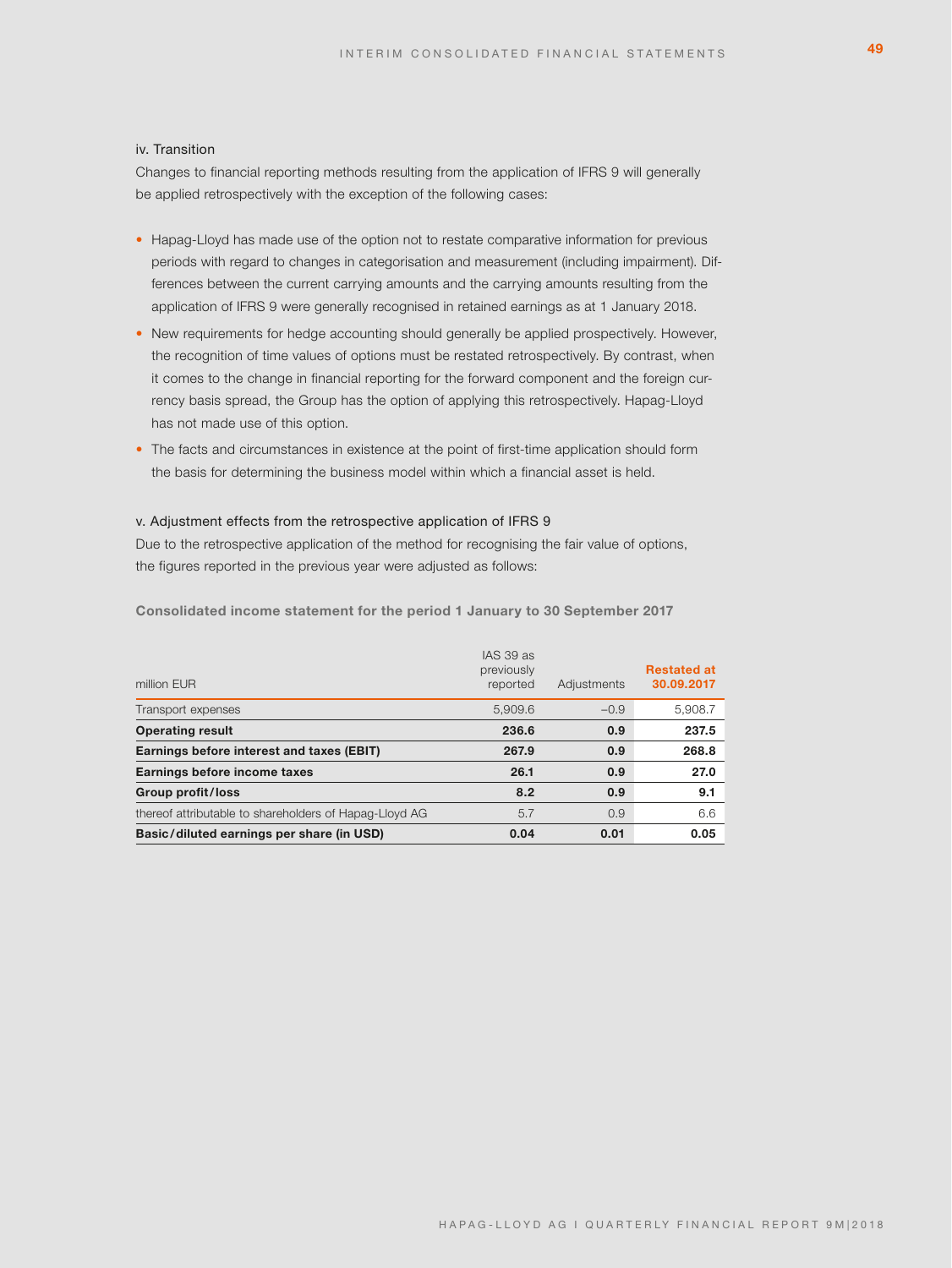#### **Consolidated statement of comprehensive income for the period 1 January to 30 September 2017**

| million EUR                          | IAS 39 as<br>previously<br>reported | Adjustments              | <b>Restated at</b><br>30.09.2017 |
|--------------------------------------|-------------------------------------|--------------------------|----------------------------------|
| Group profit/loss                    | 8.2                                 | 0.9                      | 9.1                              |
| Other comprehensive income after tax | $-573.4$                            | $-0.9$                   | $-574.3$                         |
| <b>Total comprehensive income</b>    | $-565.2$                            | $\overline{\phantom{0}}$ | $-565.2$                         |

**Consolidated statement of financial position as at 31 December 2017**

| million EUR                   | IAS 39 as<br>previously<br>reported | Adjustments | <b>Restated at</b><br>31.12.2017 |
|-------------------------------|-------------------------------------|-------------|----------------------------------|
| <b>Equity and liabilities</b> |                                     |             |                                  |
| Retained earnings             | 3,173.9                             | 1.0         | 3,174.9                          |
| Cumulative other equity       | 58.7                                | $-1.0$      | 57.7                             |
| <b>Equity</b>                 | 6,058.3                             | -           | 6,058.3                          |

**Consolidated statement of cash flows for the period 1 January to 30 September 2017**

| million EUR                                                | IAS 39 as<br>previously<br>reported | Adjustments | <b>Restated at</b><br>30.09.2017 |
|------------------------------------------------------------|-------------------------------------|-------------|----------------------------------|
| Group profit/loss                                          | 8.2                                 | 0.9         | 9.1                              |
| Other non-cash expenses $(+)/$ income $(-)$                | 0.7                                 | $-0.9$      | $-0.2$                           |
| Cash inflow $(+)/$ outflow $(-)$ from operating activities | 673.0                               | -           | 673.0                            |

#### IFRS 15 Revenue from Contracts with Customers

The International Accounting Standards Board published IFRS 15 Revenue from Contracts with Customers in May 2014 and Clarifications to IFRS 15 Revenue from Contracts with Customers in April 2016. IFRS 15 replaces the previous guidelines on the recognition of revenue, including IAS 18 Revenue, IAS 11 Construction Contracts and IFRIC 13 Customer Loyalty Programmes. The new standard specifies uniform basic principles for the recognition of revenue that are applicable to all sectors and to all types of revenue transaction. Under IFRS 15, a standardised five-step model applies to assessing the amount of revenue to be recognised and at which time or over which period it is to be recognised. The standard contains a range of additional rules regarding detailed issues such as presenting contract fees and contract amendments.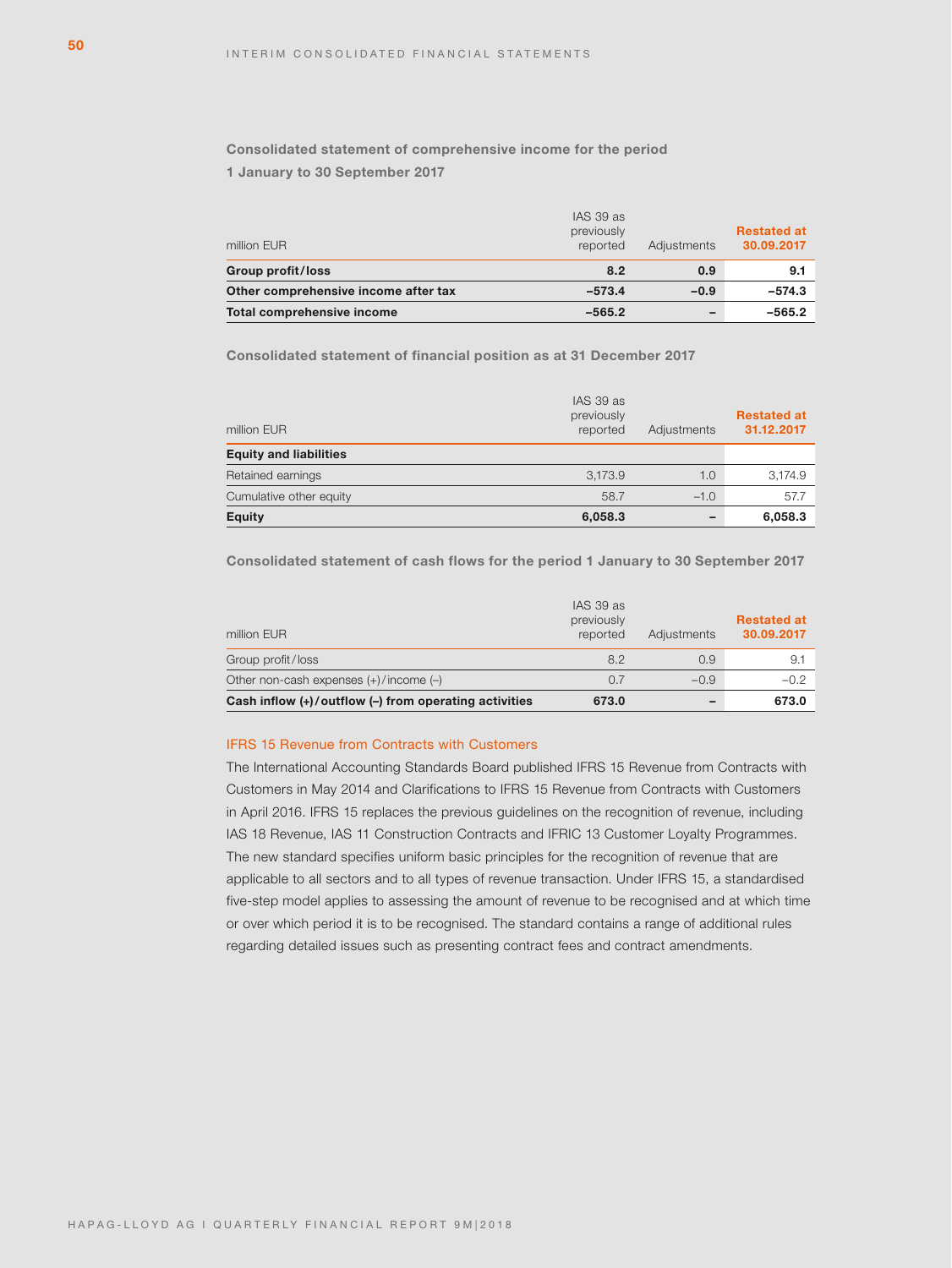Hapag-Lloyd has applied IFRS 15 since 1 January 2018. The first-time application of IFRS 15 by the Hapag-Lloyd Group has not had any significant effects with regard to the amount of revenue recognised and when it is recognised. Hapag-Lloyd has not made use of eased transitional provisions regarding IFRS 15 and has therefore not reported any adjustments to the previous year's figures.

Within revenue from contracts with customers, revenue from sea freight, inland container transport and terminal handling charges are the most important sources of revenue for the Hapag-Lloyd Group. Under IFRS 15, there is one performance obligation per shipment, which is rendered on a period-related basis, i. e. for the duration of transport. Combining several shipments on a single ship journey produces essentially the same results with regard to the amount of revenue recognised and when it is recognised as are produced when the revenue is recognised on the basis of the single shipment. Since revenue from sea freight, inland container transport and terminal handling charges is already recognised and categorised on a period-related basis, the first-time application of IFRS 15 by the Hapag-Lloyd Group has not had any significant effects in relation to this revenue stream. The method currently used to measure performance progress (input-based method) continues to be used under IFRS 15. IFRS 15 has also not had any effects on the recognition of variable purchase price components, in particular discounts. With regard to the other revenue streams, the first-time application of IFRS 15 has also not had any significant effects on the amount of revenue and when it is recognised.

Since application of IFRS 15 has not resulted in any material effects, no cumulative adjustment amounts had to be recognised in equity as at 1 January 2018. The application of IFRS 15 rather than IAS 18 has also not resulted in any material changes to the amount of revenue in the current reporting period.

As at 1 January 2018, the new balance sheet items "contract assets" and "contract liabilities" were introduced in accordance with the provisions of IFRS 15. "Contract assets" mainly includes receivables in connection with shipments on voyages not yet completed as at the respective reporting date (30 September 2018: EUR 245.6 million). The presentation of trade receivables in the statement of financial position was correspondingly reduced by this amount as at 30 September 2018. "Contract liabilities" mainly includes prepayments received from customers (30 September 2018: EUR 136.6 million). Other liabilities were reduced accordingly as at 30 September 2018. Contract assets and contract liabilities offset each other.

Hapag-Lloyd AG breaks down its revenue by trade. This breakdown can be found in the segment reporting.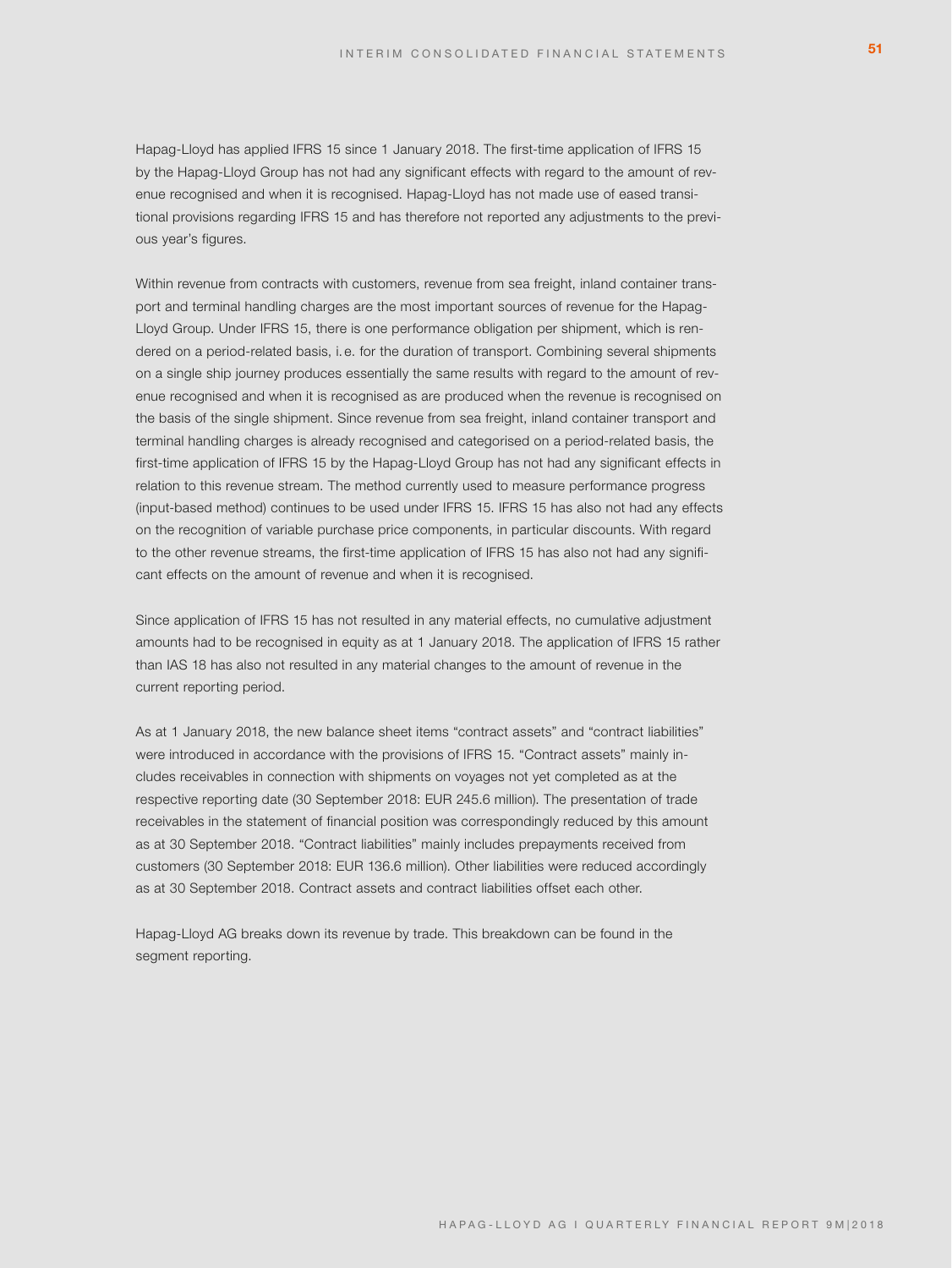#### IFRS 16 Leases

IFRS 16 Leases has to be initially applied from 1 January 2019. So far, the payment obligations for operating leases have only to be disclosed in the notes. In the future, the rights resulting from these leases have to be recognised as assets (rights of use of the leased asset) and obligations as liabilities (leasing liabilities) in the statement of financial position of the lessee. Hapag-Lloyd will apply IFRS 16 in accordance with the modified retrospective method. With this method, the previous year's figures do not need to be adjusted. Any resulting effects from the transition to IFRS 16 are shown as an adjustment in the retained earnings as at 1 January 2019.

Hapag-Lloyd has launched a Group-wide project to implement the new leases standard and has rolled out a Group-wide IT system for entering contract data and postings of lease transactions. The Group is currently in the final phase of gathering contracts, analysing and testing. These will be completed in the 4th quarter of 2018.

Hapag-Lloyd will make most of the options available for short-term leases and low-value leases.

Within the framework of the present implementation, the closed and already analysed contracts and the current interest environment, the Group expects, based on a preliminary assessment, a potential increase of the lease liabilities in the amount of approximately EUR 0.5 – 1.0 billion. The actual impact of the implementation of IFRS 16 as at 1 January 2019 is dependent among other things on the future economic framework including the composition of the lease portfolio at that time, the amount of the time charter rates and the interest rate level. Therefore, changes in the previously mentioned range are possible.

Expenses from operating lease contracts were previously recognised in the income statement under transport expenses and other operating expenses. In the future these expenses will lead to the straight-line amortisation of the right of use and interest expenses for lease liabilities instead. EBITDA margin and EBIT margin are expected to improve in financial year 2019 due to the mentioned changes relating to IFRS 16.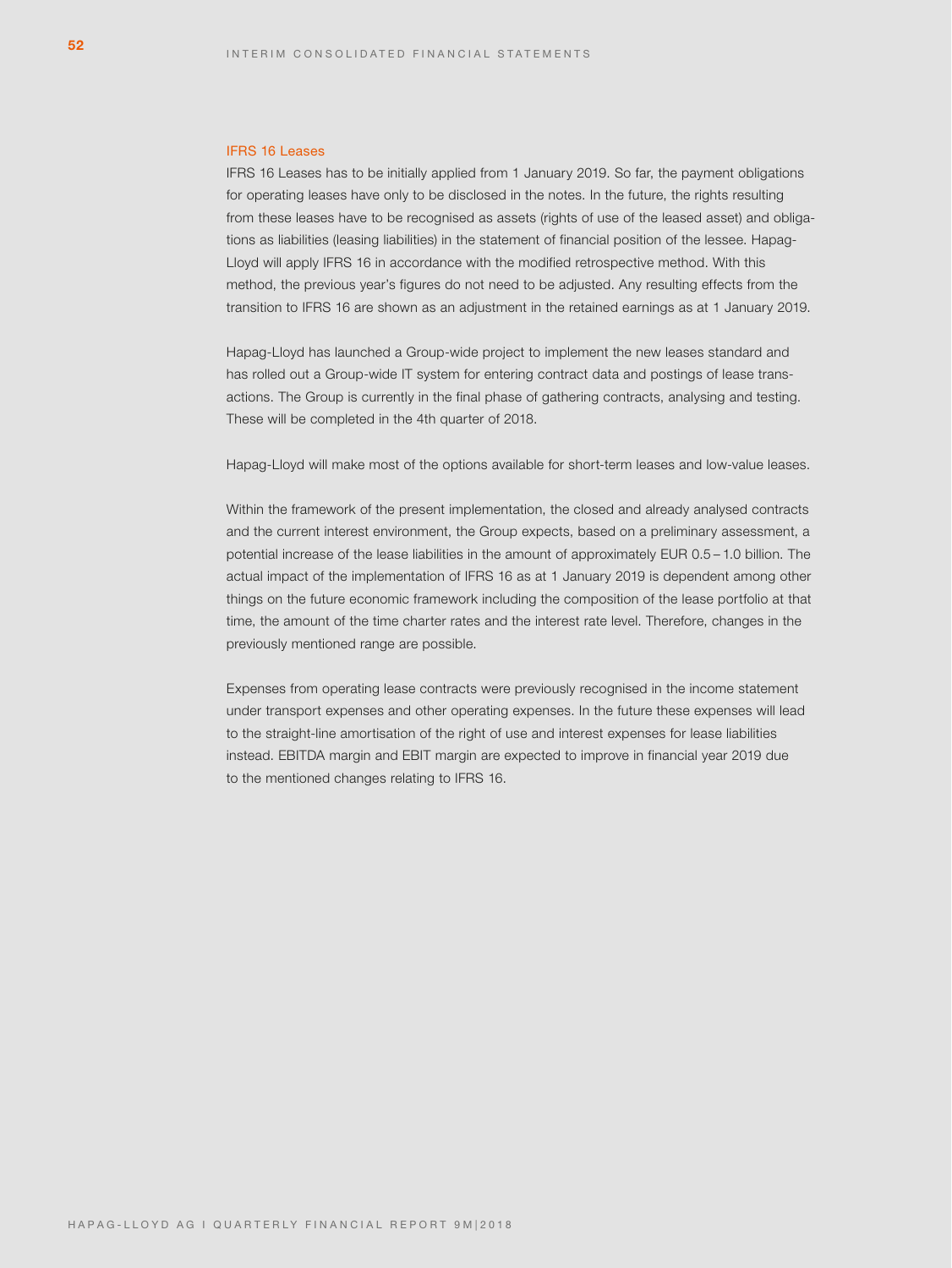#### **Group of consolidated companies**

The consolidated financial statements include all significant subsidiaries and equity-accounted investments. In addition to Hapag-Lloyd AG, the group of consolidated companies comprised 150 fully consolidated companies (31 December 2017: 157) and 7 equity-accounted investees as at 30 September 2018 (31 December 2017: 7).

There were 4 additions to the group of consolidated companies in the first 9 months of 2018 following the establishment of new companies. Five companies have been liquidated since 31 December 2017 and are therefore no longer part of the group of consolidated companies. As part of the integration process, 5 companies have been amalgamated into other companies within the Hapag-Lloyd Group. There were no significant effects on earnings as a result of the liquidations.

#### Acquisition of an Egyptian agency

On 14 August 2018, Hapag-Lloyd aquired the agency business (business operations) of Medlevant Shipping S.A.E., Egypt ("MDV") by incorporating it into Hapag-Lloyd (Egypt) Shipping S.A.E., Egypt ("HLE"), which was newly established for this purpose. Hapag-Lloyd directly holds 49% of the capital and voting rights in HLE. A further 16% of the capital and voting rights are held in trust by a third party for Hapag-Lloyd and attributed to the Company. As it holds the majority of voting rights, Hapag-Lloyd controls HLE.

Prior to the acquisition date, MDV operated as an agent for Hapag-Lloyd in Egypt. HLE will now handle the agency business for Hapag-Lloyd in Egypt. The acquisition of MDV's agency business and the associated reorganisation means that redundant agent structures in Egypt will be removed and cost synergies will be utilised. The fair value of the consideration paid for the acquisition of the business operations was EUR 10.0 million on the acquisition date. EUR 9.4 million of this relates to financial liabilities and EUR 0.6 million relates to liabilities for a contingent consideration. The contingent consideration provides for additional future payments in US dollars for volume increases generated by HLE in comparison with a fixed benchmark volume. The estimated range of the undiscounted additional payments is between EUR 0.4 million and EUR 1.3 million.

The former owners of MDV are managing directors of HLE or provide similar services to Hapag-Lloyd. Remuneration for these services is recognised at fair value as other operating expenses when the services are provided.

The acquisition-related costs are insignificant. The net assets identified as part of the first-time consolidation are immaterial and relate to office equipment.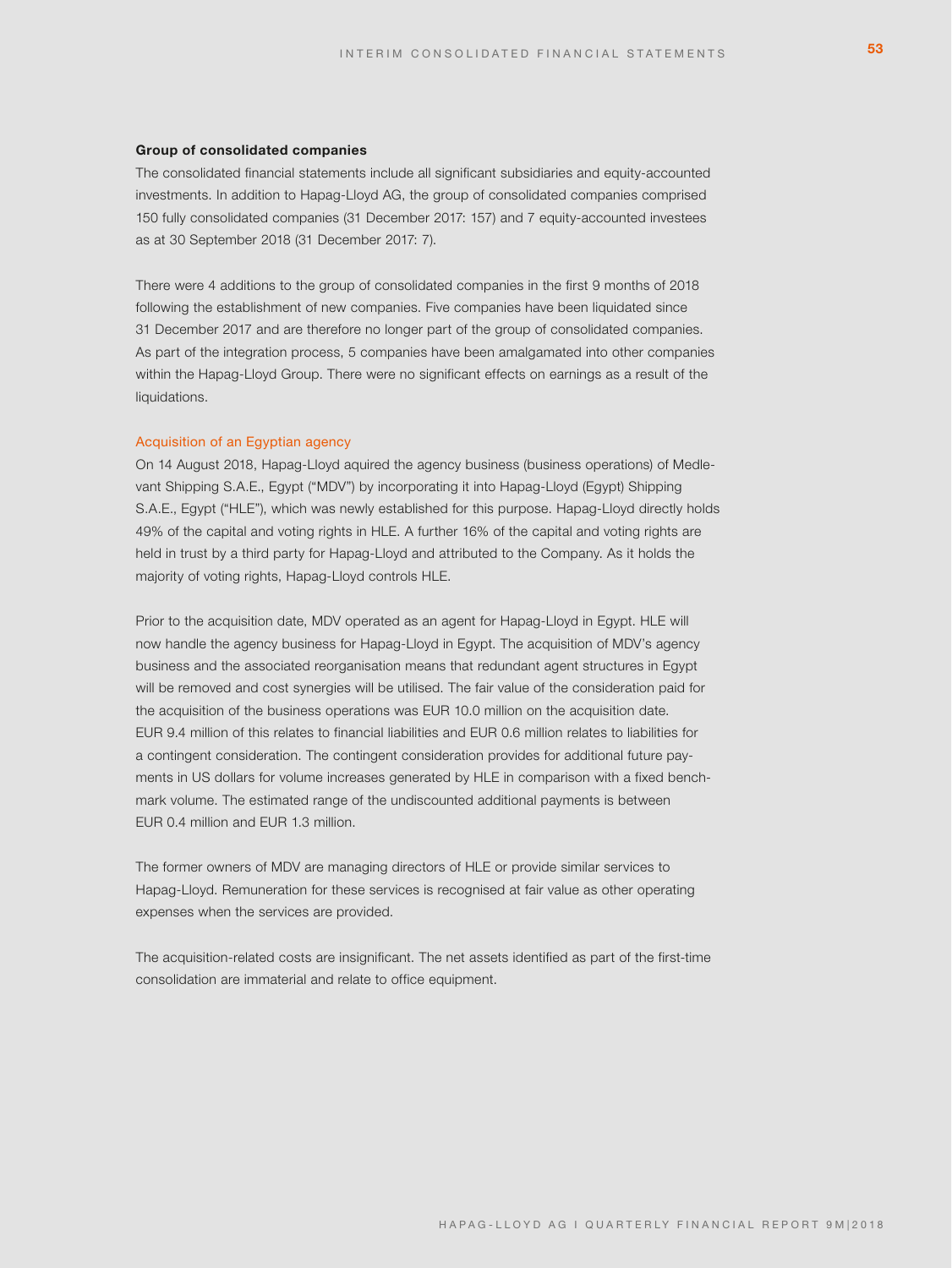#### Provisional nature of purchase price allocation

The valuation of the acquired assets, assumed liabilities and non-controlling interests at the acquisition date is incomplete due to the short time between the acquisition date and the reporting date. If facts and circumstances become known within one year of the acquisition date that existed on the acquisition date and that would have resulted in changes to the amounts indicated above, the accounting of the company acquisition will be retrospectively adjusted accordingly.

As at the acquisition date, 65% of the capital and voting rights in HLE are attributable to Hapag-Lloyd. For the remaining 35%, there is a contractual arrangement in place that operates like a forward contract for the acquisition of these interests by Hapag-Lloyd. On the contractually agreed date, Hapag-Lloyd will acquire the 35% at a fixed purchase price. Under the contractual provisions, the current shareholders do not and will not have access to the returns associated with this stake. As a result, the acquisition of the 35% was anticipated at acquisition date for accounting purposes, and no non-controlling interests will be recognised.

The acquisition provisionally resulted in goodwill in the amount of EUR 10.0 million. The goodwill comprises non-identifiable intangible assets such as expertise and processes of MDV's existing workforce that enable the agency business in Egypt to continue after the acquisition date, and the expected synergies from cost reductions following the reorganisation of the existing agent structures in Egypt.

HLE has contributed revenue of EUR 3.2 million and earnings (EBIT) of EUR 0.1 million since the acquisition date.

It is impractical to disclose pro forma information (as though the acquisition had occurred on 1 January 2018), as only MDV's business operations were acquired, and Hapag-Lloyd does not have access to the accounting documents of the former agent MDV.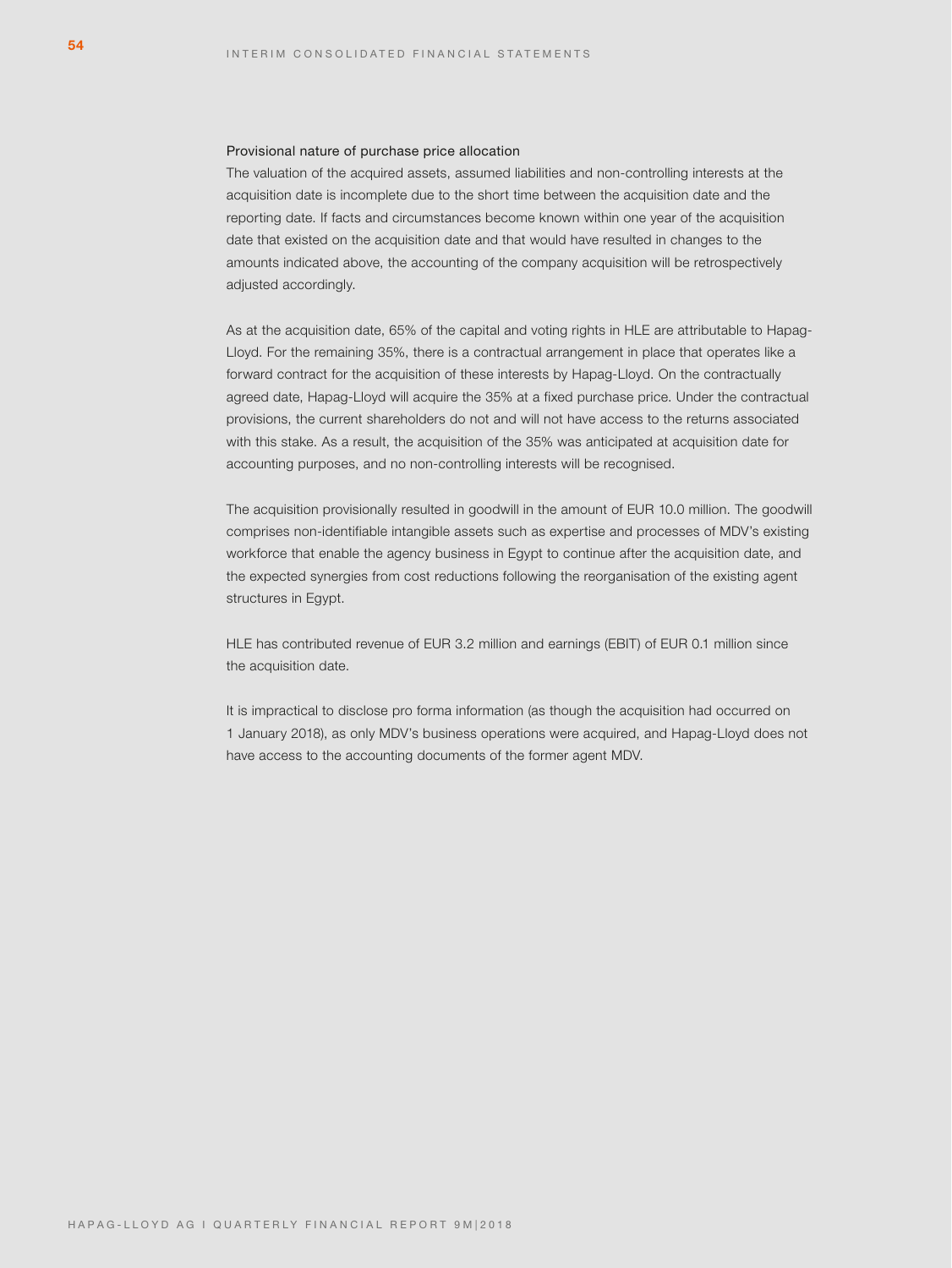#### **SEGMENT REPORTING**

The Hapag-Lloyd Group is managed by the Executive Board as a single, global business unit with one sphere of activity. The primary performance indicators are freight rates and transport volume by geographic region as well as EBIT and EBITDA at the Group level.

The allocation of resources (use of ships and containers) and the management of the sales market and of key customers are done on the basis of the entire liner service network and deployment of all of the maritime assets. The Group generates its revenue solely through its activities as a container liner shipping company. The revenue comprises income from transporting and handling containers and from related services and commissions, all of which are generated globally. As the Hapag-Lloyd Group operates with the same product around the world throughout its entire liner service network, the Executive Board has decided that there is no appropriate measure with which assets, liabilities, EBIT and EBITDA as the key performance indicators can be allocated to different trades. All of the Group's assets, liabilities, income and expenses are thus only allocable to the one segment, container liner shipping. The figures given per trade are the transport volume and freight rate, as well as the revenue allocable to said trade.

| <b>TTEU</b>                           | Q3 2018 | Q3 2017 | 9M 2018 | 9M 2017 |
|---------------------------------------|---------|---------|---------|---------|
| Atlantic                              | 468     | 436     | 1,382   | 1,254   |
| Transpacific                          | 520     | 465     | 1,459   | 1,254   |
| Far East                              | 557     | 503     | 1,601   | 1,040   |
| Middle East                           | 361     | 349     | 1,115   | 675     |
| Intra-Asia                            | 259     | 259     | 783     | 597     |
| Latin America                         | 720     | 649     | 2,072   | 1,812   |
| <b>EMAO</b>                           |         |         |         |         |
| (Europe-Mediterranean-Africa-Oceania) | 167     | 147     | 488     | 397     |
| <b>Total</b>                          | 3.052   | 2,808   | 8,900   | 7,029   |

#### **Transport volume per trade**

#### **Freight rates per trade <sup>1</sup>**

| USD/TEU                               | Q3 2018 | Q3 2017 | 9M 2018 | 9M 2017 |
|---------------------------------------|---------|---------|---------|---------|
| Atlantic                              | 1,357   | 1,315   | 1,318   | 1,298   |
| Transpacific                          | 1,268   | 1.267   | 1,243   | 1,246   |
| Far East                              | 948     | 993     | 906     | 971     |
| Middle East                           | 745     | 878     | 765     | 884     |
| Intra-Asia                            | 519     | 615     | 514     | 593     |
| Latin America                         | 1,119   | 1,111   | 1.113   | 1,068   |
| <b>EMAO</b>                           |         |         |         |         |
| (Europe-Mediterranean-Africa-Oceania) | 1,134   | 1,126   | 1,098   | 1,065   |
| Total (weighted average)              | 1,055   | 1,073   | 1,032   | 1,068   |

1 Since financial year 2018, revenues for additional services in Latin America and Turkey are included in the calculation of freight rates. The previous year's figures have been adjusted accordingly.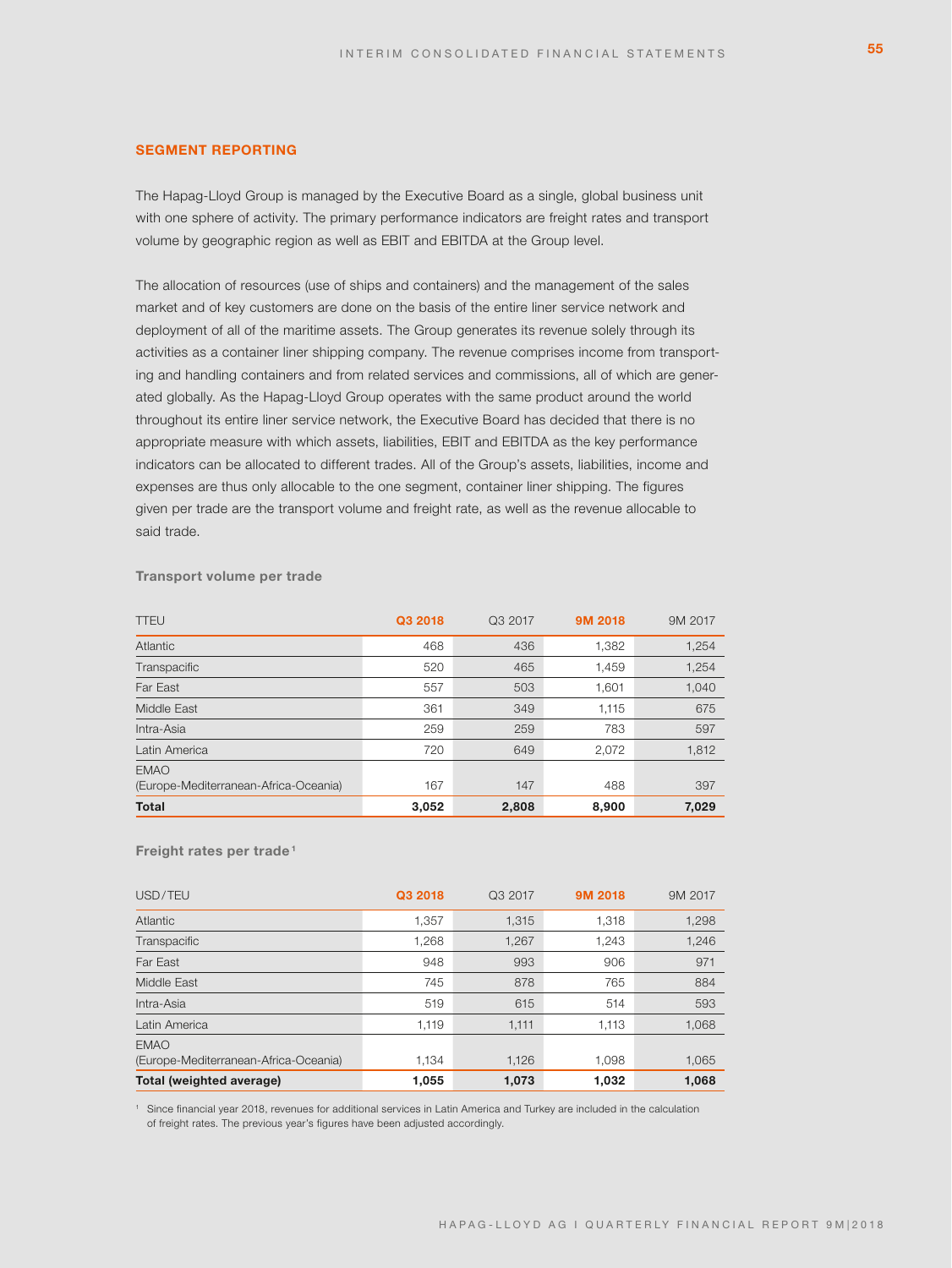#### **Revenue per trade <sup>1</sup>**

| million EUR                                          | Q3 2018 <sup>2</sup> | Q3 2017 | 9M 2018 | 9M 2017 |
|------------------------------------------------------|----------------------|---------|---------|---------|
| Atlantic                                             | 544.7                | 488.0   | 1,524.2 | 1,462.0 |
| Transpacific                                         | 564.9                | 504.2   | 1.517.5 | 1,403.5 |
| Far East                                             | 452.1                | 436.0   | 1,214.2 | 907.1   |
| Middle East                                          | 231.5                | 267.9   | 714.1   | 536.0   |
| Intra-Asia                                           | 115.5                | 138.0   | 337.2   | 318.0   |
| Latin America                                        | 690.4                | 562.0   | 1,929.6 | 1,684.6 |
| <b>EMAO</b><br>(Europe-Mediterranean-Africa-Oceania) | 162.0                | 141.3   | 448.2   | 379.4   |
| Revenue not assigned to trades                       | 274.4                | 258.6   | 743.0   | 623.7   |
| <b>Total</b>                                         | 3,035.5              | 2,796.0 | 8,428.0 | 7,314.3 |

1 Since financial year 2018, revenues for additional services in Latin America and Turkey are included in the calculation of freight rates. The previous year's figures have been adjusted accordingly.

<sup>2</sup> The mapping of items to revenues and charter expenses (transport expenses) has been adjusted for the first half of 2018, which lead to a decrease of both positions in the amount of EUR 32.2 million. This change has no impact on the result.

Operating earnings before interest, taxes, depreciation and amortisation (EBITDA) are calculated on the basis of the Group's earnings before interest and taxes (EBIT) as presented in the following table. Earnings before taxes (EBT) and the share of profits of the segment's equityaccounted investees correspond to those of the Group.

| million EUR                                                                   | Q3 2018 | Q3 2017 | 9M 2018 | 9M 2017 |
|-------------------------------------------------------------------------------|---------|---------|---------|---------|
| Earnings before interest, taxes,<br>depreciation and amortisation<br>(EBITDA) | 388.5   | 359.0   | 813.7   | 722.8   |
| Depreciation, amortisation<br>and impairment                                  | 176.4   | 180.9   | 512.9   | 454.0   |
| Earnings before interest and taxes<br>(EBIT)                                  | 212.1   | 178.1   | 300.8   | 268.8   |
| Earnings before income taxes (EBT)                                            | 124.8   | 57.7    | 40.8    | 27.0    |
| Share of profit of equity-accounted<br>investees                              | 6.8     | 12.4    | 22.3    | 30.8    |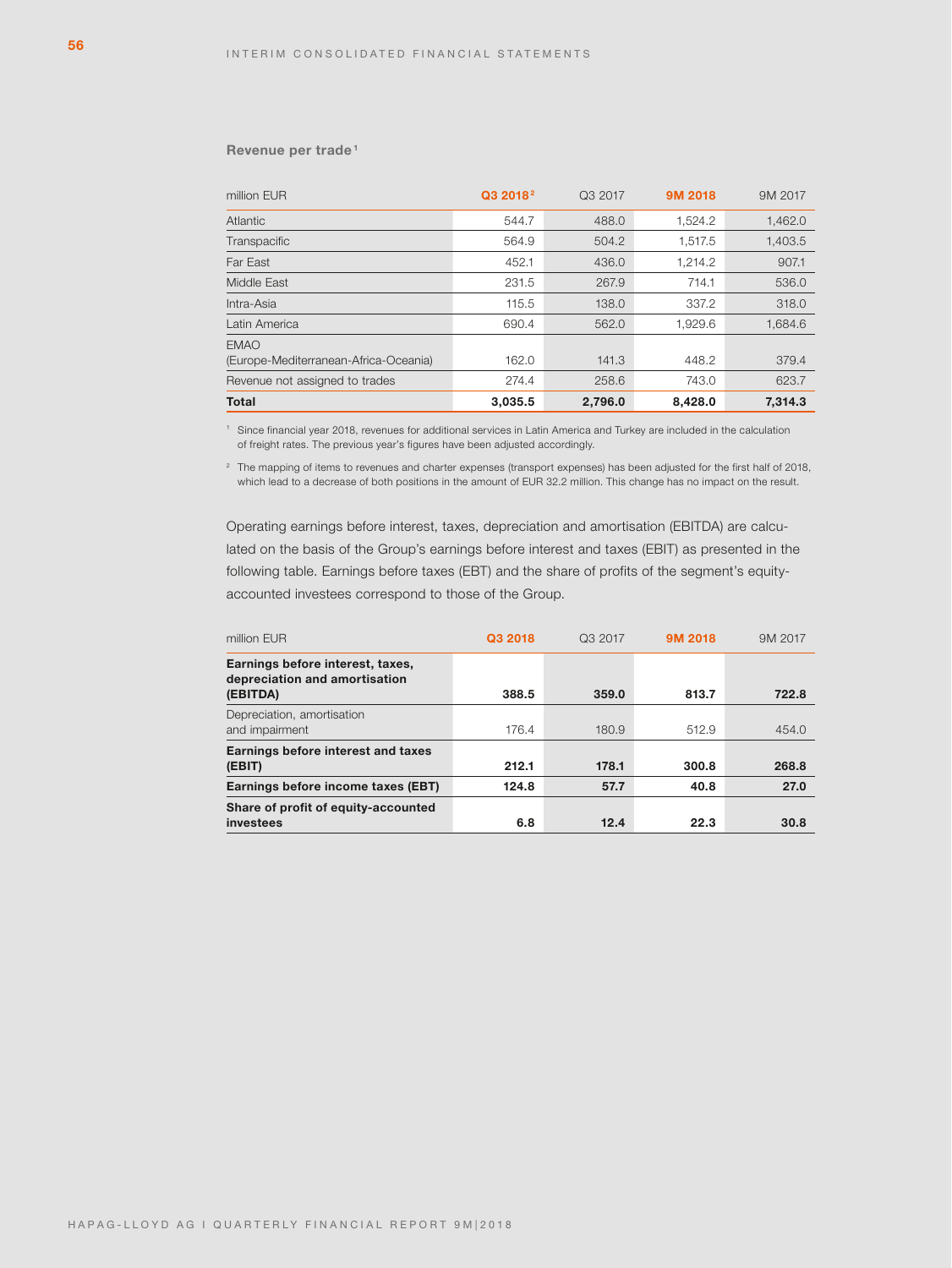#### **SELECTED NOTES TO THE CONSOLIDATED INCOME STATEMENT**

Detailed notes to the income statement are contained in the interim Group management report in the chapter "Group earnings position".

**Earnings per share**

|                                                                              | Q3 2018 | Q32017 <sup>1</sup> | 9M 2018 | 9M 2017 <sup>1</sup> |
|------------------------------------------------------------------------------|---------|---------------------|---------|----------------------|
| Profit/loss attributable to shareholders<br>of Hapag-Lloyd AG in million EUR | 112.4   | 51.6                | 4.4     | 6.6                  |
| Weighted average number of shares<br>in million                              | 175.8   | 164.0               | 175.8   | 139.8                |
| Basic earnings per share in EUR                                              | 0.64    | 0.31                | 0.03    | 0.05                 |

1 The previous year's figures have been adjusted due to the retrospective application of the first time adoption designation of option transactions. Please refer to the explanations in the section "New accounting standards".

Basic earnings per share is the quotient of the Group net result attributable to the shareholders of Hapag-Lloyd AG and the weighted average of the number of shares in circulation during the financial year.

The number of shares increased in the 2017 financial year as a result of the incorporation of the UASC Group on 24 May 2017 and a further capital increase in October 2017. There were no dilutive effects in the first 9 months of 2018 or in the corresponding prior year period.

#### **SELECTED NOTES TO THE CONSOLIDATED STATEMENT OF FINANCIAL POSITION**

#### **Goodwill and other intangible assets**

Goodwill and intangible assets increased compared with 31 December 2017 by EUR 112.6 million due to the effects of currency translation and by EUR 11.5 million due to the effects of the acquisition of agencies. Offsetting this, amortisation in the amount of EUR 74.1 million reduced other intangible assets.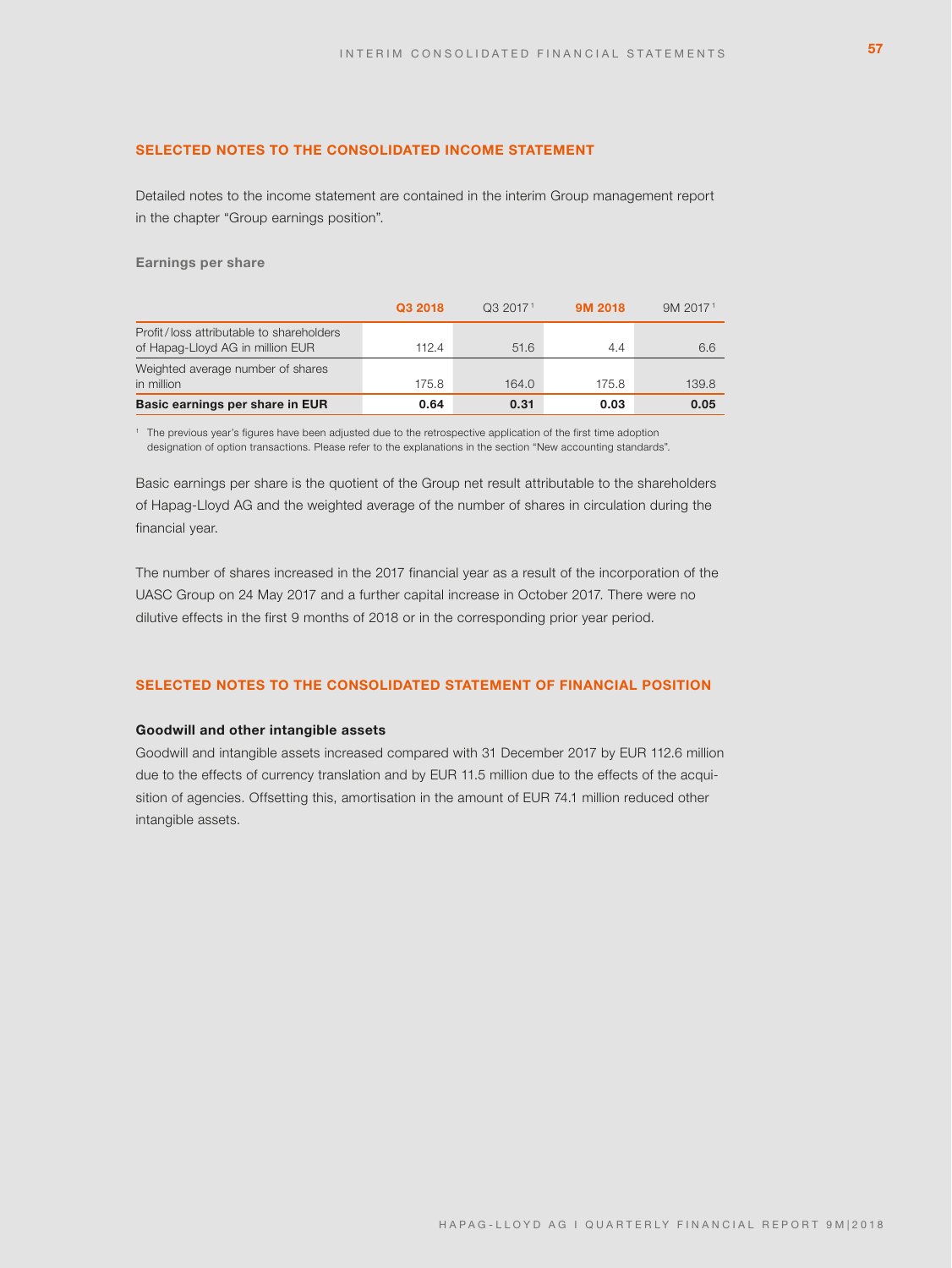#### **Property, plant and equipment**

| million EUR                                          | 30.9.2018 | 31.12.2017 |
|------------------------------------------------------|-----------|------------|
| <b>Vessels</b>                                       | 7,158.8   | 7,160.9    |
| Container                                            | 1,735.8   | 1,659.4    |
| Other equipment                                      | 137.8     | 140.3      |
| Prepayments on account and assets under construction | 3.6       | 5.9        |
| <b>Total</b>                                         | 9,036.0   | 8,966.5    |

The carrying amounts of property, plant and equipment were reduced primarily by depreciation in the amount of EUR 438.8 million. Meanwhile, investments in ocean-going vessels and primarily in containers in the amount of EUR 209.6 million and currency effects at the reporting date of EUR 304.3 million prompted an increase in property, plant and equipment above all.

Fixed assets of EUR 175.4 million were recognised in conjunction with finance lease contracts (31 December 2017: EUR 185.1 million). Of this, EUR 90.3 million was attributable to containers (31 December 2017: EUR 96.7 million) and EUR 85.1 million to ships (31 December 2017: EUR 88.4 million).

#### **Non-current assets held for sale**

The 4 ocean-going vessels classified as held for sale in the 2017 financial year were sold in the first 9 months of 2018.

#### **Cash and cash equivalents**

| million EUR              | 30.9.2018 | 31.12.2017 |
|--------------------------|-----------|------------|
| Cash at bank             | 583.8     | 598.5      |
| Cash in hand and cheques | 15.7      | 6.4        |
| <b>Total</b>             | 599.5     | 604.9      |

As at 30 September 2018, a sum totalling EUR 18.7 million with a term of up to 3 months was deposited in pledged accounts (31 December 2017: EUR 17.6 million) and was therefore subject to a limitation on disposal.

Due to local restrictions, the Hapag-Lloyd Group has limited access to cash and cash equivalents of EUR 0.9 million (31 December 2017: EUR 2.3 million) at individual subsidiaries.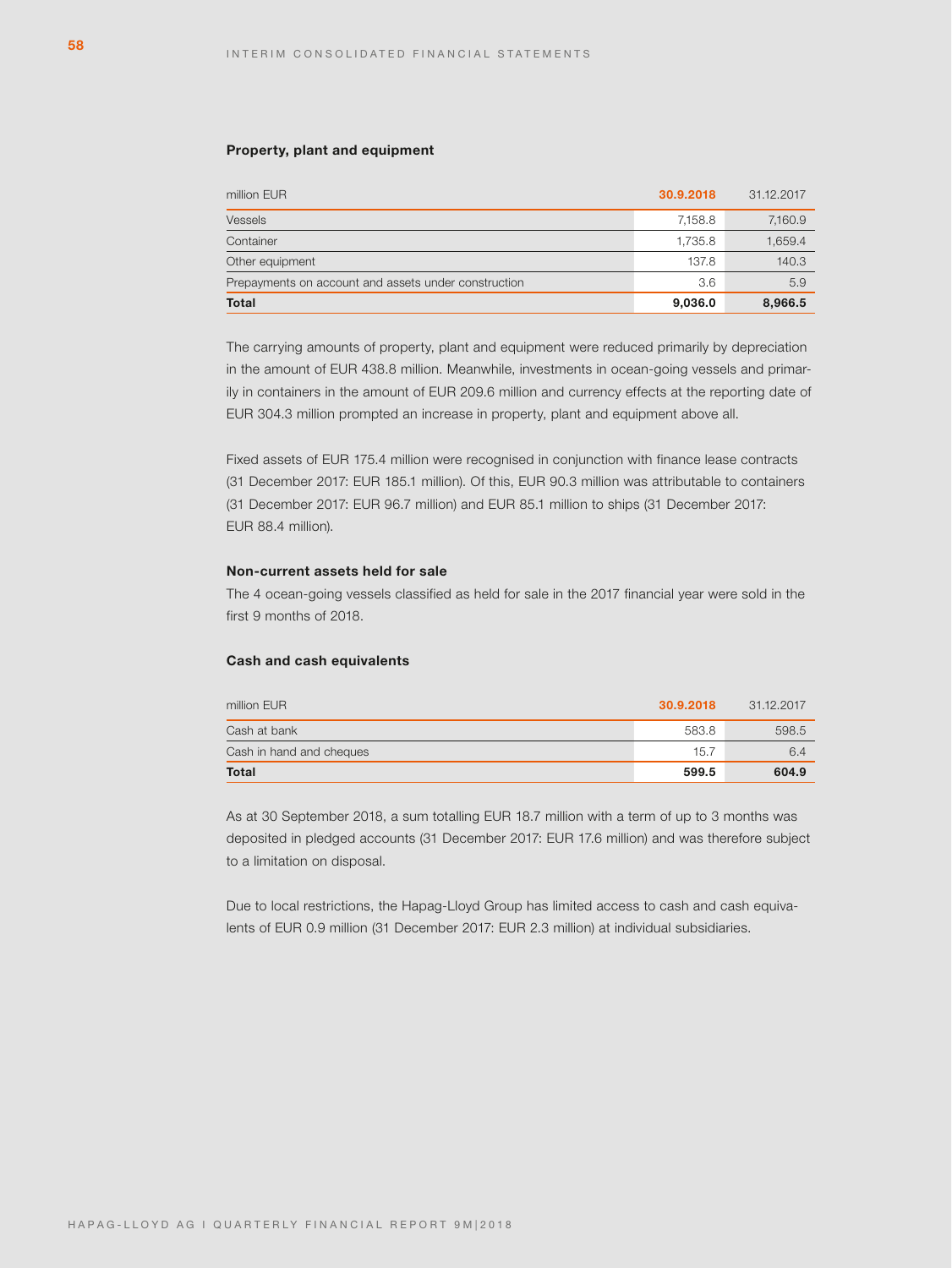#### **Retained earnings**

On 13 July 2018, a dividend of EUR 0.57 per dividend-eligible individual share was paid out to the shareholders of Hapag-Lloyd AG, amounting to EUR 100.2 million.

#### **Cumulative other equity**

Cumulative other equity comprises the reserve for remeasurements from defined benefit pension plans, the reserve for cash flow hedges, the reserve for cost of hedging, the translation reserve and the reserve for put options on non-controlling interests.

The reserve for remeasurements from defined benefit pension plans (30 September 2018: EUR –114.5 million; 31 December 2017: EUR –118.8 million) contains income and expenses from the remeasurement of pension obligations and plan assets recognised cumulatively in other comprehensive income, among other things due to the change in actuarial and financial parameters in connection with the valuation of pension obligations and the associated fund assets. The expenses from the remeasurement of pension obligations and the associated plan assets recognised in other comprehensive income in the first 9 months of 2018 resulted in a decrease of EUR 4.3 million in the negative reserve (prior year period: EUR 10.7 million).

The reserve for cash flow hedges contains changes in the intrinsic value and in the cash component from hedging transactions that are recognised in other comprehensive income and amounted to EUR 25.2 million as at 30 September 2018 (31 December 2017: EUR 11.0 million). In the first 9 months of 2018, the resulting gains and losses totalling EUR -6.1 million were recognised in other comprehensive income as an effective part of the hedging relationship (prior year period: EUR 91.2 million), while gains and losses of EUR 38.9 million (prior year period: EUR –93.6 million) were reclassified and recognised through profit or loss.

The reserve for cost of hedging contains changes in the fair value and in the forward component from hedging transactions that are recognised in other comprehensive income and amounted to EUR 0.7 million as at 30 September 2018 (31 December 2017: EUR –1.0 million). In the first 9 months of 2018, the resulting gains and losses totalling EUR –27.5 million were recognised in other comprehensive income (prior year period: EUR –7.6 million), while gains and losses of EUR 20.7 million (prior year period: EUR 6.7 million) were reclassified and recognised through profit or loss.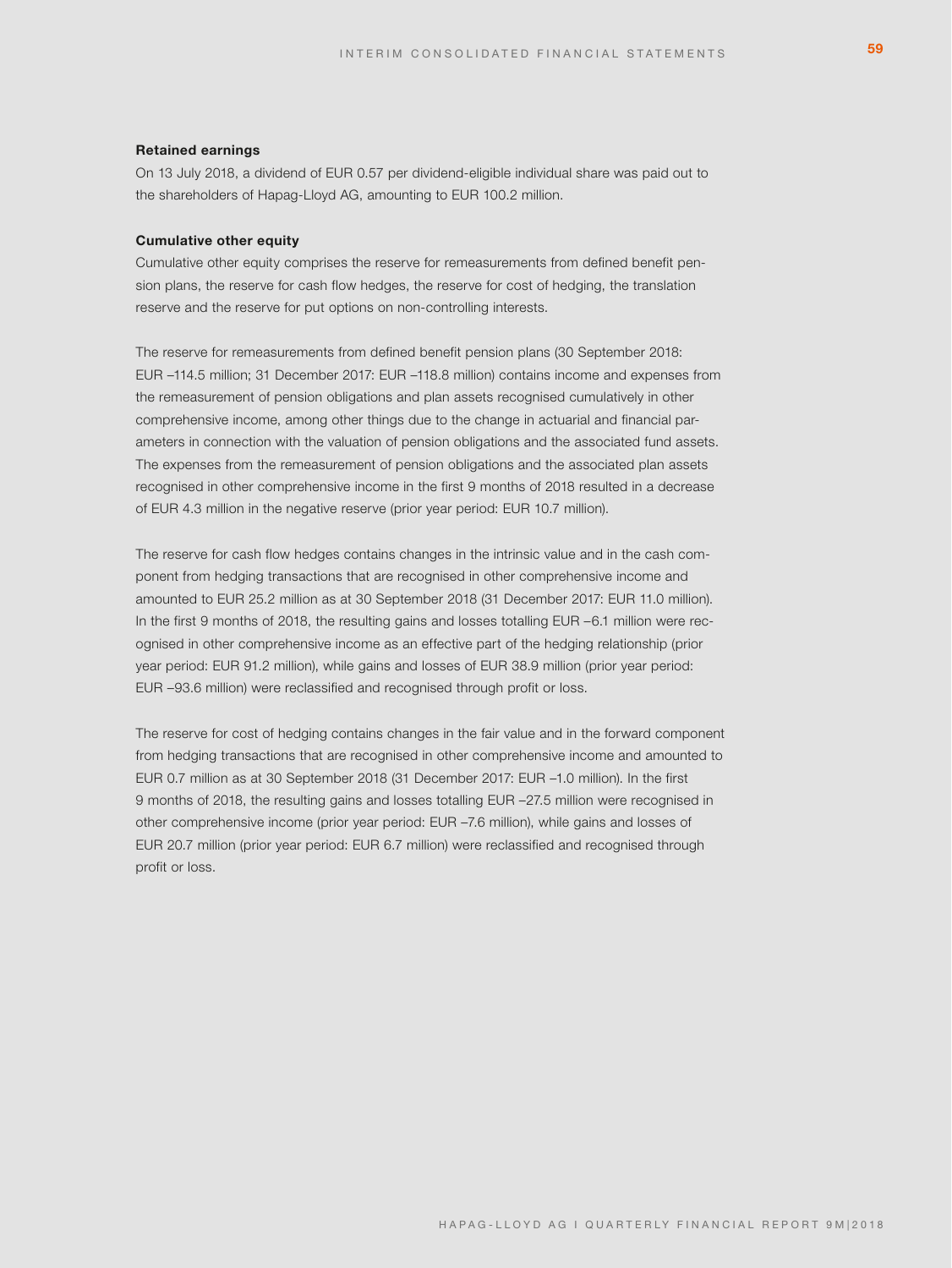The translation reserve of EUR 370.8 million (31 December 2017: EUR 167.5 million) includes all differences from currency translation. The differences from currency translation of EUR 203.3 million recognised in other comprehensive income in the first 9 months of 2018 (prior year period: EUR –581.2 million) were due to the translation of the financial statements of Hapag-Lloyd AG and its subsidiaries into the reporting currency. Currency translation differences are recognised in the statement of comprehensive income under the items that are not reclassified and recognised through profit or loss, because the currency translation effects of subsidiaries with the same functional currency as the parent company cannot be recycled. The previous year's amount was reclassified within the statement of comprehensive income.

The difference between the relevant non-controlling interests and the expected purchase price at the time the put option was entered is recognised in the reserve for put options on non-controlling interests. Since the start of the year, subsequent changes in the value of the financial liability have been recognised through profit or loss in the interest result. This is a voluntary adjustment to the accounting methods that enables a more accurate and relevant presentation of the earnings position. The effects of this voluntary adjustment are immaterial.

As at 30 September 2018, the reserve for put options on non-controlling interests amounted to EUR –0.5 million (31 December 2017: EUR –1.0 million).

#### **Provisions**

As part of the Hapag-Lloyd Group's acquisition of the UASC Group on 24 May 2017, the Executive Board of the Hapag-Lloyd Group decided to implement a restructuring plan in June 2017. The plan comprises implementation of the integration and the Group's new organisational structure, which resulted directly from this. The provision of EUR 12.2 million in place as at 31 December 2017 for the expected restructuring costs, including estimated costs incurred for IT modifications, agent terminations, consultancy costs and employee termination costs was utilised in the amount of EUR 6.2 million in the first 9 months of 2018.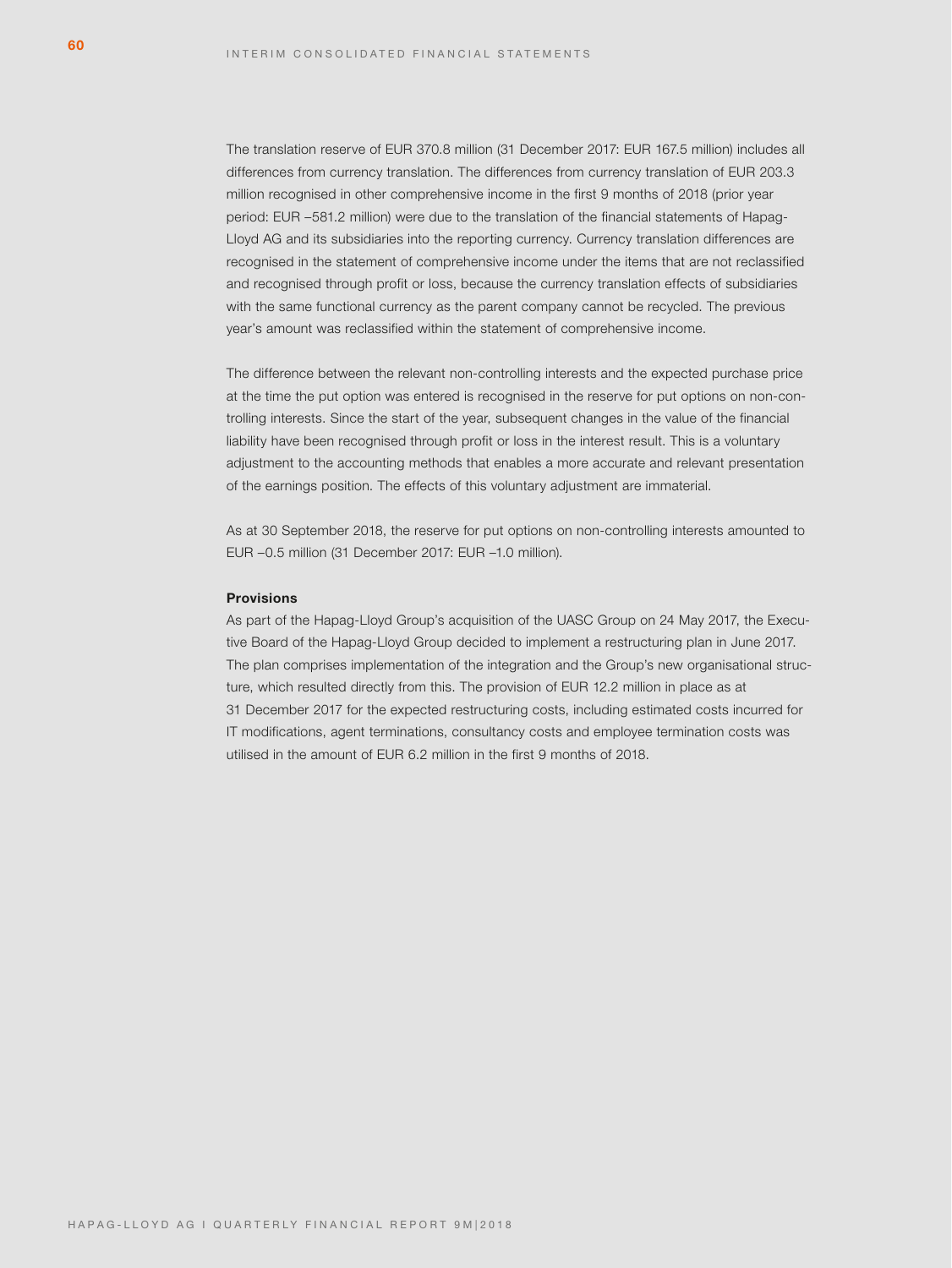#### **Financial instruments**

The carrying amounts and fair values of the financial instruments as at 31 December 2017 are presented in the table below.

|                                                     |              | Carrying amount                     |                          |
|-----------------------------------------------------|--------------|-------------------------------------|--------------------------|
| million EUR                                         | <b>Total</b> | thereof<br>financial<br>instruments | Financial<br>instruments |
| <b>Assets</b>                                       |              |                                     |                          |
| Trade accounts receivable                           | 887.8        | 887.8                               | 887.8                    |
| Other assets                                        | 462.4        | 343.9                               | 343.9                    |
| Derivative financial instruments (Held for trading) | 12.7         | 12.7                                | 12.7                     |
| Commodity options                                   | 4.1          | 4.1                                 | 4.1                      |
| Embedded derivatives                                | 8.6          | 8.6                                 | 8.6                      |
| Derivative financial instruments (Hedge accounting) | 38.5         | 38.5                                | 38.5                     |
| Currency forward contracts                          | 31.2         | 31.2                                | 31.2                     |
| Commodity options                                   | 7.3          | 7.3                                 | 7.3                      |
| Cash and cash equivalents                           | 604.9        | 604.9                               | 604.9                    |
| <b>Liabilities</b>                                  |              |                                     |                          |
| Financial debt                                      | 6,211.9      | 6,211.9                             | 6,225.8                  |
| Liabilities from finance leases <sup>1</sup>        | 123.6        | 123.6                               | 125.5                    |
| Trade accounts payable                              | 1,559.8      | 1,559.8                             | 1,559.8                  |
| Derivative financial instruments (Held for trading) | 5.2          | 5.2                                 | 5.2                      |
| Interest rate swaps                                 | 5.2          | 5.2                                 | 5.2                      |
| Derivative financial liabilities (Hedge accounting) | 4.2          | 4.2                                 | 4.2                      |
| Interest rate swaps                                 | 4.2          | 4.2                                 | 4.2                      |
| Other liabilities                                   | 209.2        | 50.6                                | 50.6                     |
| Liabilities from put options <sup>2</sup>           | 2.1          | 2.1                                 | 2.3                      |

<sup>1</sup> Part of financial debt

<sup>2</sup> Part of other liabilities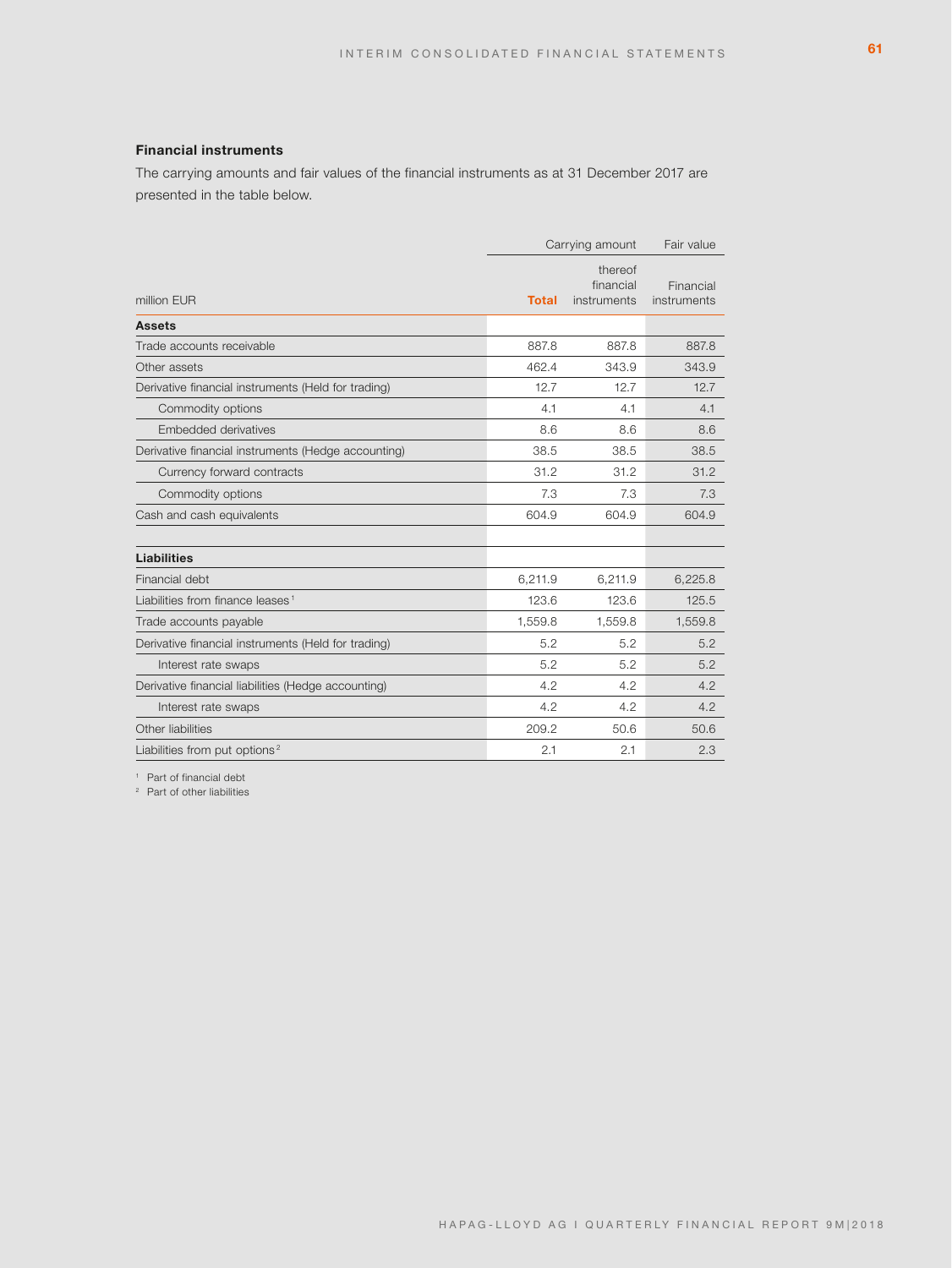The carrying amounts and fair values of the financial instruments as at 30 September 2018 are presented in the table below.

|                                                                  |              | Carrying amount                     |                          |
|------------------------------------------------------------------|--------------|-------------------------------------|--------------------------|
| million EUR                                                      | <b>Total</b> | thereof<br>financial<br>instruments | Financial<br>instruments |
| <b>Assets</b>                                                    |              |                                     |                          |
| Trade accounts receivable                                        | 721.9        | 721.9                               | 721.9                    |
| Contract assets <sup>1</sup>                                     | 245.6        | 245.6                               | 245.6                    |
| Other assets                                                     | 473.4        | 370.7                               | 370.7                    |
| Derivative financial instruments (FVTPL)                         | 14.9         | 14.9                                | 14.9                     |
| Embedded derivatives                                             | 13.4         | 13.4                                | 13.4                     |
| Interest rate swaps                                              | 1.5          | 1.5                                 | 1.5                      |
| Derivative financial instruments (Hedge accounting) <sup>2</sup> | 31.9         | 31.9                                | 31.9                     |
| Commodity options                                                | 27.2         | 27.2                                | 27.2                     |
| Interest rate swaps                                              | 4.3          | 4.3                                 | 4.3                      |
| Cash and cash equivalents                                        | 599.5        | 599.5                               | 599.5                    |
| <b>Liabilities</b>                                               |              |                                     |                          |
| Financial debt                                                   | 6,172.4      | 6,172.4                             | 6,154.8                  |
| Liabilities from finance leases <sup>3</sup>                     | 106.4        | 106.4                               | 106.8                    |
| Trade accounts payable                                           | 1,718.2      | 1,718.2                             | 1,718.2                  |
| Derivative financial liabilities (Hedge accounting) <sup>2</sup> | 45.8         | 45.8                                | 45.8                     |
| Currency forward contracts                                       | 45.2         | 45.2                                | 45.2                     |
| Interest rate swaps                                              | 0.6          | 0.6                                 | 0.6                      |
| Other liabilities                                                | 108.7        | 86.0                                | 86.0                     |
| Liabilities from put options <sup>4</sup>                        | 1.7          | 1.7                                 | 1.8                      |
| Contract liabilities <sup>5</sup>                                | 136.6        |                                     |                          |

<sup>1</sup> The balance of the contract assets was contained in trade accounts receivable as at 31 December 2017.

<sup>2</sup> The market value of the non-designated fair values and forward components, the changes of which are recognised in the reserve for costs of hedging, are also recognised here.

<sup>3</sup> Part of financial debt

<sup>4</sup> Part of other liabilities

<sup>5</sup> The balance of the contract liabilities was contained in other liabilities as at 31 December 2017.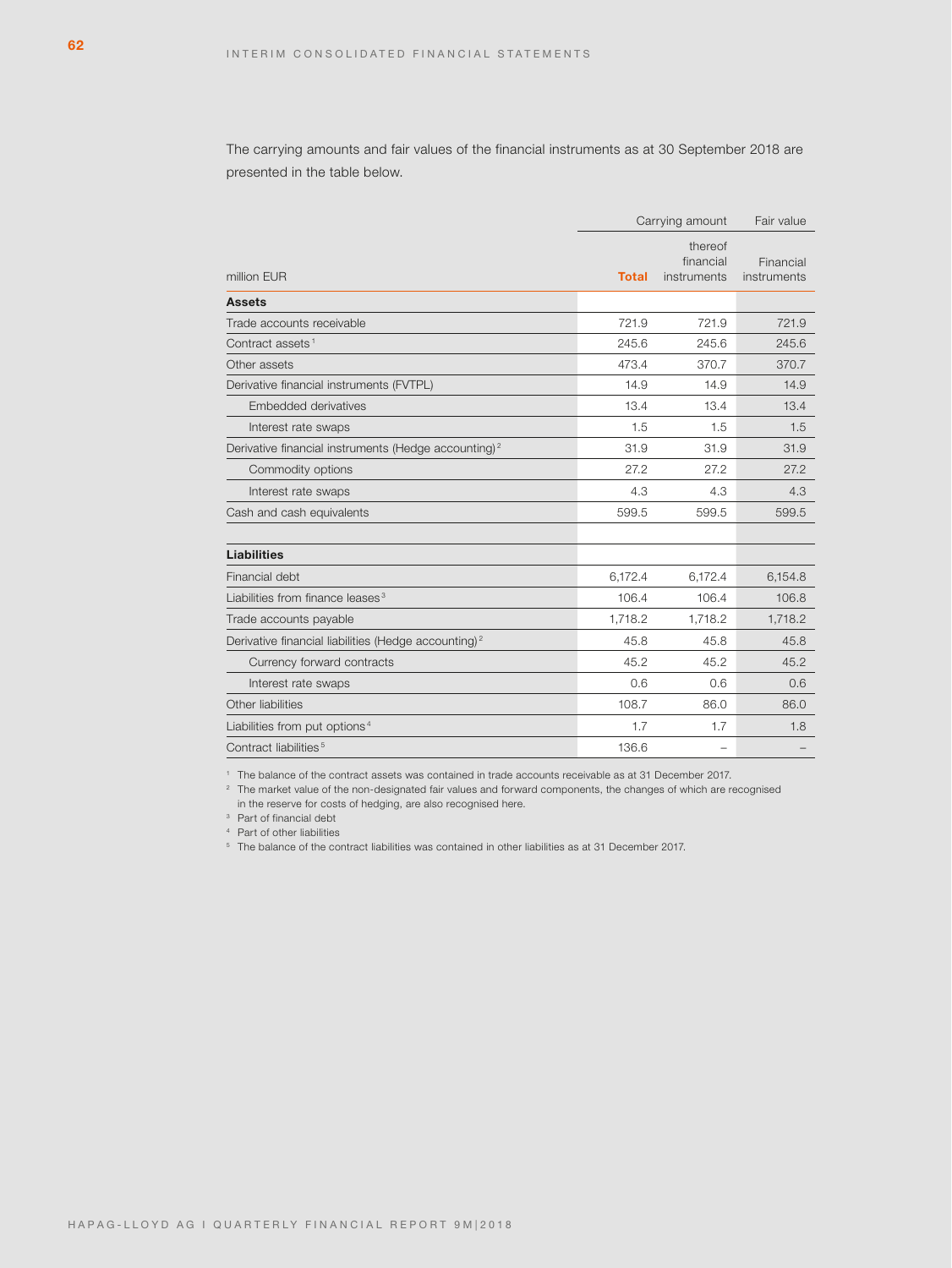The derivative financial instruments were measured at fair value.

Other assets include securities with a fair value of EUR 2.1 million (31 December 2017: EUR 2.1 million) that are allocated to level 1 of the fair value hierarchy, as their prices are quoted on an active market.

The liabilities from bonds included within financial debt that, due to the quotation on an active market, are also allocated to level 1 of the fair value hierarchy have a fair value of EUR 926.6 million (31 December 2017: EUR 948.3 million).

Financial debt also includes a liability to pay contingent consideration for a company acquisition for which a fair value at level 3 of EUR 0.6 million was calculated.

The put options recognised under other liabilities, whose fair value is EUR 1.8 million, also belong to level 3 of the fair value hierarchy.

The fair values indicated for the remaining financial debt, derivative financial instruments and liabilities from finance leases are assigned to level 2 of the fair value hierarchy. This means that the instruments are measured using methods which are based on factors derived directly or indirectly from observable market data.

The carrying amounts of all other level 2 financial instruments are a suitable approximation of the fair values.

There were no transfers between levels 1, 2 and 3 in the first 3 quarters of 2018.

#### **Financial debt**

The following tables contain the carrying amounts for the individual categories of financial debt.

**Financial debt**

| <b>Total</b>                             | 6,278.8   | 6,335.5    |
|------------------------------------------|-----------|------------|
| Other financial debt                     | 522.2     | 540.7      |
| Liabilities from finance lease contracts | 106.4     | 123.6      |
| <b>Bonds</b>                             | 910.4     | 923.8      |
| Liabilities to banks                     | 4,739.8   | 4,747.4    |
| million EUR                              | 30.9.2018 | 31.12.2017 |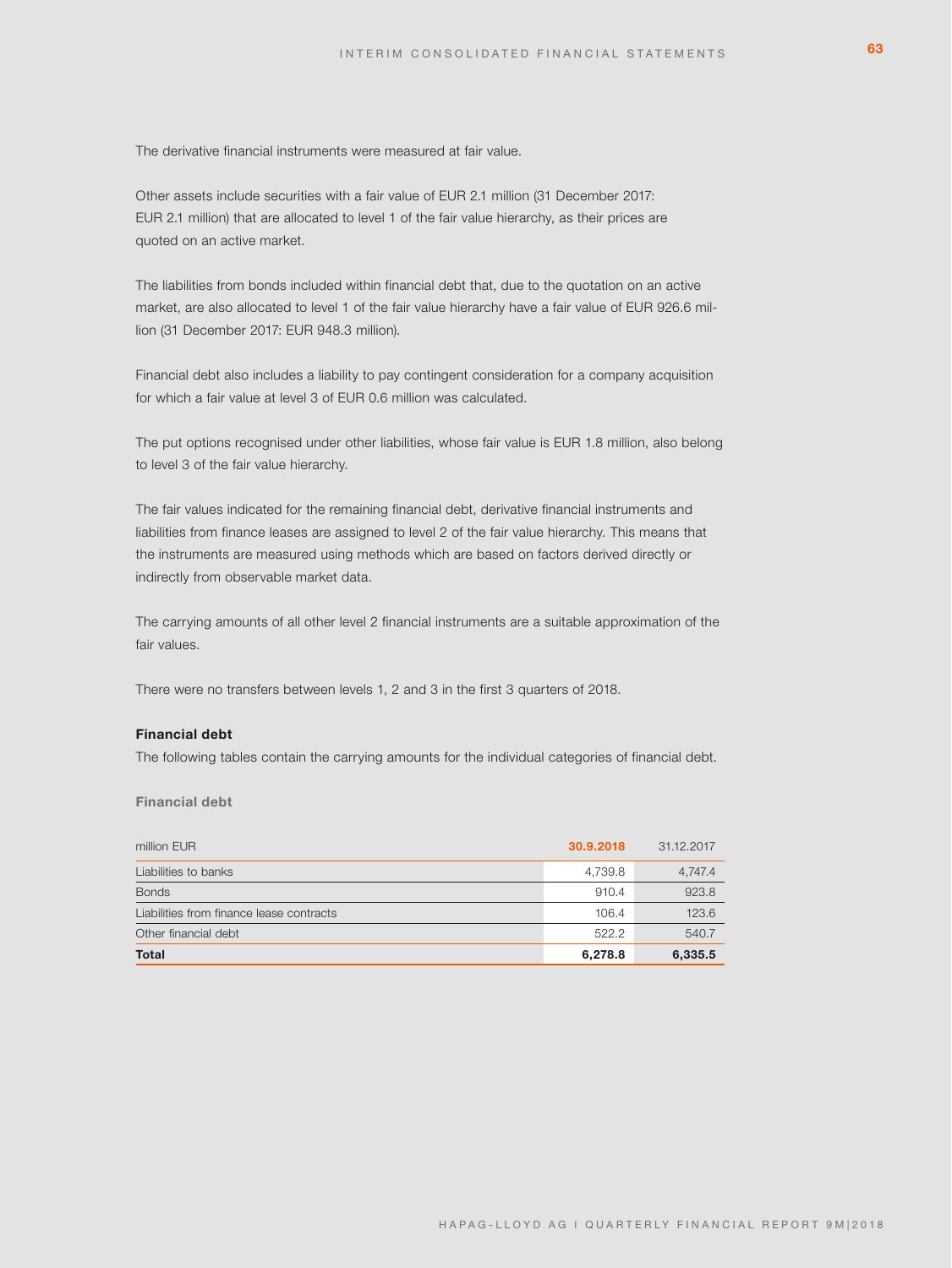#### **Financial debt by currency**

| million EUR                                             | 30.9.2018 | 31.12.2017 |
|---------------------------------------------------------|-----------|------------|
| Financial debt denoted in USD (excl. transaction costs) | 5,000.0   | 5,055.8    |
| Financial debt denoted in EUR (excl. transaction costs) | 1.101.7   | 1,085.7    |
| Financial debt denoted in SAR (excl. transaction costs) | 195.4     | 207.5      |
| Interest liabilities                                    | 43.2      | 47.5       |
| <b>Transaction costs</b>                                | $-61.6$   | $-61.0$    |
| <b>Total</b>                                            | 6,278.8   | 6.335.5    |

In the first 9 months of 2018, the programme to securitise receivables was expanded by USD 100.0 million.

Furthermore, Hapag-Lloyd fully repaid an existing loan held by UASC Ltd. early in the amount of USD 100.0 million using only cash from the available liquidity.

In March 2018, Hapag-Lloyd placed an order for 55,000 standard containers with a capital expenditure of USD 109.7 million. For this purpose, Hapag-Lloyd entered into a financing obligation of USD 171.4 million, which enables additional capital expenditure on containers. All of the containers ordered were held by Hapag-Lloyd on the reporting date.

In addition, 11,100 reefer containers were ordered in the third quarter of 2018. The relating capital expenditure of USD 148.2 million is completely financed by third parties. The delivery of containers is expected to be completed in the first quarter of 2019.

Hapag-Lloyd entered into a sale and leaseback transaction in the third quarter. Existing ship financing with an outstanding amount of USD 151.0 million was replaced by 3 Japanese operating leases ("JOLs") totalling USD 240.0 million.

Hapag-Lloyd fully redeemed the amount of USD 69.5 million in container debt financing in September 2018. In return, a sale-and-leaseback transaction was completed with an amount of USD 77.9 million.

The Hapag-Lloyd Group had total available credit facilities of EUR 405.8 million as at 30 September 2018 (31 December 2017: EUR 454.6 million).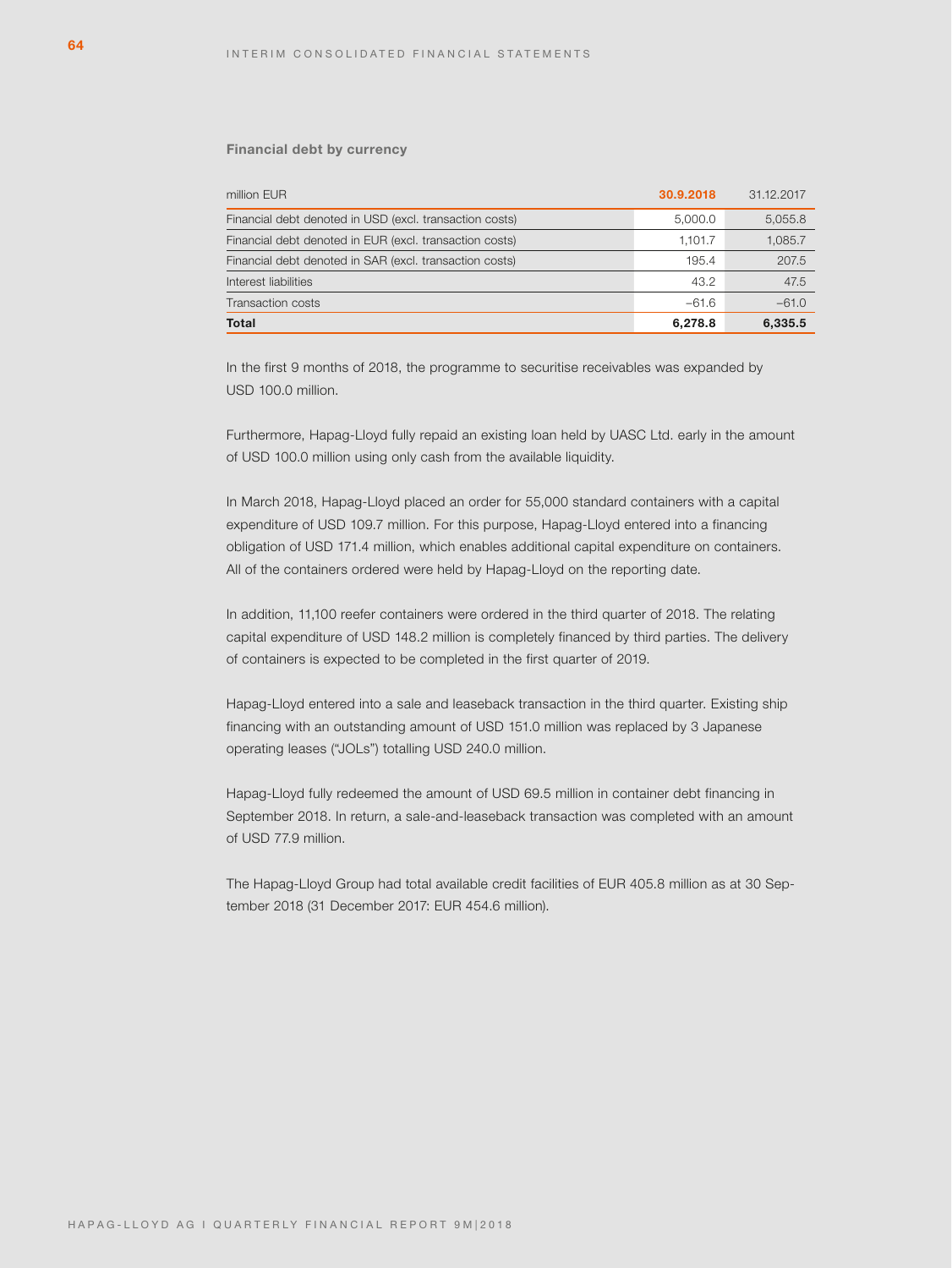#### **OTHER NOTES**

#### **Legal disputes**

There have been no significant changes regarding legal disputes in comparison with the 2017 consolidated financial statements.

As at the reporting date, there were EUR 117.9 million in contingent liabilities from tax risks not classified as probable (31 December 2017: EUR 135.5 million).

#### **Obligations from operating lease contracts**

The Group's obligations from operating lease contracts above all relate to charter and lease agreements for ships and containers, and rental agreements for business premises. Charter agreements for ships are always structured as time charter contracts, i. e. in addition to the capital costs, the charterer bears part of the ship operating costs, which are reimbursed as part of the charter rate.

In the first 9 months of 2018, lease payments of EUR 787.3 million were posted to expenses (prior year period: EUR 774.9 million).

Total future minimum lease payments from non-cancellable operating lease contracts consist of the following:

| million EUR              | 30.9.2018 | 31.12.2017 |
|--------------------------|-----------|------------|
| Ships and containers     | 804.6     | 542.1      |
| Administrative buildings | 99.0      | 101.6      |
| Other                    | 203.8     | 203.2      |
| <b>Total</b>             | 1.107.4   | 846.9      |

#### **Other financial obligations**

As at 30 September 2018, the purchase obligation for investments in containers amounted to EUR 93.4 million. The amount of the purchase obligation for investments in containers was immaterial as at 31 December 2017.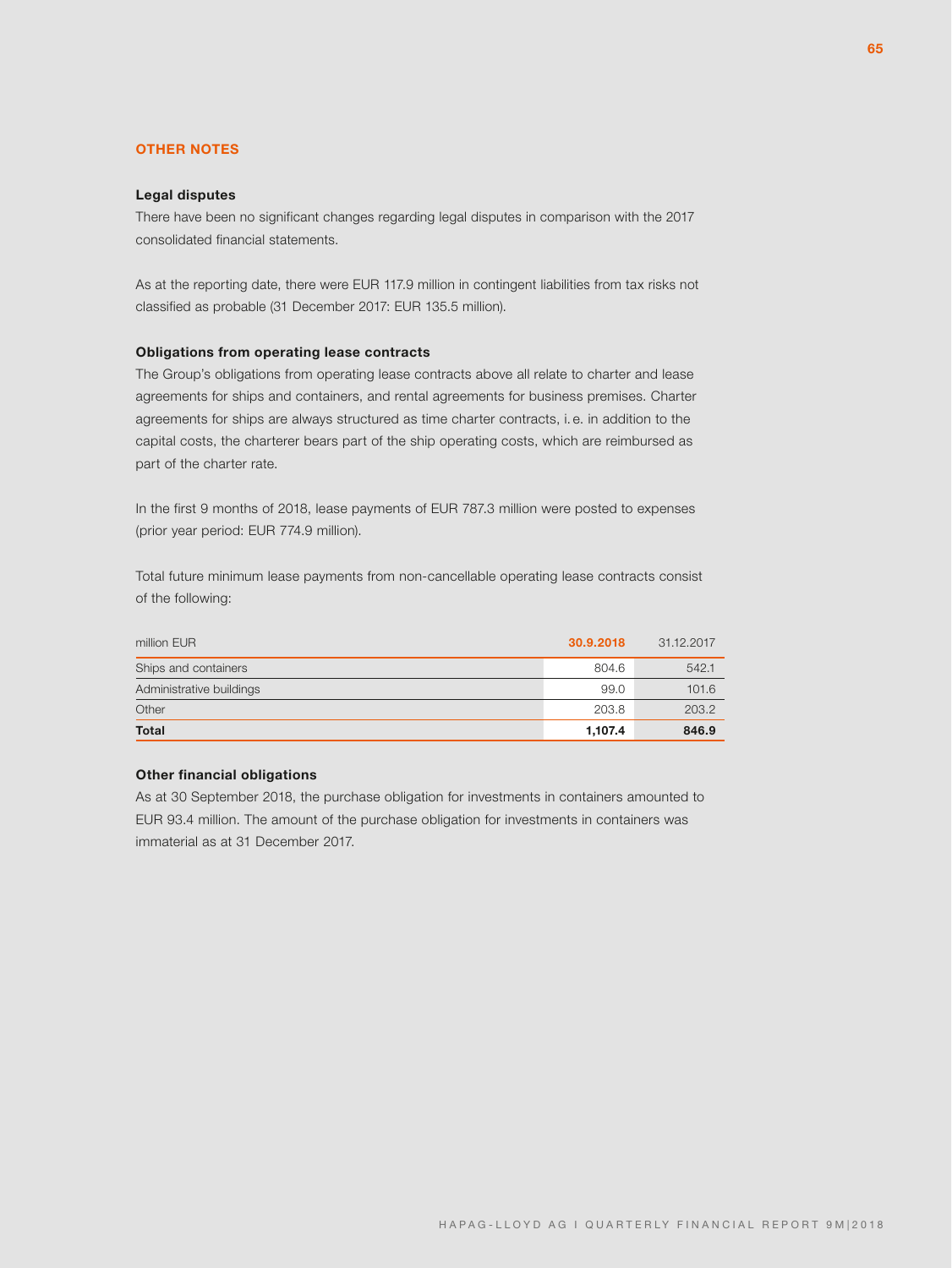#### **Related party disclosures**

In carrying out its ordinary business activities, the Hapag-Lloyd Group maintained indirect or direct relationships with related companies and individuals and with its own subsidiaries included in the consolidated financial statements. These supply and service relationships are transacted at market prices. No significant changes in these supply and service relationships have arisen since 31 December 2017. With the exception of the changes detailed in the following two paragraphs, the contractual relationships with related parties described in the remuneration report from page 76 onwards of the 2017 annual report remain essentially unchanged, but are not of material importance to the Group.

In relation to the Executive Board changes as at 1 April 2018, the employment contract of an Executive Board member was terminated early on 31 March 2018 and the benefits agreed until the original end date of the employment contract were paid early in the last quarter. The remuneration of the former Executive Board member in the financial year 2018 consists of short-term employee benefits in the amount of EUR 0.2 million, termination benefits in the amount of EUR 0.5 million and share-based benefits in the amount of EUR 1.1 million (expenses recognised in 2018). Additionally, an amount of EUR 2.6 million relating to LTIP tranche 2015 to 2018 (share-based benefits) was paid.

The remuneration structure and amount for the new Executive Board member is not significantly different from the remuneration of the other Executive Board members detailed in the remuneration report of the 2017 annual report.

At its meeting on 9 May 2018, the Supervisory Board of Hapag-Lloyd AG decided to extend the contract of CEO Rolf Habben Jansen by another 5 years until 30 June 2024.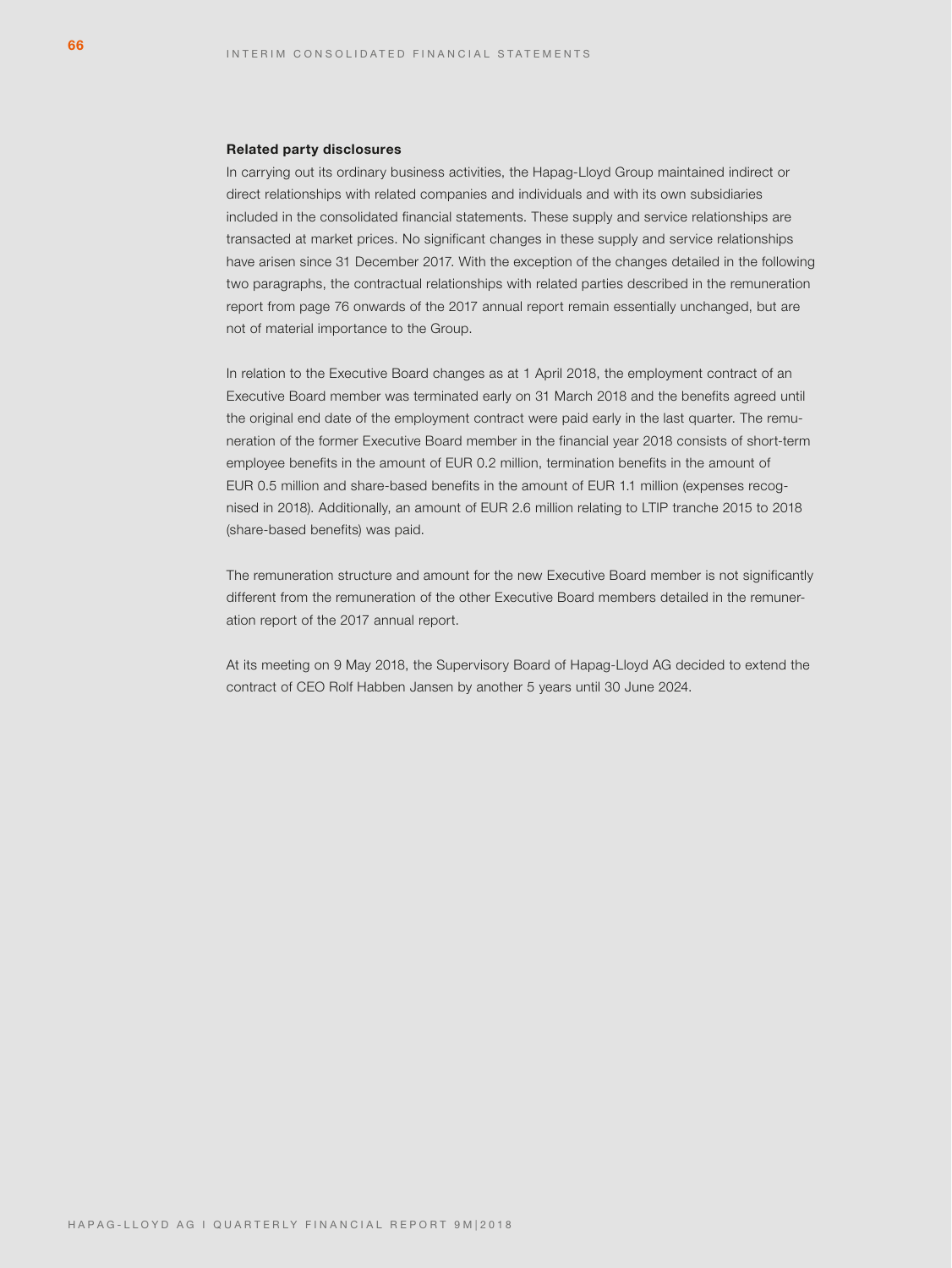#### **SIGNIFICANT EVENTS AFTER THE BALANCE SHEET DATE**

On 16 October 2018 the board decided to accept the binding offer by a third party to acquire all shares in an investment held by Hapag-Lloyd AG and UASC Ltd. The relevant agreements were signed on 17 October 2018. The closing is expected until year-end.

Hamburg, 6 November 2018

#### **Hapag-Lloyd Aktiengesellschaft**

Executive Board

Rolf Habben Jansen

Arl. win

Sleiper

Nicolás Burr **Anthony J. Firmin** Joachim Schlotfeldt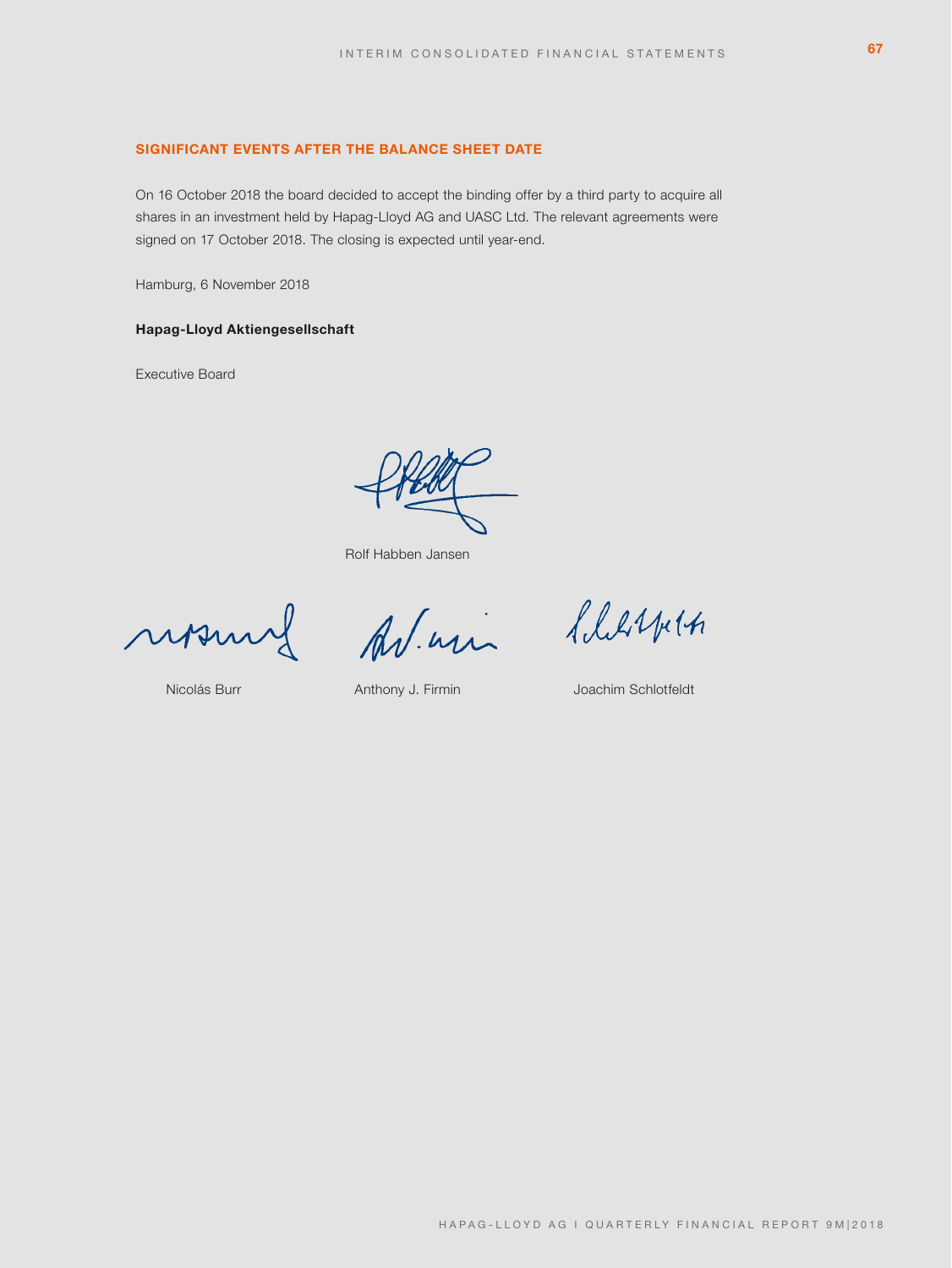## <span id="page-67-0"></span>**PRELIMINARY FINANCIAL CALENDAR 2019**

#### **March 2019**

Publication of annual financial statements and annual report 2018

#### **May 2019**

Publication of the financial report for the first quarter of 2019

#### **August 2019**

Publication of the financial report for the first half of 2019

#### **November 2019**

Publication of the financial report for the third quarter of 2019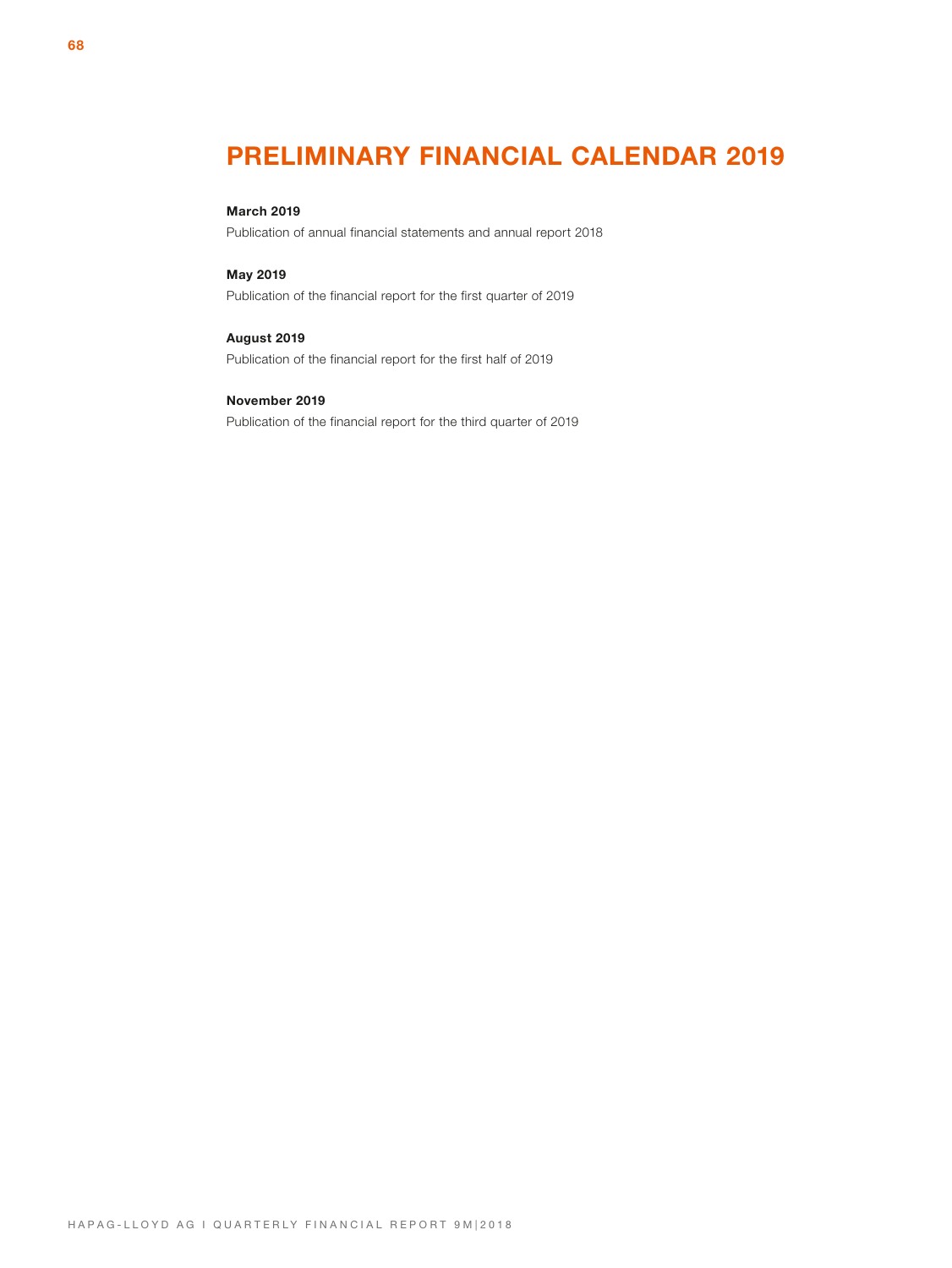## <span id="page-68-0"></span>**IMPRINT**

Hapag-Lloyd AG Ballindamm 25 20095 Hamburg Germany

#### **Investor Relations**

Phone: +49 40 3001-2896 Fax: +49 40 3001 – 72896

#### **Corporate Communications**

Phone: +49 40 3001-2529 Fax: +49 40 335360 www.hapag-lloyd.com

#### **Consulting, concept and layout**

Hapag-Lloyd Corporate Communications Silvester Group